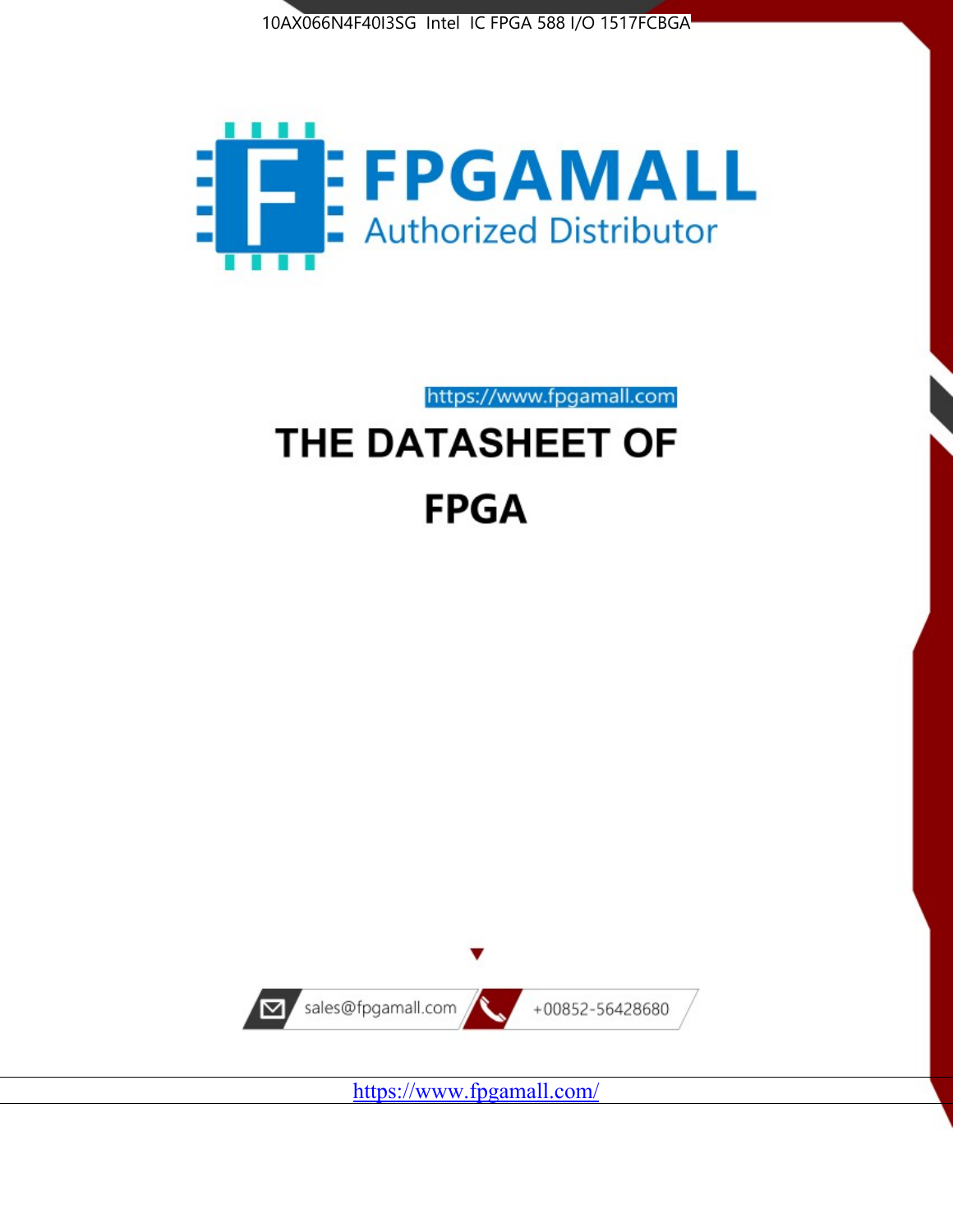10AX066N4F40I3SG Intel IC FPGA 588 I/O 1517FCBGA



# **Intel® Arria® 10 Device Overview**



**A10-OVERVIEW | 2018.12.06** Latest document on the web: **[PDF](https://www.intel.com/content/dam/www/programmable/us/en/pdfs/literature/hb/arria-10/a10_overview.pdf)** | **[HTML](https://www.intel.com/content/www/us/en/programmable/documentation/sam1403480274650.html)**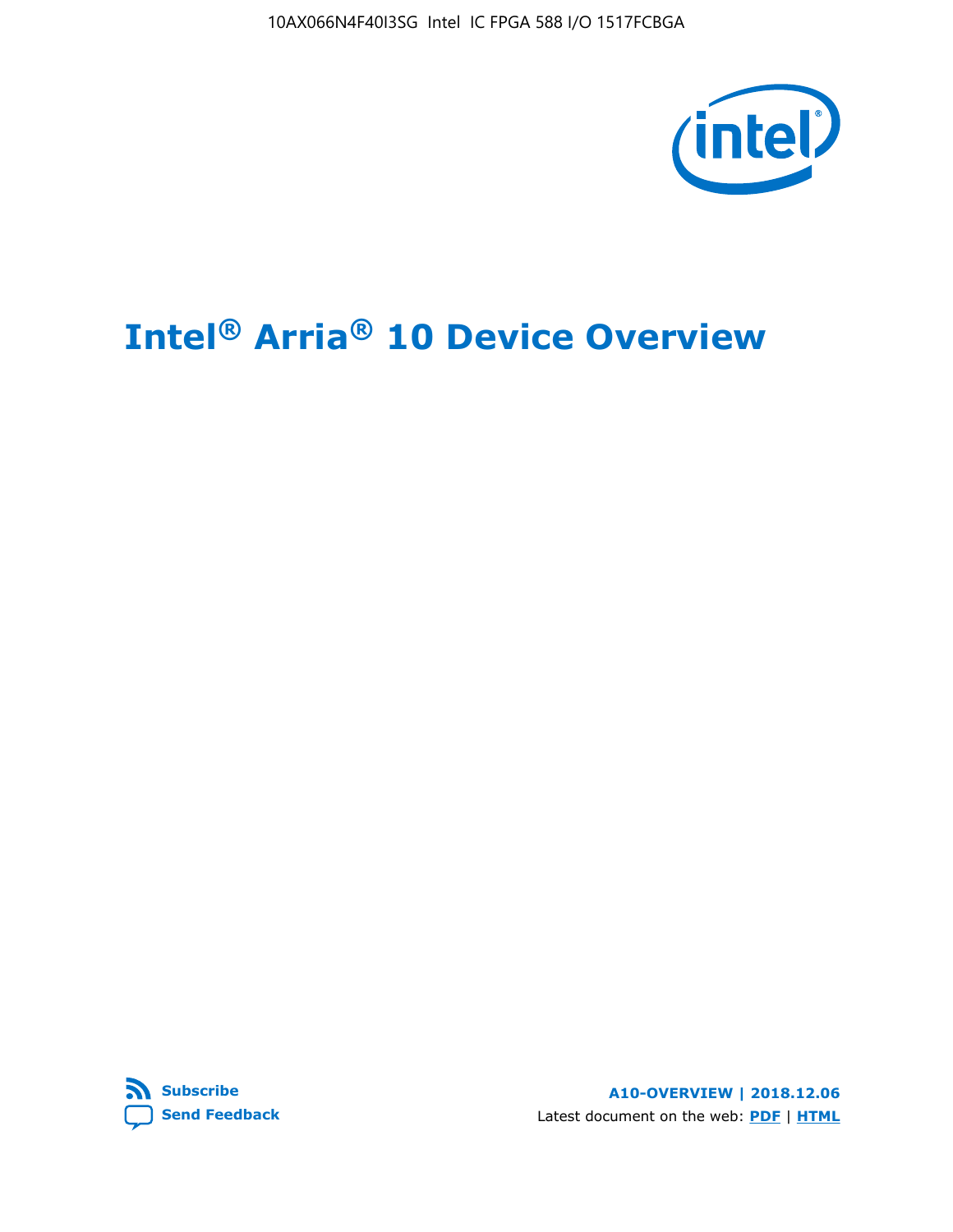

**Contents** 

# **Contents**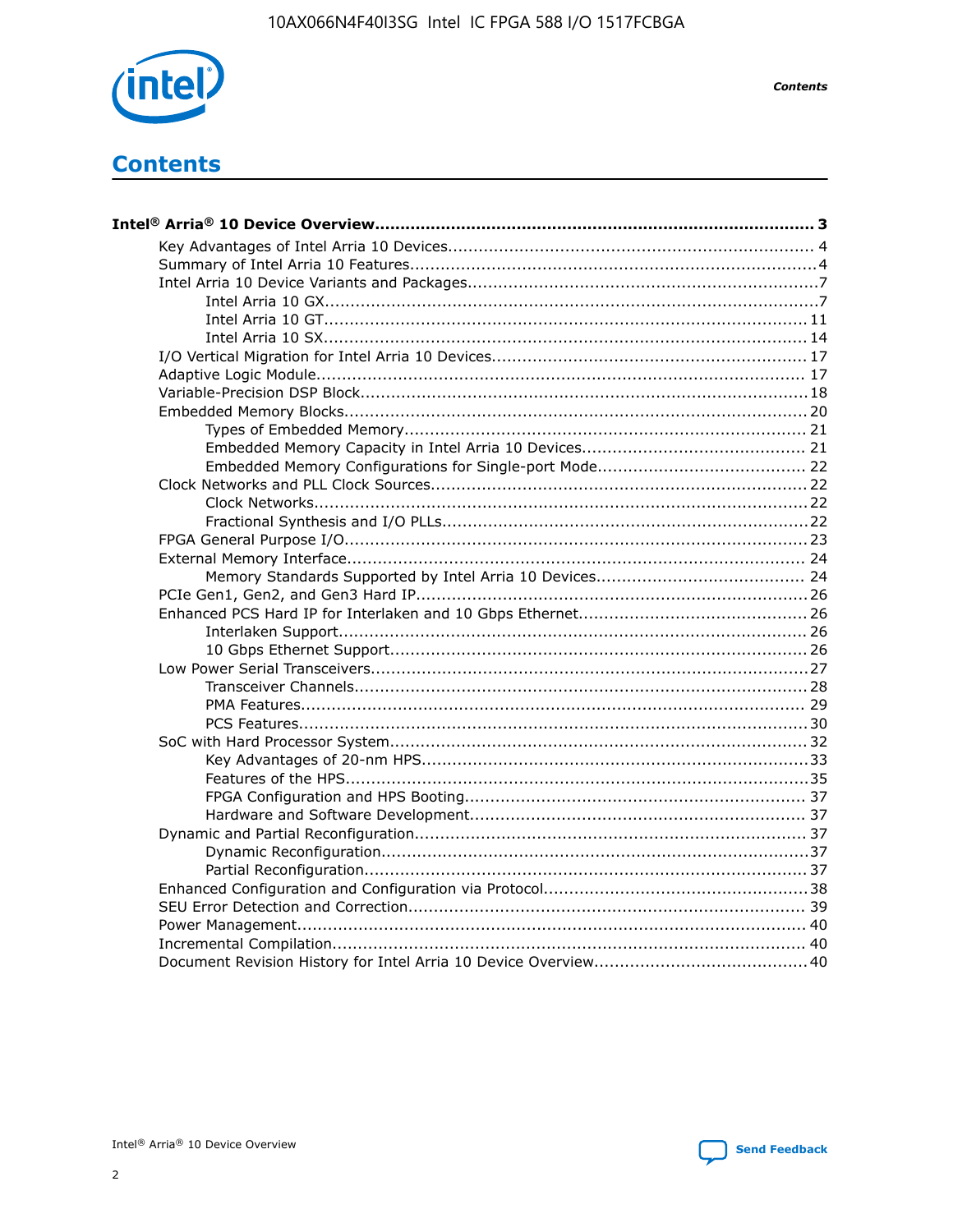**A10-OVERVIEW | 2018.12.06**

**[Send Feedback](mailto:FPGAtechdocfeedback@intel.com?subject=Feedback%20on%20Intel%20Arria%2010%20Device%20Overview%20(A10-OVERVIEW%202018.12.06)&body=We%20appreciate%20your%20feedback.%20In%20your%20comments,%20also%20specify%20the%20page%20number%20or%20paragraph.%20Thank%20you.)**



# **Intel® Arria® 10 Device Overview**

The Intel<sup>®</sup> Arria<sup>®</sup> 10 device family consists of high-performance and power-efficient 20 nm mid-range FPGAs and SoCs.

Intel Arria 10 device family delivers:

- Higher performance than the previous generation of mid-range and high-end FPGAs.
- Power efficiency attained through a comprehensive set of power-saving technologies.

The Intel Arria 10 devices are ideal for high performance, power-sensitive, midrange applications in diverse markets.

| <b>Market</b>         | <b>Applications</b>                                                                                               |
|-----------------------|-------------------------------------------------------------------------------------------------------------------|
| Wireless              | Channel and switch cards in remote radio heads<br>٠<br>Mobile backhaul<br>٠                                       |
| Wireline              | 40G/100G muxponders and transponders<br>٠<br>100G line cards<br>٠<br><b>Bridging</b><br>٠<br>Aggregation<br>٠     |
| <b>Broadcast</b>      | Studio switches<br>٠<br>Servers and transport<br>٠<br>Videoconferencing<br>٠<br>Professional audio and video<br>٠ |
| Computing and Storage | Flash cache<br>٠<br>Cloud computing servers<br>٠<br>Server acceleration<br>٠                                      |
| Medical               | Diagnostic scanners<br>٠<br>Diagnostic imaging<br>٠                                                               |
| Military              | Missile guidance and control<br>٠<br>Radar<br>٠<br>Electronic warfare<br>٠<br>Secure communications<br>٠          |

#### **Table 1. Sample Markets and Ideal Applications for Intel Arria 10 Devices**

#### **Related Information**

- [Intel Arria 10 Device Handbook: Known Issues](http://www.altera.com/support/kdb/solutions/rd07302013_646.html) Lists the planned updates to the *Intel Arria 10 Device Handbook* chapters.
- [Intel Arria 10 GX/GT Device Errata and Design Recommendations](https://www.intel.com/content/www/us/en/programmable/documentation/agz1493851706374.html#yqz1494433888646)
- [Intel Arria 10 SX Device Errata and Design Recommendations](https://www.intel.com/content/www/us/en/programmable/documentation/cru1462832385668.html#cru1462832558642)

Intel Corporation. All rights reserved. Intel, the Intel logo, Altera, Arria, Cyclone, Enpirion, MAX, Nios, Quartus and Stratix words and logos are trademarks of Intel Corporation or its subsidiaries in the U.S. and/or other countries. Intel warrants performance of its FPGA and semiconductor products to current specifications in accordance with Intel's standard warranty, but reserves the right to make changes to any products and services at any time without notice. Intel assumes no responsibility or liability arising out of the application or use of any information, product, or service described herein except as expressly agreed to in writing by Intel. Intel customers are advised to obtain the latest version of device specifications before relying on any published information and before placing orders for products or services. \*Other names and brands may be claimed as the property of others.

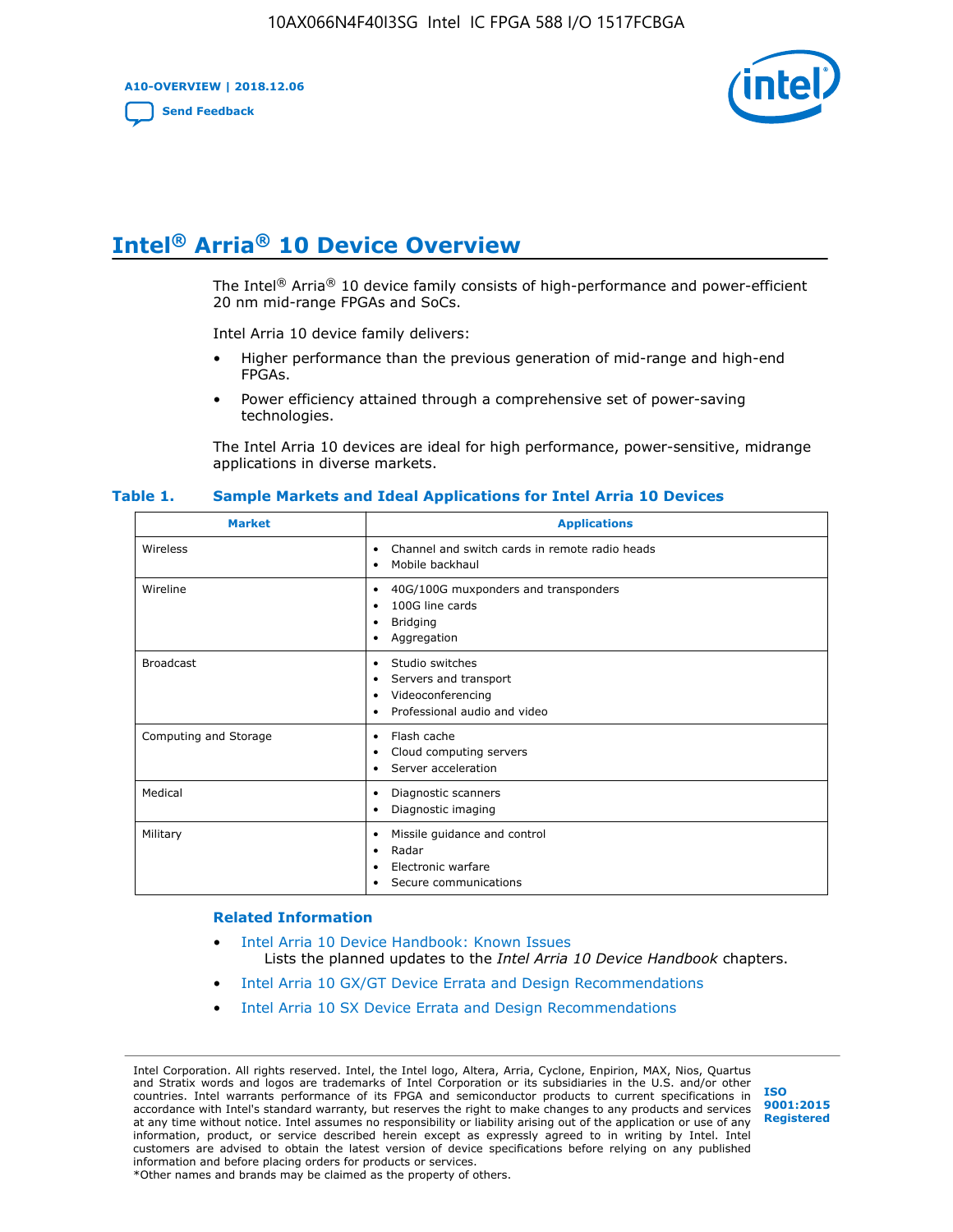

# **Key Advantages of Intel Arria 10 Devices**

## **Table 2. Key Advantages of the Intel Arria 10 Device Family**

| <b>Advantage</b>                                                                                          | <b>Supporting Feature</b>                                                                                                                                                                                                                                                                                                |
|-----------------------------------------------------------------------------------------------------------|--------------------------------------------------------------------------------------------------------------------------------------------------------------------------------------------------------------------------------------------------------------------------------------------------------------------------|
| Enhanced core architecture                                                                                | Built on TSMC's 20 nm process technology<br>٠<br>60% higher performance than the previous generation of mid-range FPGAs<br>٠<br>15% higher performance than the fastest previous-generation FPGA<br>٠                                                                                                                    |
| High-bandwidth integrated<br>transceivers                                                                 | Short-reach rates up to 25.8 Gigabits per second (Gbps)<br>٠<br>Backplane capability up to 12.5 Gbps<br>٠<br>Integrated 10GBASE-KR and 40GBASE-KR4 Forward Error Correction (FEC)<br>٠                                                                                                                                   |
| Improved logic integration and<br>hard IP blocks                                                          | 8-input adaptive logic module (ALM)<br>٠<br>Up to 65.6 megabits (Mb) of embedded memory<br>٠<br>Variable-precision digital signal processing (DSP) blocks<br>Fractional synthesis phase-locked loops (PLLs)<br>Hard PCI Express Gen3 IP blocks<br>Hard memory controllers and PHY up to 2,400 Megabits per second (Mbps) |
| Second generation hard<br>processor system (HPS) with<br>integrated ARM* Cortex*-A9*<br>MPCore* processor | Tight integration of a dual-core ARM Cortex-A9 MPCore processor, hard IP, and an<br>٠<br>FPGA in a single Intel Arria 10 system-on-a-chip (SoC)<br>Supports over 128 Gbps peak bandwidth with integrated data coherency between<br>$\bullet$<br>the processor and the FPGA fabric                                        |
| Advanced power savings                                                                                    | Comprehensive set of advanced power saving features<br>٠<br>Power-optimized MultiTrack routing and core architecture<br>٠<br>Up to 40% lower power compared to previous generation of mid-range FPGAs<br>٠<br>Up to 60% lower power compared to previous generation of high-end FPGAs<br>٠                               |

# **Summary of Intel Arria 10 Features**

## **Table 3. Summary of Features for Intel Arria 10 Devices**

| <b>Feature</b>                   | <b>Description</b>                                                                                                                                                                                                                                                                                                                                                                             |
|----------------------------------|------------------------------------------------------------------------------------------------------------------------------------------------------------------------------------------------------------------------------------------------------------------------------------------------------------------------------------------------------------------------------------------------|
| Technology                       | TSMC's 20-nm SoC process technology<br>٠<br>Allows operation at a lower $V_{CC}$ level of 0.82 V instead of the 0.9 V standard $V_{CC}$ core voltage                                                                                                                                                                                                                                           |
| Packaging                        | 1.0 mm ball-pitch Fineline BGA packaging<br>0.8 mm ball-pitch Ultra Fineline BGA packaging<br>Multiple devices with identical package footprints for seamless migration between different<br><b>FPGA</b> densities<br>Devices with compatible package footprints allow migration to next generation high-end<br>Stratix $@$ 10 devices<br>RoHS, leaded $(1)$ , and lead-free (Pb-free) options |
| High-performance<br>FPGA fahric  | Enhanced 8-input ALM with four registers<br>٠<br>Improved multi-track routing architecture to reduce congestion and improve compilation time<br>Hierarchical core clocking architecture<br>Fine-grained partial reconfiguration                                                                                                                                                                |
| Internal memory<br><b>blocks</b> | M20K-20-Kb memory blocks with hard error correction code (ECC)<br>Memory logic array block (MLAB)-640-bit memory                                                                                                                                                                                                                                                                               |
|                                  | continued.                                                                                                                                                                                                                                                                                                                                                                                     |



<sup>(1)</sup> Contact Intel for availability.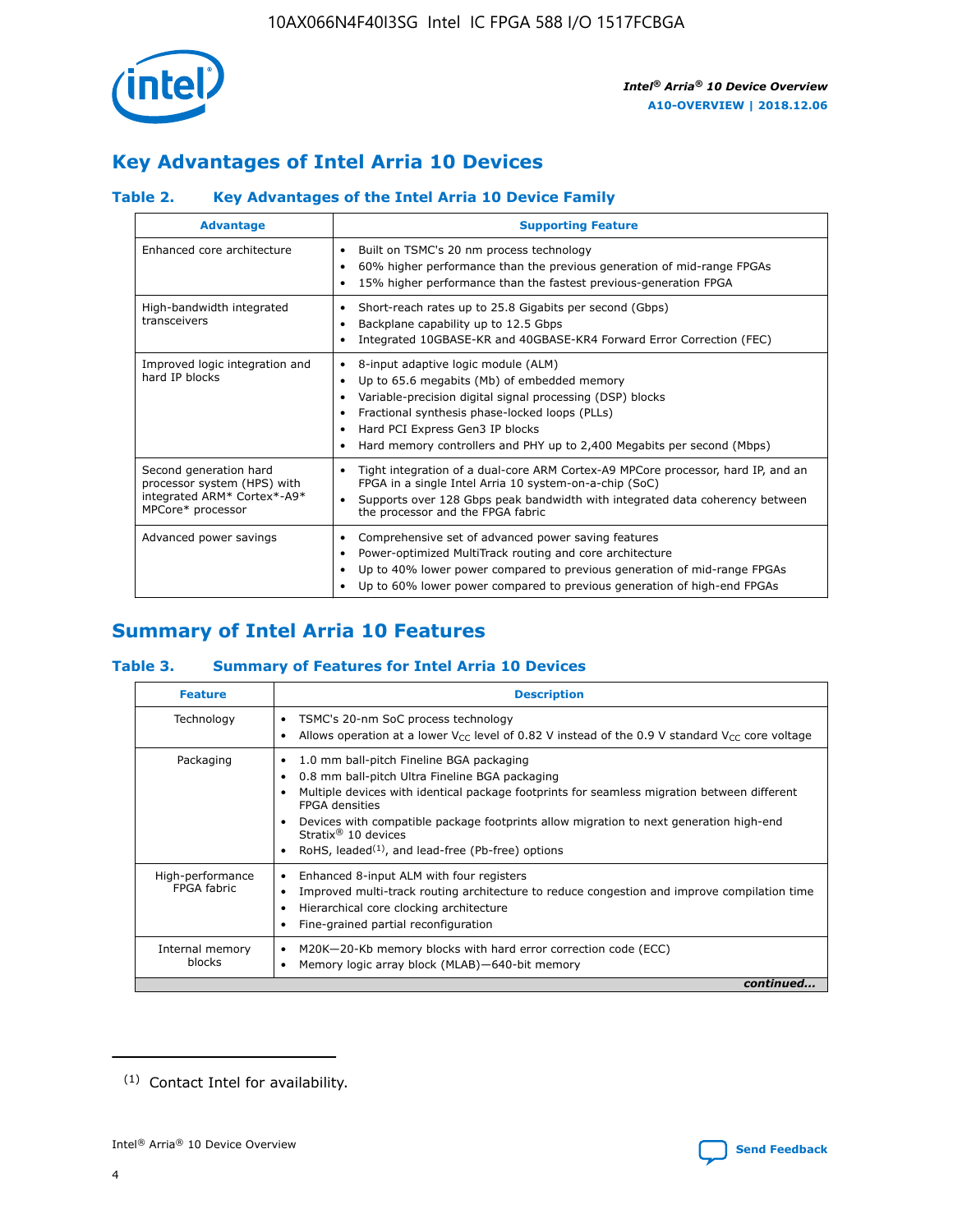r



| <b>Feature</b>                         |                                                                                                                | <b>Description</b>                                                                                                                                                                                                                                                                                                                                                                                                                                                                                                                                                                                                                                                                                                                                                                                                                     |
|----------------------------------------|----------------------------------------------------------------------------------------------------------------|----------------------------------------------------------------------------------------------------------------------------------------------------------------------------------------------------------------------------------------------------------------------------------------------------------------------------------------------------------------------------------------------------------------------------------------------------------------------------------------------------------------------------------------------------------------------------------------------------------------------------------------------------------------------------------------------------------------------------------------------------------------------------------------------------------------------------------------|
| Embedded Hard IP<br>blocks             | Variable-precision DSP                                                                                         | Native support for signal processing precision levels from $18 \times 19$ to<br>54 x 54<br>Native support for 27 x 27 multiplier mode<br>64-bit accumulator and cascade for systolic finite impulse responses<br>(FIRs)<br>Internal coefficient memory banks<br>$\bullet$<br>Preadder/subtractor for improved efficiency<br>Additional pipeline register to increase performance and reduce<br>power<br>Supports floating point arithmetic:<br>- Perform multiplication, addition, subtraction, multiply-add,<br>multiply-subtract, and complex multiplication.<br>- Supports multiplication with accumulation capability, cascade<br>summation, and cascade subtraction capability.<br>- Dynamic accumulator reset control.<br>- Support direct vector dot and complex multiplication chaining<br>multiply floating point DSP blocks. |
|                                        | Memory controller                                                                                              | DDR4, DDR3, and DDR3L                                                                                                                                                                                                                                                                                                                                                                                                                                                                                                                                                                                                                                                                                                                                                                                                                  |
|                                        | PCI Express*                                                                                                   | PCI Express (PCIe*) Gen3 (x1, x2, x4, or x8), Gen2 (x1, x2, x4, or x8)<br>and Gen1 (x1, x2, x4, or x8) hard IP with complete protocol stack,<br>endpoint, and root port                                                                                                                                                                                                                                                                                                                                                                                                                                                                                                                                                                                                                                                                |
|                                        | Transceiver I/O                                                                                                | 10GBASE-KR/40GBASE-KR4 Forward Error Correction (FEC)<br>PCS hard IPs that support:<br>$\bullet$<br>- 10-Gbps Ethernet (10GbE)<br>- PCIe PIPE interface<br>$-$ Interlaken<br>- Gbps Ethernet (GbE)<br>- Common Public Radio Interface (CPRI) with deterministic latency<br>support<br>- Gigabit-capable passive optical network (GPON) with fast lock-<br>time support<br>13.5G JESD204b<br>$\bullet$<br>8B/10B, 64B/66B, 64B/67B encoders and decoders<br>Custom mode support for proprietary protocols                                                                                                                                                                                                                                                                                                                               |
| Core clock networks                    | $\bullet$<br>$\bullet$                                                                                         | Up to 800 MHz fabric clocking, depending on the application:<br>- 667 MHz external memory interface clocking with 2,400 Mbps DDR4 interface<br>- 800 MHz LVDS interface clocking with 1,600 Mbps LVDS interface<br>Global, regional, and peripheral clock networks<br>Clock networks that are not used can be gated to reduce dynamic power                                                                                                                                                                                                                                                                                                                                                                                                                                                                                            |
| Phase-locked loops<br>(PLLs)           | High-resolution fractional synthesis PLLs:<br>$\bullet$<br>Integer PLLs:<br>- Adjacent to general purpose I/Os | - Precision clock synthesis, clock delay compensation, and zero delay buffering (ZDB)<br>- Support integer mode and fractional mode<br>- Fractional mode support with third-order delta-sigma modulation<br>- Support external memory and LVDS interfaces                                                                                                                                                                                                                                                                                                                                                                                                                                                                                                                                                                              |
| FPGA General-purpose<br>$I/Os$ (GPIOs) | On-chip termination (OCT)                                                                                      | 1.6 Gbps LVDS-every pair can be configured as receiver or transmitter<br>1.2 V to 3.0 V single-ended LVTTL/LVCMOS interfacing                                                                                                                                                                                                                                                                                                                                                                                                                                                                                                                                                                                                                                                                                                          |
| <b>External Memory</b><br>Interface    |                                                                                                                | Hard memory controller- DDR4, DDR3, and DDR3L support<br>$-$ DDR4 $-$ speeds up to 1,200 MHz/2,400 Mbps<br>- DDR3-speeds up to 1,067 MHz/2,133 Mbps<br>Soft memory controller—provides support for RLDRAM $3^{(2)}$ , QDR IV $^{(2)}$ , and QDR II+<br>continued                                                                                                                                                                                                                                                                                                                                                                                                                                                                                                                                                                       |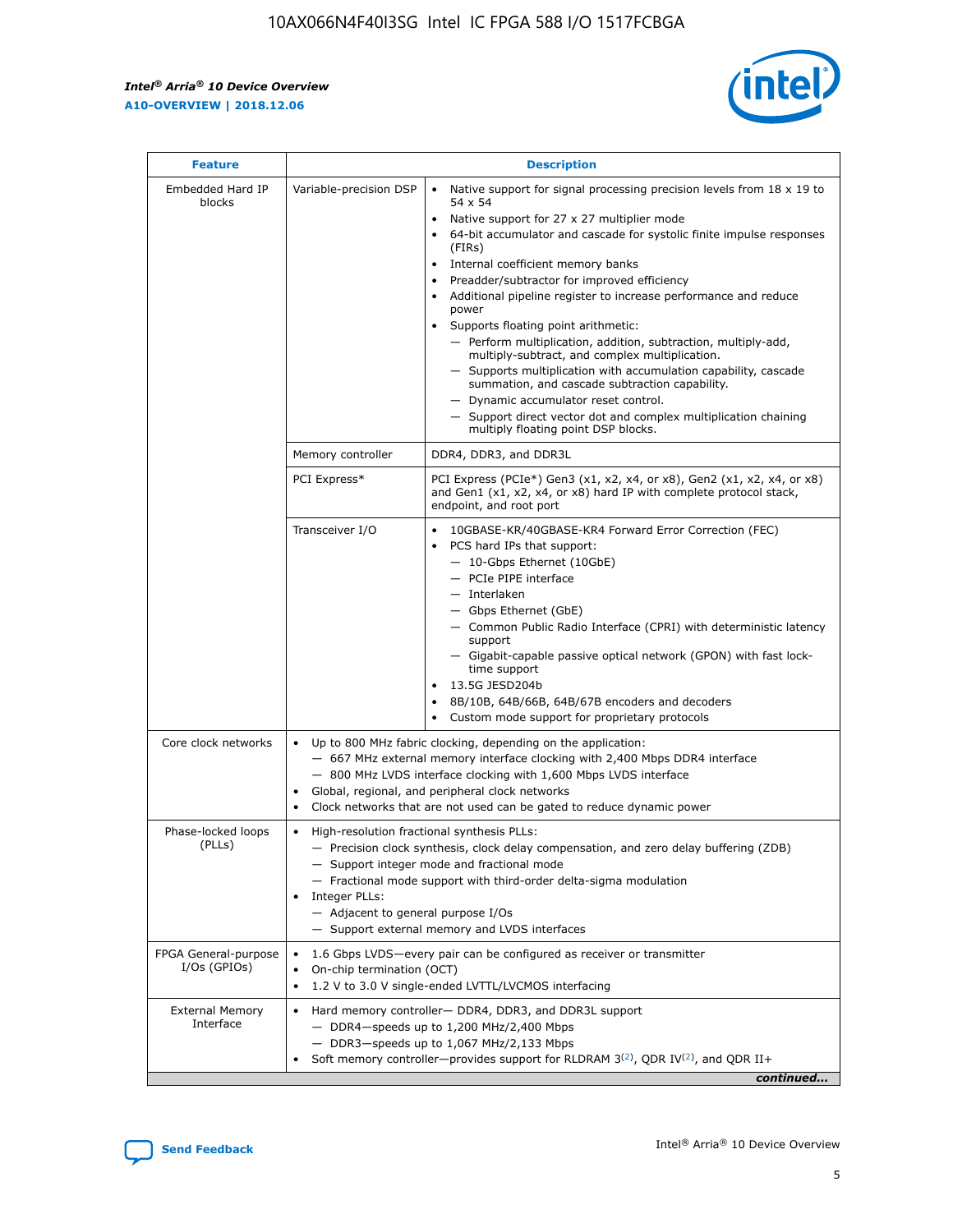

| <b>Feature</b>                                    | <b>Description</b>                                                                                                                                                                                                                                                                                                                                                                                                                                                                                                                                                                                                                                      |
|---------------------------------------------------|---------------------------------------------------------------------------------------------------------------------------------------------------------------------------------------------------------------------------------------------------------------------------------------------------------------------------------------------------------------------------------------------------------------------------------------------------------------------------------------------------------------------------------------------------------------------------------------------------------------------------------------------------------|
| Low-power serial<br>transceivers                  | • Continuous operating range:<br>- Intel Arria 10 GX-1 Gbps to 17.4 Gbps<br>- Intel Arria 10 GT-1 Gbps to 25.8 Gbps<br>Backplane support:<br>$-$ Intel Arria 10 GX-up to 12.5<br>- Intel Arria 10 GT-up to 12.5<br>Extended range down to 125 Mbps with oversampling<br>ATX transmit PLLs with user-configurable fractional synthesis capability<br>• Electronic Dispersion Compensation (EDC) support for XFP, SFP+, QSFP, and CFP optical<br>module<br>Adaptive linear and decision feedback equalization<br>$\bullet$<br>Transmitter pre-emphasis and de-emphasis<br>$\bullet$<br>Dynamic partial reconfiguration of individual transceiver channels |
| <b>HPS</b><br>(Intel Arria 10 SX<br>devices only) | Processor and system<br>Dual-core ARM Cortex-A9 MPCore processor-1.2 GHz CPU with<br>$\bullet$<br>1.5 GHz overdrive capability<br>• 256 KB on-chip RAM and 64 KB on-chip ROM<br>System peripherals-general-purpose timers, watchdog timers, direct<br>memory access (DMA) controller, FPGA configuration manager, and<br>clock and reset managers<br>• Security features—anti-tamper, secure boot, Advanced Encryption<br>Standard (AES) and authentication (SHA)<br>ARM CoreSight* JTAG debug access port, trace port, and on-chip<br>trace storage                                                                                                    |
|                                                   | <b>External interfaces</b><br>Hard memory interface—Hard memory controller (2,400 Mbps DDR4,<br>$\bullet$<br>and 2,133 Mbps DDR3), Quad serial peripheral interface (QSPI) flash<br>controller, NAND flash controller, direct memory access (DMA)<br>controller, Secure Digital/MultiMediaCard (SD/MMC) controller<br>Communication interface-10/100/1000 Ethernet media access<br>control (MAC), USB On-The-GO (OTG) controllers, I <sup>2</sup> C controllers,<br>UART 16550, serial peripheral interface (SPI), and up to 62<br>HPS GPIO interfaces (48 direct-share I/Os)                                                                           |
|                                                   | High-performance ARM AMBA* AXI bus bridges that support<br>Interconnects to core<br>$\bullet$<br>simultaneous read and write<br>HPS-FPGA bridges—include the FPGA-to-HPS, HPS-to-FPGA, and<br>lightweight HPS-to-FPGA bridges that allow the FPGA fabric to issue<br>transactions to slaves in the HPS, and vice versa<br>Configuration bridge that allows HPS configuration manager to<br>configure the core logic via dedicated 32-bit configuration port<br>FPGA-to-HPS SDRAM controller bridge-provides configuration<br>interfaces for the multiport front end (MPFE) of the HPS SDRAM<br>controller                                               |
| Configuration                                     | Tamper protection—comprehensive design protection to protect your valuable IP investments<br>Enhanced 256-bit advanced encryption standard (AES) design security with authentication<br>٠<br>Configuration via protocol (CvP) using PCIe Gen1, Gen2, or Gen3<br>continued                                                                                                                                                                                                                                                                                                                                                                               |

<sup>(2)</sup> Intel Arria 10 devices support this external memory interface using hard PHY with soft memory controller.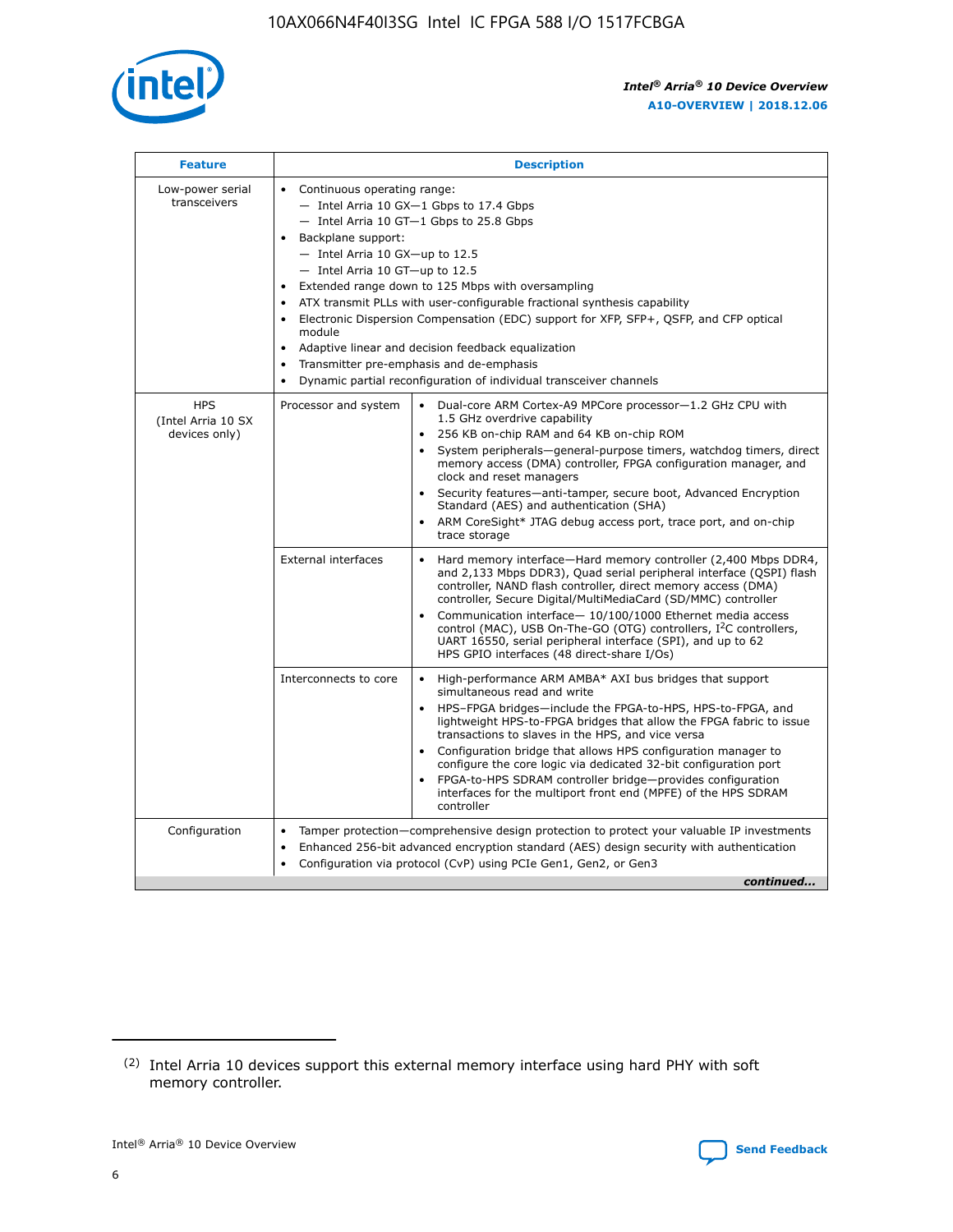

| <b>Feature</b>     | <b>Description</b>                                                                                                                                                                                               |
|--------------------|------------------------------------------------------------------------------------------------------------------------------------------------------------------------------------------------------------------|
|                    | Dynamic reconfiguration of the transceivers and PLLs<br>Fine-grained partial reconfiguration of the core fabric<br>Active Serial x4 Interface<br>$\bullet$                                                       |
| Power management   | SmartVID<br>Low static power device options<br>Programmable Power Technology<br>Intel Quartus <sup>®</sup> Prime integrated power analysis                                                                       |
| Software and tools | Intel Quartus Prime design suite<br>Transceiver toolkit<br>Platform Designer system integration tool<br>DSP Builder for Intel FPGAs<br>OpenCL <sup>™</sup> support<br>Intel SoC FPGA Embedded Design Suite (EDS) |

## **Related Information**

[Intel Arria 10 Transceiver PHY Overview](https://www.intel.com/content/www/us/en/programmable/documentation/nik1398707230472.html#nik1398706768037) Provides details on Intel Arria 10 transceivers.

## **Intel Arria 10 Device Variants and Packages**

#### **Table 4. Device Variants for the Intel Arria 10 Device Family**

| <b>Variant</b>    | <b>Description</b>                                                                                                                                                                                                     |
|-------------------|------------------------------------------------------------------------------------------------------------------------------------------------------------------------------------------------------------------------|
| Intel Arria 10 GX | FPGA featuring 17.4 Gbps transceivers for short reach applications with 12.5 backplane driving<br>capability.                                                                                                          |
| Intel Arria 10 GT | FPGA featuring:<br>17.4 Gbps transceivers for short reach applications with 12.5 backplane driving capability.<br>25.8 Gbps transceivers for supporting CAUI-4 and CEI-25G applications with CFP2 and CFP4<br>modules. |
| Intel Arria 10 SX | SoC integrating ARM-based HPS and FPGA featuring 17.4 Gbps transceivers for short reach<br>applications with 12.5 backplane driving capability.                                                                        |

## **Intel Arria 10 GX**

This section provides the available options, maximum resource counts, and package plan for the Intel Arria 10 GX devices.

The information in this section is correct at the time of publication. For the latest information and to get more details, refer to the Intel FPGA Product Selector.

#### **Related Information**

#### [Intel FPGA Product Selector](http://www.altera.com/products/selector/psg-selector.html) Provides the latest information on Intel products.

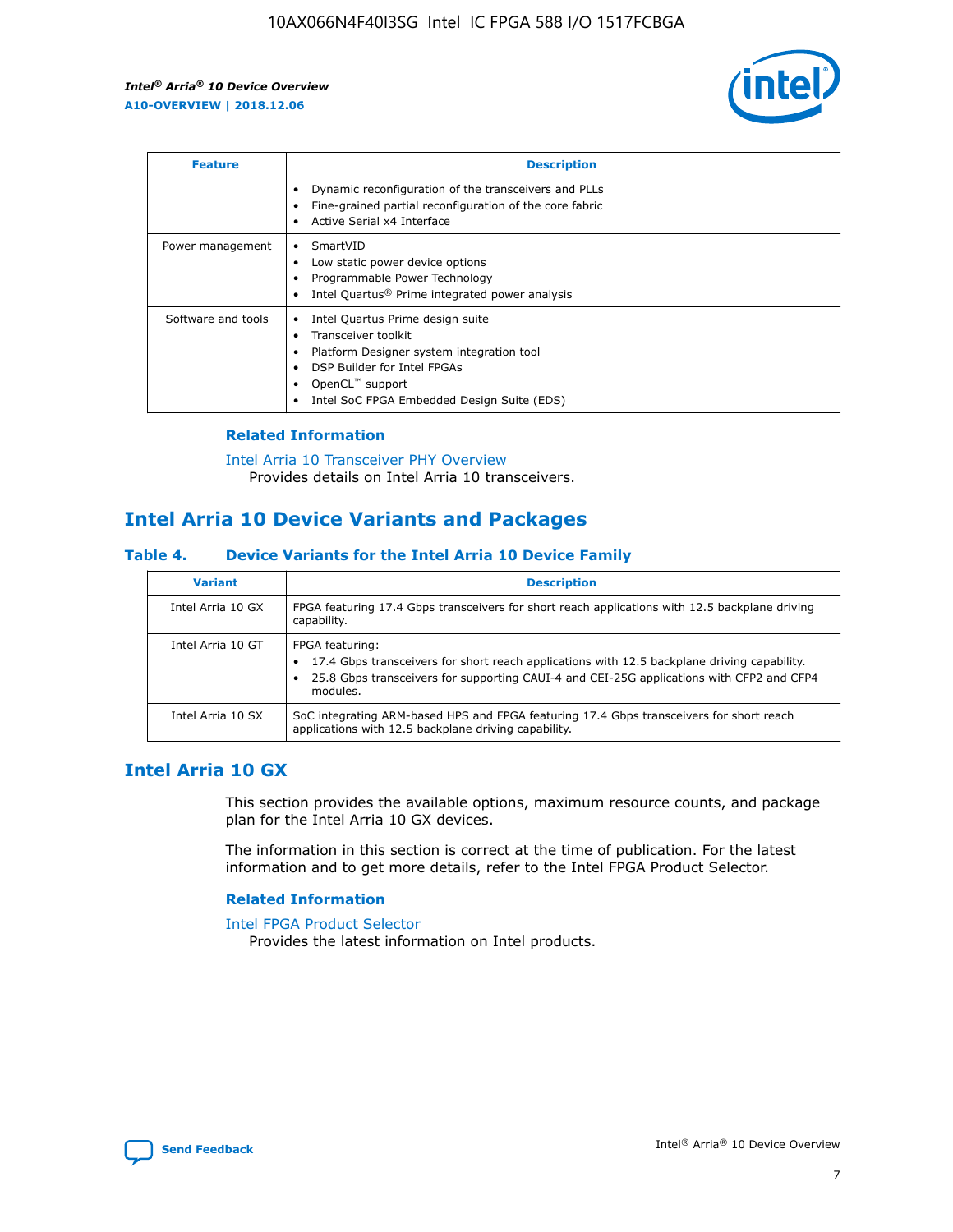

## **Available Options**





#### **Related Information**

[Transceiver Performance for Intel Arria 10 GX/SX Devices](https://www.intel.com/content/www/us/en/programmable/documentation/mcn1413182292568.html#mcn1413213965502) Provides more information about the transceiver speed grade.

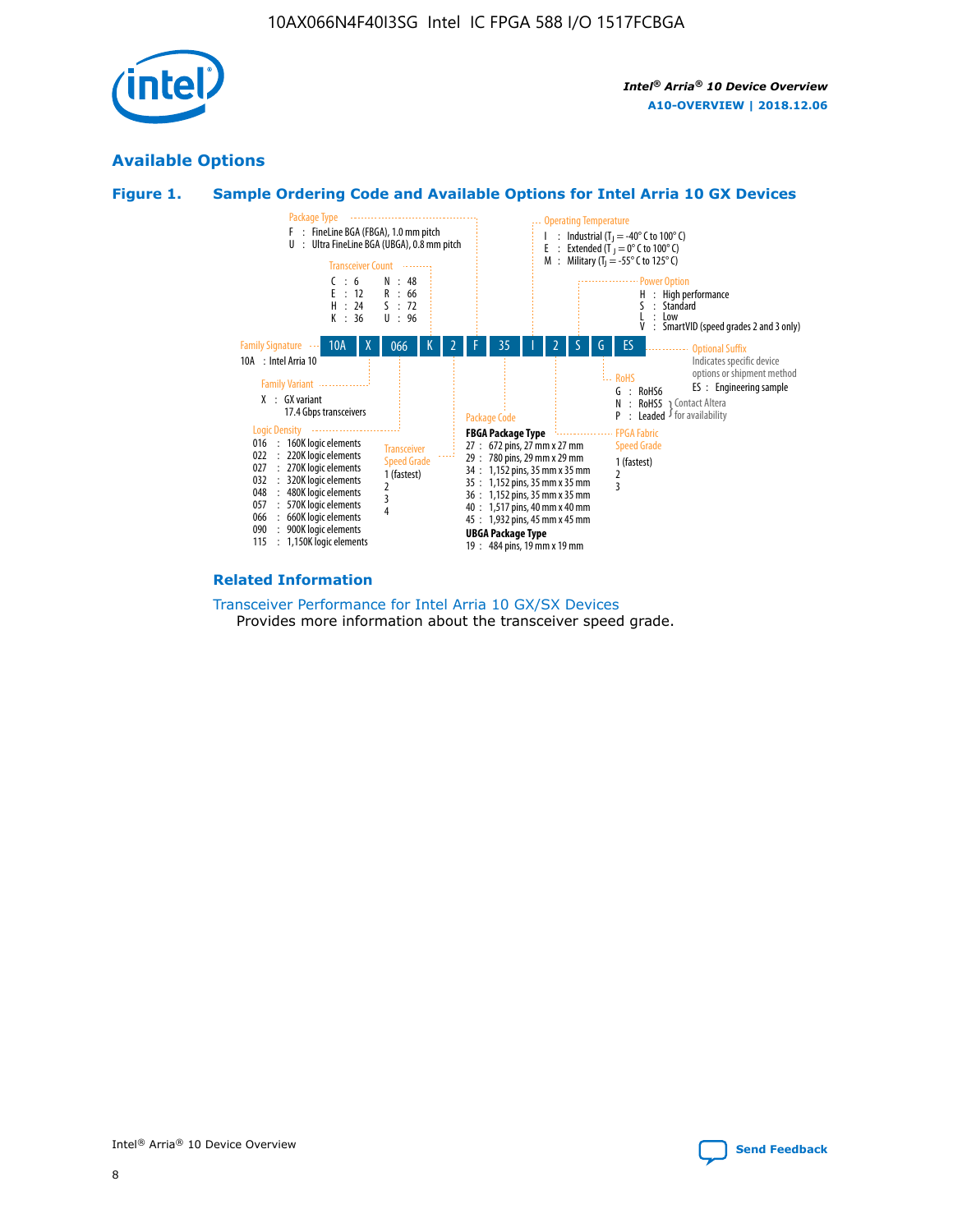

## **Maximum Resources**

#### **Table 5. Maximum Resource Counts for Intel Arria 10 GX Devices (GX 160, GX 220, GX 270, GX 320, and GX 480)**

| <b>Resource</b>         |                              | <b>Product Line</b> |                                                 |                |                |                |  |  |  |
|-------------------------|------------------------------|---------------------|-------------------------------------------------|----------------|----------------|----------------|--|--|--|
|                         |                              | <b>GX 160</b>       | <b>GX 220</b><br><b>GX 270</b><br><b>GX 320</b> |                |                | <b>GX 480</b>  |  |  |  |
| Logic Elements (LE) (K) |                              | 160                 | 220                                             | 270            | 320            | 480            |  |  |  |
| <b>ALM</b>              |                              | 61,510              | 80,330                                          | 101,620        | 119,900        | 183,590        |  |  |  |
| Register                |                              | 246,040             | 321,320                                         | 406,480        | 479,600        | 734,360        |  |  |  |
| Memory (Kb)             | M <sub>20</sub> K            | 8,800               | 11,740                                          | 15,000         | 17,820         | 28,620         |  |  |  |
|                         | <b>MLAB</b>                  | 1,050               | 1,690                                           | 2,452          | 2,727          | 4,164          |  |  |  |
|                         | Variable-precision DSP Block |                     | 192                                             | 985<br>830     |                | 1,368          |  |  |  |
| 18 x 19 Multiplier      |                              | 312                 | 384                                             | 1,660<br>1,970 |                | 2,736          |  |  |  |
| PLL                     | Fractional<br>Synthesis      | 6                   | 6                                               | 8              | 8              | 12             |  |  |  |
|                         | I/O                          | 6                   | 6                                               | 8              | 8              | 12             |  |  |  |
| 17.4 Gbps Transceiver   |                              | 12                  | 12                                              | 24             | 24             | 36             |  |  |  |
| GPIO <sup>(3)</sup>     |                              | 288                 | 288                                             | 384            | 384            | 492            |  |  |  |
| LVDS Pair $(4)$         |                              | 120                 | 120                                             | 168            | 168            | 222            |  |  |  |
| PCIe Hard IP Block      |                              | $\mathbf{1}$        | 1                                               | $\overline{2}$ | $\overline{2}$ | $\overline{2}$ |  |  |  |
| Hard Memory Controller  |                              | 6                   | 6                                               | 8              | 8              | 12             |  |  |  |

<sup>(4)</sup> Each LVDS I/O pair can be used as differential input or output.



<sup>(3)</sup> The number of GPIOs does not include transceiver I/Os. In the Intel Quartus Prime software, the number of user I/Os includes transceiver I/Os.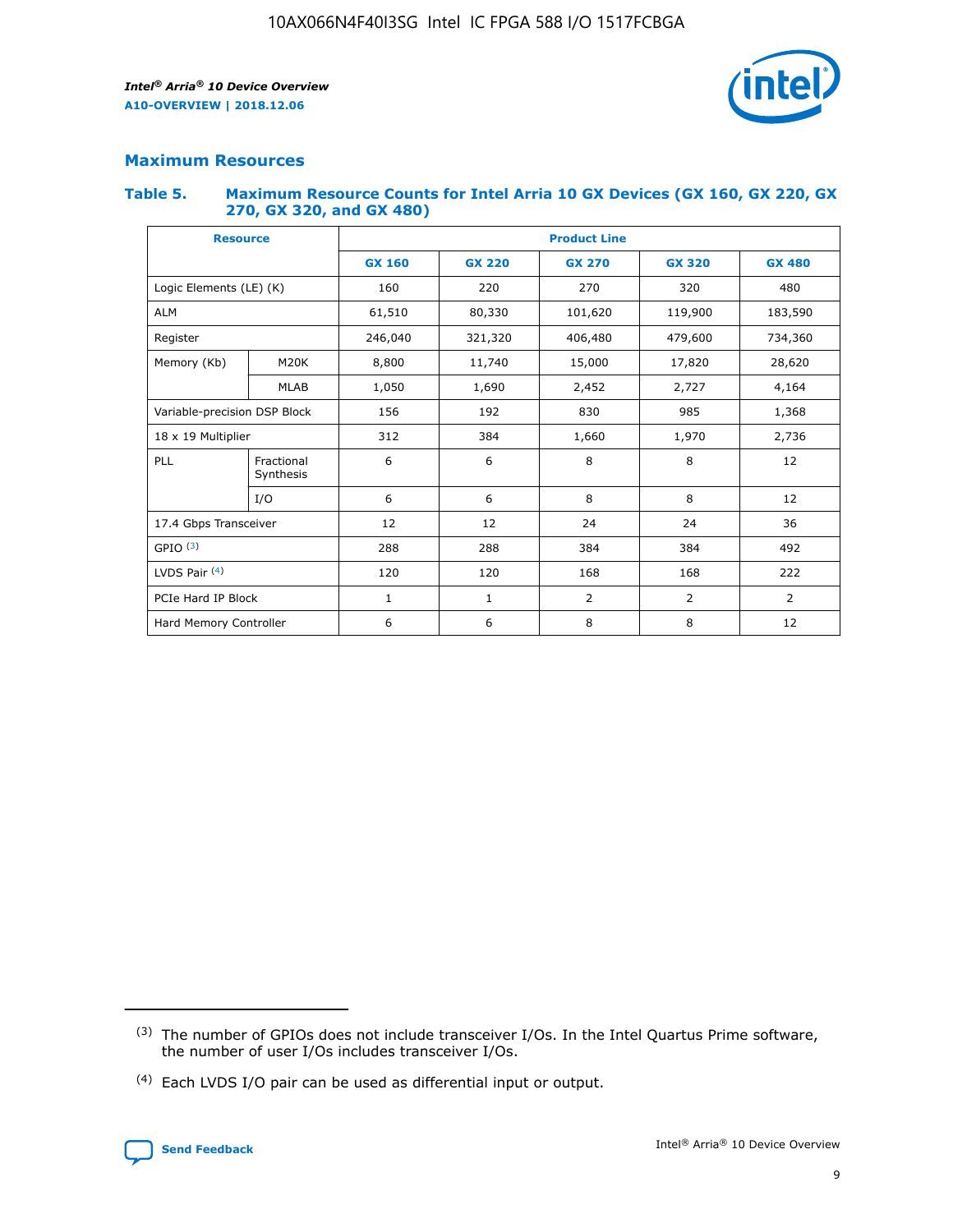

## **Table 6. Maximum Resource Counts for Intel Arria 10 GX Devices (GX 570, GX 660, GX 900, and GX 1150)**

|                              | <b>Resource</b>         | <b>Product Line</b> |                |                |                |  |  |  |
|------------------------------|-------------------------|---------------------|----------------|----------------|----------------|--|--|--|
|                              |                         | <b>GX 570</b>       | <b>GX 660</b>  |                | <b>GX 1150</b> |  |  |  |
| Logic Elements (LE) (K)      |                         | 570                 | 660            | 900            | 1,150          |  |  |  |
| <b>ALM</b>                   |                         | 217,080             | 251,680        | 339,620        | 427,200        |  |  |  |
| Register                     |                         | 868,320             | 1,006,720      | 1,358,480      | 1,708,800      |  |  |  |
| Memory (Kb)                  | <b>M20K</b>             | 36,000              | 42,620         | 48,460         | 54,260         |  |  |  |
|                              | <b>MLAB</b>             | 5,096               | 5,788<br>9,386 |                | 12,984         |  |  |  |
| Variable-precision DSP Block |                         | 1,523               | 1,687          | 1,518          | 1,518          |  |  |  |
|                              | 18 x 19 Multiplier      |                     | 3,374          | 3,036          | 3,036          |  |  |  |
| PLL                          | Fractional<br>Synthesis | 16                  | 16             | 32             | 32             |  |  |  |
|                              | I/O                     | 16                  | 16             | 16             | 16             |  |  |  |
| 17.4 Gbps Transceiver        |                         | 48                  | 48             | 96             | 96             |  |  |  |
| GPIO <sup>(3)</sup>          |                         | 696                 | 696            | 768            | 768            |  |  |  |
| LVDS Pair $(4)$              |                         | 324                 | 324<br>384     |                | 384            |  |  |  |
| PCIe Hard IP Block           |                         | 2                   | $\overline{2}$ | $\overline{4}$ | $\overline{4}$ |  |  |  |
| Hard Memory Controller       |                         | 16                  | 16             | 16             | 16             |  |  |  |

## **Package Plan**

## **Table 7. Package Plan for Intel Arria 10 GX Devices (U19, F27, and F29)**

Refer to I/O and High Speed I/O in Intel Arria 10 Devices chapter for the number of 3 V I/O, LVDS I/O, and LVDS channels in each device package.

| <b>Product Line</b> | <b>U19</b><br>$(19 \text{ mm} \times 19 \text{ mm})$<br>484-pin UBGA) |          |             |         | <b>F27</b><br>(27 mm × 27 mm,<br>672-pin FBGA) |             | <b>F29</b><br>(29 mm × 29 mm,<br>780-pin FBGA) |          |             |  |
|---------------------|-----------------------------------------------------------------------|----------|-------------|---------|------------------------------------------------|-------------|------------------------------------------------|----------|-------------|--|
|                     | 3 V I/O                                                               | LVDS I/O | <b>XCVR</b> | 3 V I/O | <b>LVDS I/O</b>                                | <b>XCVR</b> | 3 V I/O                                        | LVDS I/O | <b>XCVR</b> |  |
| GX 160              | 48                                                                    | 192      | 6           | 48      | 192                                            | 12          | 48                                             | 240      | 12          |  |
| GX 220              | 48                                                                    | 192      | 6           | 48      | 192                                            | 12          | 48                                             | 240      | 12          |  |
| GX 270              |                                                                       |          |             | 48      | 192                                            | 12          | 48                                             | 312      | 12          |  |
| GX 320              |                                                                       |          |             | 48      | 192                                            | 12          | 48                                             | 312      | 12          |  |
| GX 480              |                                                                       |          |             |         |                                                |             | 48                                             | 312      | 12          |  |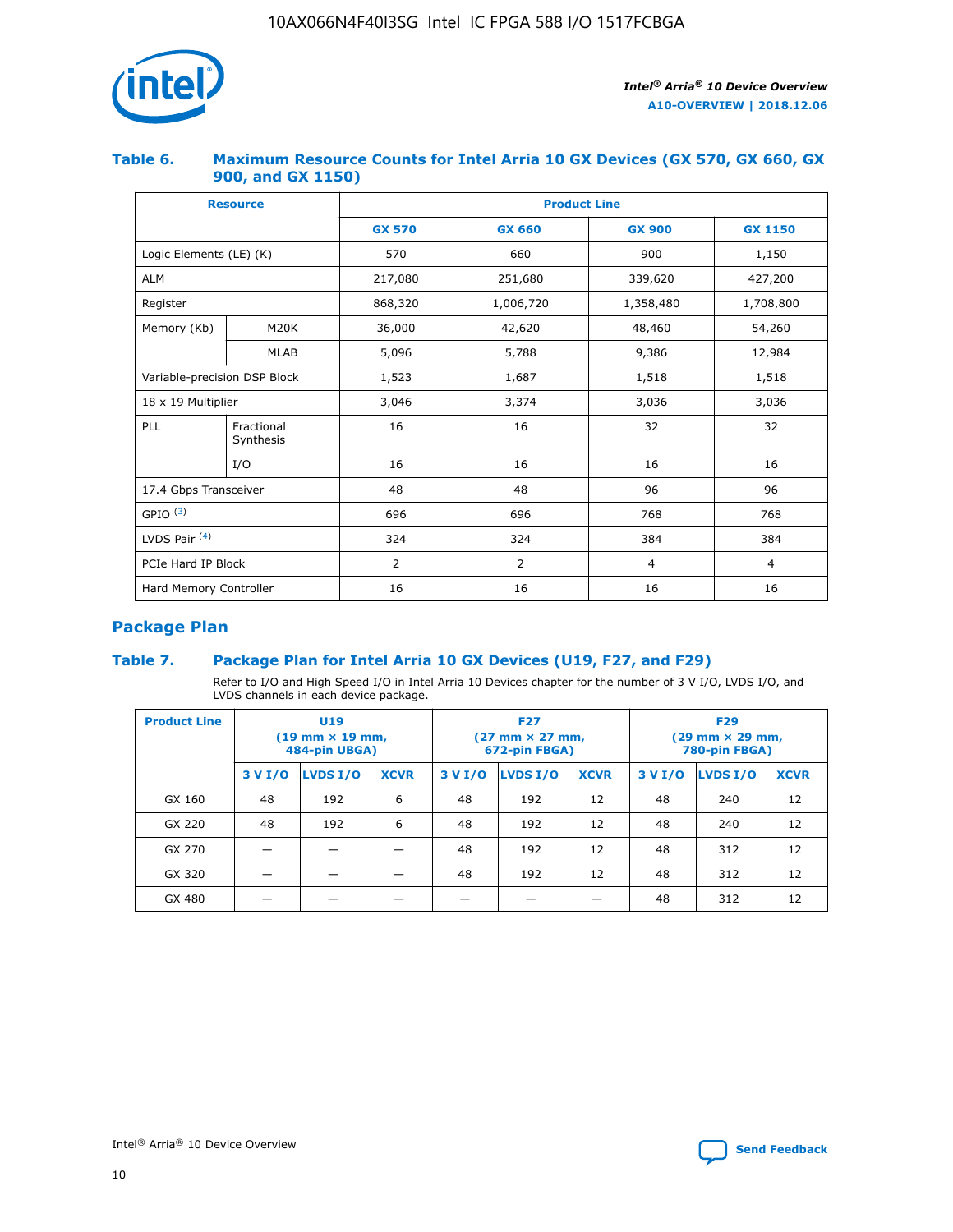

#### **Table 8. Package Plan for Intel Arria 10 GX Devices (F34, F35, NF40, and KF40)**

Refer to I/O and High Speed I/O in Intel Arria 10 Devices chapter for the number of 3 V I/O, LVDS I/O, and LVDS channels in each device package.

| <b>Product Line</b> | <b>F34</b><br>$(35 \text{ mm} \times 35 \text{ mm})$<br><b>1152-pin FBGA)</b> |                    | <b>F35</b><br>$(35 \text{ mm} \times 35 \text{ mm})$<br><b>1152-pin FBGA)</b> |           | <b>KF40</b><br>$(40$ mm $\times$ 40 mm,<br>1517-pin FBGA) |             |           | <b>NF40</b><br>$(40 \text{ mm} \times 40 \text{ mm})$<br>1517-pin FBGA) |             |           |                    |             |
|---------------------|-------------------------------------------------------------------------------|--------------------|-------------------------------------------------------------------------------|-----------|-----------------------------------------------------------|-------------|-----------|-------------------------------------------------------------------------|-------------|-----------|--------------------|-------------|
|                     | 3V<br>I/O                                                                     | <b>LVDS</b><br>I/O | <b>XCVR</b>                                                                   | 3V<br>I/O | <b>LVDS</b><br>I/O                                        | <b>XCVR</b> | 3V<br>I/O | <b>LVDS</b><br>I/O                                                      | <b>XCVR</b> | 3V<br>I/O | <b>LVDS</b><br>I/O | <b>XCVR</b> |
| GX 270              | 48                                                                            | 336                | 24                                                                            | 48        | 336                                                       | 24          |           |                                                                         |             |           |                    |             |
| GX 320              | 48                                                                            | 336                | 24                                                                            | 48        | 336                                                       | 24          |           |                                                                         |             |           |                    |             |
| GX 480              | 48                                                                            | 444                | 24                                                                            | 48        | 348                                                       | 36          |           |                                                                         |             |           |                    |             |
| GX 570              | 48                                                                            | 444                | 24                                                                            | 48        | 348                                                       | 36          | 96        | 600                                                                     | 36          | 48        | 540                | 48          |
| GX 660              | 48                                                                            | 444                | 24                                                                            | 48        | 348                                                       | 36          | 96        | 600                                                                     | 36          | 48        | 540                | 48          |
| GX 900              |                                                                               | 504                | 24                                                                            | —         |                                                           | -           |           |                                                                         |             |           | 600                | 48          |
| GX 1150             |                                                                               | 504                | 24                                                                            |           |                                                           |             |           |                                                                         |             |           | 600                | 48          |

#### **Table 9. Package Plan for Intel Arria 10 GX Devices (RF40, NF45, SF45, and UF45)**

Refer to I/O and High Speed I/O in Intel Arria 10 Devices chapter for the number of 3 V I/O, LVDS I/O, and LVDS channels in each device package.

| <b>Product Line</b> | <b>RF40</b><br>$(40$ mm $\times$ 40 mm,<br>1517-pin FBGA) |                    | <b>NF45</b><br>$(45 \text{ mm} \times 45 \text{ mm})$<br><b>1932-pin FBGA)</b> |            |                    | <b>SF45</b><br>$(45 \text{ mm} \times 45 \text{ mm})$<br><b>1932-pin FBGA)</b> |            |                    | <b>UF45</b><br>$(45 \text{ mm} \times 45 \text{ mm})$<br><b>1932-pin FBGA)</b> |           |                    |             |
|---------------------|-----------------------------------------------------------|--------------------|--------------------------------------------------------------------------------|------------|--------------------|--------------------------------------------------------------------------------|------------|--------------------|--------------------------------------------------------------------------------|-----------|--------------------|-------------|
|                     | 3V<br>I/O                                                 | <b>LVDS</b><br>I/O | <b>XCVR</b>                                                                    | 3 V<br>I/O | <b>LVDS</b><br>I/O | <b>XCVR</b>                                                                    | 3 V<br>I/O | <b>LVDS</b><br>I/O | <b>XCVR</b>                                                                    | 3V<br>I/O | <b>LVDS</b><br>I/O | <b>XCVR</b> |
| GX 900              |                                                           | 342                | 66                                                                             | _          | 768                | 48                                                                             |            | 624                | 72                                                                             |           | 480                | 96          |
| GX 1150             |                                                           | 342                | 66                                                                             | _          | 768                | 48                                                                             |            | 624                | 72                                                                             |           | 480                | 96          |

#### **Related Information**

[I/O and High-Speed Differential I/O Interfaces in Intel Arria 10 Devices chapter, Intel](https://www.intel.com/content/www/us/en/programmable/documentation/sam1403482614086.html#sam1403482030321) [Arria 10 Device Handbook](https://www.intel.com/content/www/us/en/programmable/documentation/sam1403482614086.html#sam1403482030321)

Provides the number of 3 V and LVDS I/Os, and LVDS channels for each Intel Arria 10 device package.

## **Intel Arria 10 GT**

This section provides the available options, maximum resource counts, and package plan for the Intel Arria 10 GT devices.

The information in this section is correct at the time of publication. For the latest information and to get more details, refer to the Intel FPGA Product Selector.

#### **Related Information**

#### [Intel FPGA Product Selector](http://www.altera.com/products/selector/psg-selector.html)

Provides the latest information on Intel products.

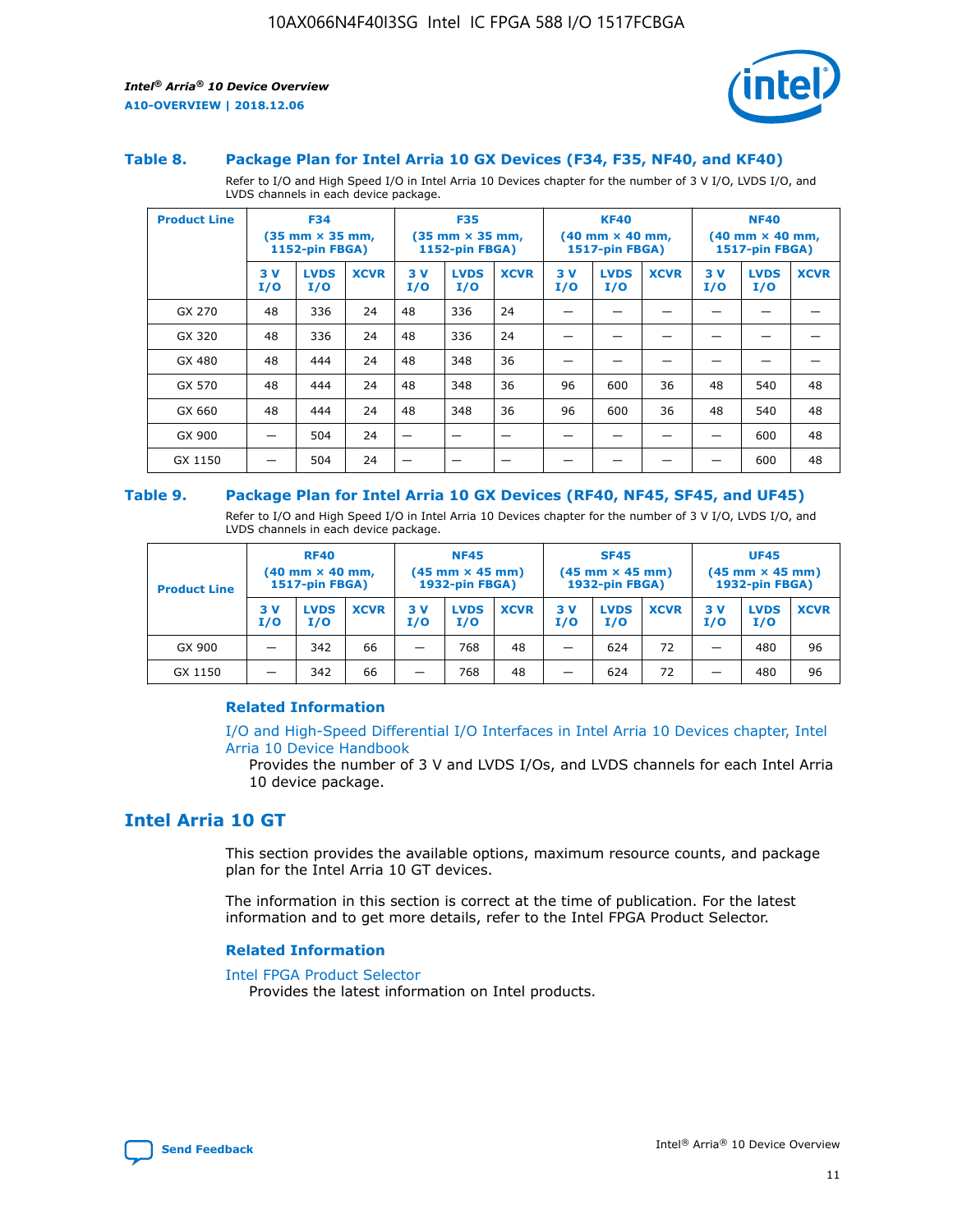

## **Available Options**

## **Figure 2. Sample Ordering Code and Available Options for Intel Arria 10 GT Devices**

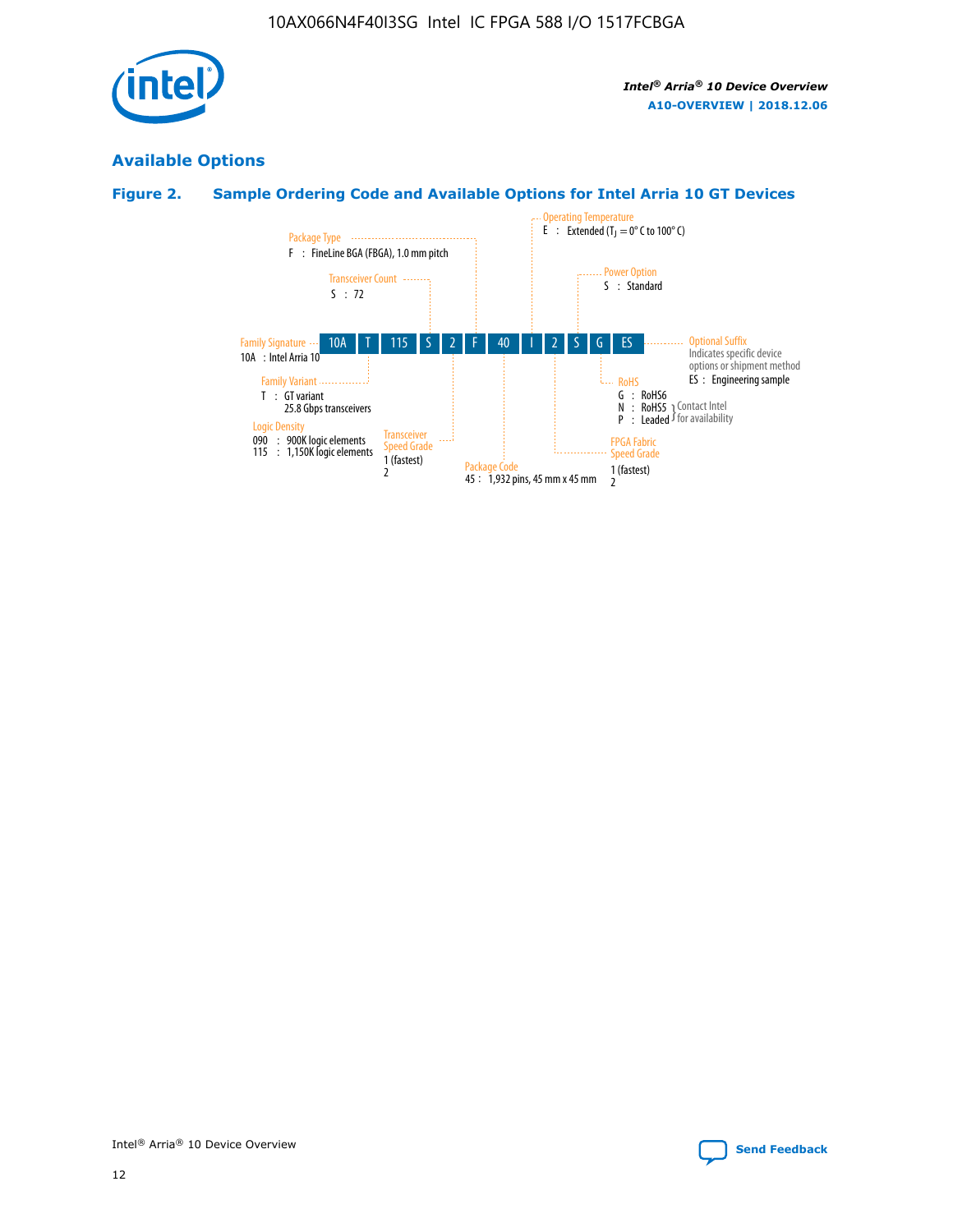

## **Maximum Resources**

#### **Table 10. Maximum Resource Counts for Intel Arria 10 GT Devices**

|                              | <b>Resource</b>      | <b>Product Line</b> |                |  |
|------------------------------|----------------------|---------------------|----------------|--|
|                              |                      | <b>GT 900</b>       | GT 1150        |  |
| Logic Elements (LE) (K)      |                      | 900                 | 1,150          |  |
| <b>ALM</b>                   |                      | 339,620             | 427,200        |  |
| Register                     |                      | 1,358,480           | 1,708,800      |  |
| Memory (Kb)                  | M20K                 | 48,460              | 54,260         |  |
|                              | <b>MLAB</b>          | 9,386               | 12,984         |  |
| Variable-precision DSP Block |                      | 1,518               | 1,518          |  |
| 18 x 19 Multiplier           |                      | 3,036               | 3,036          |  |
| PLL                          | Fractional Synthesis | 32                  | 32             |  |
|                              | I/O                  | 16                  | 16             |  |
| Transceiver                  | 17.4 Gbps            | 72(5)               | 72(5)          |  |
|                              | 25.8 Gbps            | 6                   | 6              |  |
| GPIO <sup>(6)</sup>          |                      | 624                 | 624            |  |
| LVDS Pair $(7)$              |                      | 312                 | 312            |  |
| PCIe Hard IP Block           |                      | $\overline{4}$      | $\overline{4}$ |  |
| Hard Memory Controller       |                      | 16                  | 16             |  |

#### **Related Information**

#### [Intel Arria 10 GT Channel Usage](https://www.intel.com/content/www/us/en/programmable/documentation/nik1398707230472.html#nik1398707008178)

Configuring GT/GX channels in Intel Arria 10 GT devices.

## **Package Plan**

#### **Table 11. Package Plan for Intel Arria 10 GT Devices**

Refer to I/O and High Speed I/O in Intel Arria 10 Devices chapter for the number of 3 V I/O, LVDS I/O, and LVDS channels in each device package.

| <b>Product Line</b> | <b>SF45</b><br>(45 mm × 45 mm, 1932-pin FBGA) |                 |             |  |  |  |
|---------------------|-----------------------------------------------|-----------------|-------------|--|--|--|
|                     | 3 V I/O                                       | <b>LVDS I/O</b> | <b>XCVR</b> |  |  |  |
| GT 900              |                                               | 624             | 72          |  |  |  |
| GT 1150             |                                               | 624             | 72          |  |  |  |

<sup>(7)</sup> Each LVDS I/O pair can be used as differential input or output.



 $(5)$  If all 6 GT channels are in use, 12 of the GX channels are not usable.

<sup>(6)</sup> The number of GPIOs does not include transceiver I/Os. In the Intel Quartus Prime software, the number of user I/Os includes transceiver I/Os.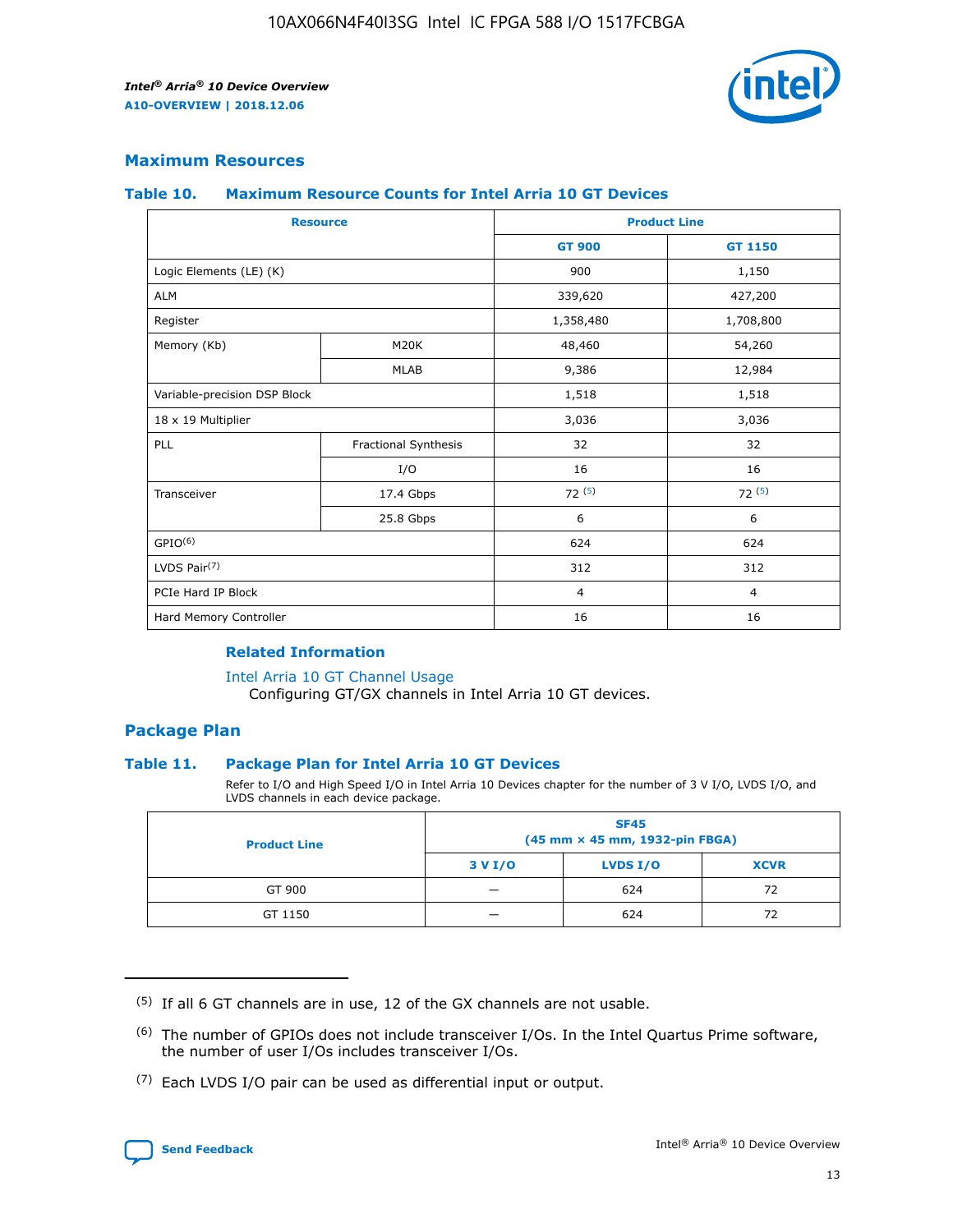

#### **Related Information**

[I/O and High-Speed Differential I/O Interfaces in Intel Arria 10 Devices chapter, Intel](https://www.intel.com/content/www/us/en/programmable/documentation/sam1403482614086.html#sam1403482030321) [Arria 10 Device Handbook](https://www.intel.com/content/www/us/en/programmable/documentation/sam1403482614086.html#sam1403482030321)

Provides the number of 3 V and LVDS I/Os, and LVDS channels for each Intel Arria 10 device package.

## **Intel Arria 10 SX**

This section provides the available options, maximum resource counts, and package plan for the Intel Arria 10 SX devices.

The information in this section is correct at the time of publication. For the latest information and to get more details, refer to the Intel FPGA Product Selector.

#### **Related Information**

[Intel FPGA Product Selector](http://www.altera.com/products/selector/psg-selector.html) Provides the latest information on Intel products.

#### **Available Options**

#### **Figure 3. Sample Ordering Code and Available Options for Intel Arria 10 SX Devices**



#### **Related Information**

[Transceiver Performance for Intel Arria 10 GX/SX Devices](https://www.intel.com/content/www/us/en/programmable/documentation/mcn1413182292568.html#mcn1413213965502) Provides more information about the transceiver speed grade.

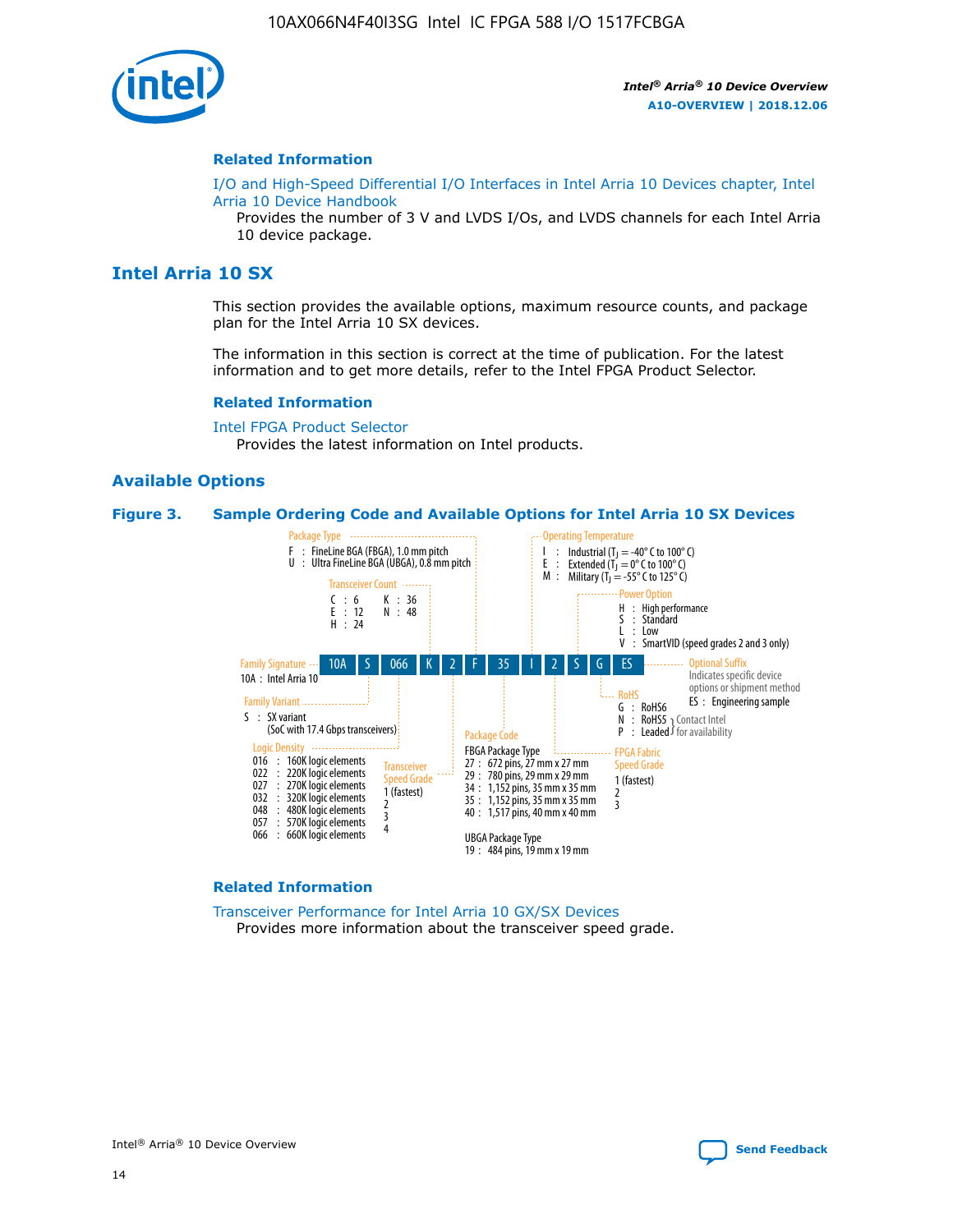

## **Maximum Resources**

#### **Table 12. Maximum Resource Counts for Intel Arria 10 SX Devices**

| <b>Resource</b>                   |                         | <b>Product Line</b> |               |                |                |                |                |                |  |  |  |
|-----------------------------------|-------------------------|---------------------|---------------|----------------|----------------|----------------|----------------|----------------|--|--|--|
|                                   |                         | <b>SX 160</b>       | <b>SX 220</b> | <b>SX 270</b>  | <b>SX 320</b>  | <b>SX 480</b>  | <b>SX 570</b>  | <b>SX 660</b>  |  |  |  |
| Logic Elements (LE) (K)           |                         | 160                 | 220           | 270            | 320            | 480            | 570            | 660            |  |  |  |
| <b>ALM</b>                        |                         | 61,510              | 80,330        | 101,620        | 119,900        | 183,590        | 217,080        | 251,680        |  |  |  |
| Register                          |                         | 246,040             | 321,320       | 406,480        | 479,600        | 734,360        | 868,320        | 1,006,720      |  |  |  |
| Memory (Kb)                       | M <sub>20</sub> K       | 8,800               | 11,740        | 15,000         | 17,820         | 28,620         | 36,000         | 42,620         |  |  |  |
|                                   | <b>MLAB</b>             | 1,050               | 1,690         | 2,452          | 2,727          | 4,164          | 5,096          | 5,788          |  |  |  |
| Variable-precision DSP Block      |                         | 156                 | 192           | 830            | 985            | 1,368          | 1,523          | 1,687          |  |  |  |
| 18 x 19 Multiplier                |                         | 312                 | 384           | 1,660          | 1,970          | 2,736          | 3,046          | 3,374          |  |  |  |
| PLL                               | Fractional<br>Synthesis | 6                   | 6             | 8              | 8              | 12             | 16             | 16             |  |  |  |
|                                   | I/O                     | 6                   | 6             | 8              | 8              | 12             | 16             | 16             |  |  |  |
| 17.4 Gbps Transceiver             |                         | 12                  | 12            | 24             | 24             | 36             | 48             | 48             |  |  |  |
| GPIO <sup>(8)</sup>               |                         | 288                 | 288           | 384            | 384            | 492            | 696            | 696            |  |  |  |
| LVDS Pair $(9)$                   |                         | 120                 | 120           | 168            | 168            | 174            | 324            | 324            |  |  |  |
| PCIe Hard IP Block                |                         | $\mathbf{1}$        | $\mathbf{1}$  | $\overline{2}$ | $\overline{2}$ | $\overline{2}$ | $\overline{2}$ | $\overline{2}$ |  |  |  |
| Hard Memory Controller            |                         | 6                   | 6             | 8              | 8              | 12             | 16             | 16             |  |  |  |
| ARM Cortex-A9 MPCore<br>Processor |                         | Yes                 | Yes           | Yes            | Yes            | Yes            | Yes            | <b>Yes</b>     |  |  |  |

## **Package Plan**

#### **Table 13. Package Plan for Intel Arria 10 SX Devices (U19, F27, F29, and F34)**

Refer to I/O and High Speed I/O in Intel Arria 10 Devices chapter for the number of 3 V I/O, LVDS I/O, and LVDS channels in each device package.

| <b>Product Line</b> | <b>U19</b><br>$(19 \text{ mm} \times 19 \text{ mm})$<br>484-pin UBGA) |                    | <b>F27</b><br>$(27 \text{ mm} \times 27 \text{ mm})$<br>672-pin FBGA) |           | <b>F29</b><br>$(29$ mm $\times$ 29 mm,<br>780-pin FBGA) |             |            | <b>F34</b><br>$(35 \text{ mm} \times 35 \text{ mm})$<br>1152-pin FBGA) |             |           |                    |             |
|---------------------|-----------------------------------------------------------------------|--------------------|-----------------------------------------------------------------------|-----------|---------------------------------------------------------|-------------|------------|------------------------------------------------------------------------|-------------|-----------|--------------------|-------------|
|                     | 3V<br>I/O                                                             | <b>LVDS</b><br>I/O | <b>XCVR</b>                                                           | 3V<br>I/O | <b>LVDS</b><br>I/O                                      | <b>XCVR</b> | 3 V<br>I/O | <b>LVDS</b><br>I/O                                                     | <b>XCVR</b> | 3V<br>I/O | <b>LVDS</b><br>I/O | <b>XCVR</b> |
| SX 160              | 48                                                                    | 144                | 6                                                                     | 48        | 192                                                     | 12          | 48         | 240                                                                    | 12          | –         |                    |             |
| SX 220              | 48                                                                    | 144                | 6                                                                     | 48        | 192                                                     | 12          | 48         | 240                                                                    | 12          |           |                    |             |
| SX 270              |                                                                       |                    |                                                                       | 48        | 192                                                     | 12          | 48         | 312                                                                    | 12          | 48        | 336                | 24          |
| SX 320              |                                                                       |                    |                                                                       | 48        | 192                                                     | 12          | 48         | 312                                                                    | 12          | 48        | 336                | 24          |
|                     | continued                                                             |                    |                                                                       |           |                                                         |             |            |                                                                        |             |           |                    |             |

 $(8)$  The number of GPIOs does not include transceiver I/Os. In the Intel Quartus Prime software, the number of user I/Os includes transceiver I/Os.

 $(9)$  Each LVDS I/O pair can be used as differential input or output.

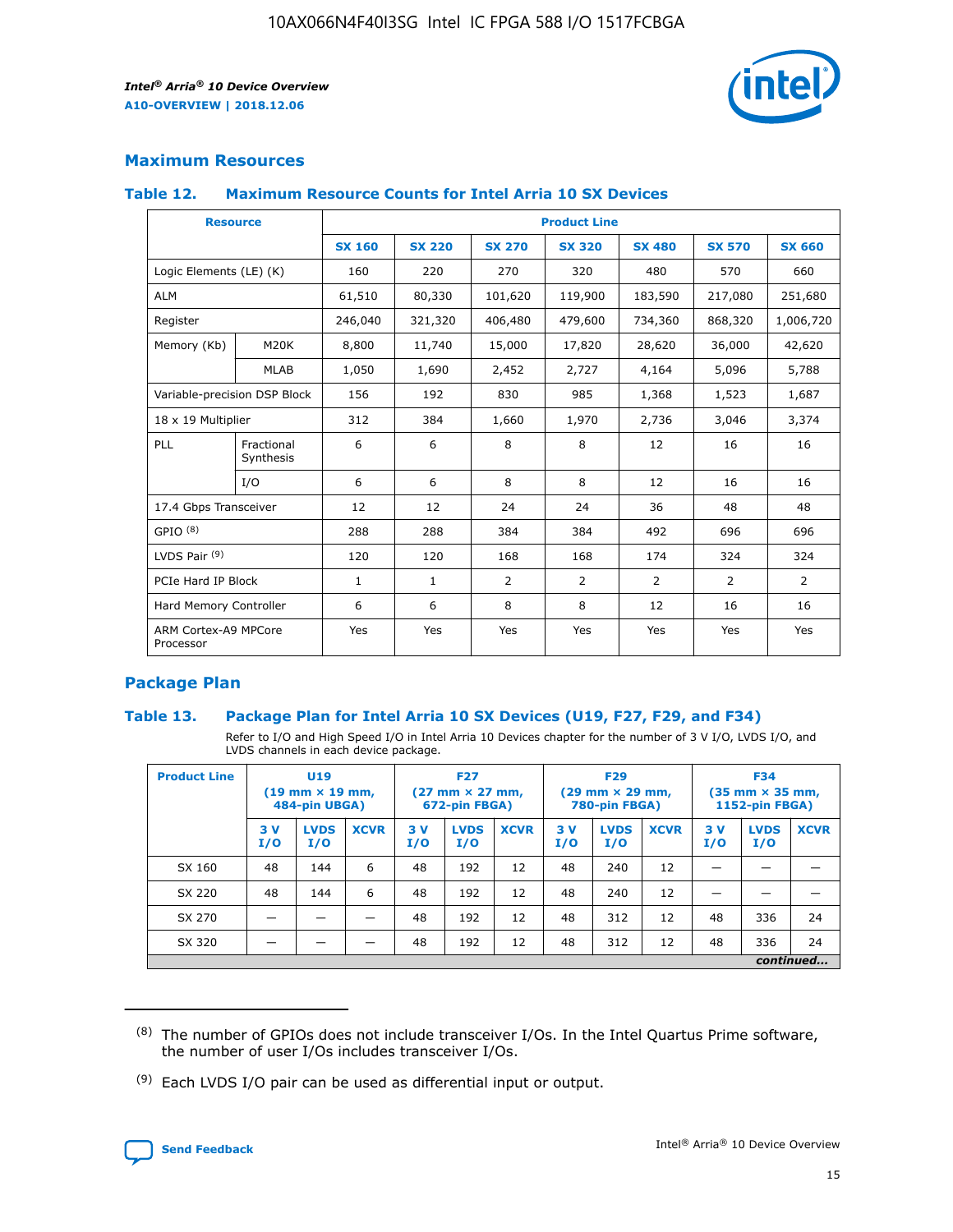

| <b>Product Line</b> | U <sub>19</sub><br>$(19 \text{ mm} \times 19 \text{ mm})$<br>484-pin UBGA) |                    | <b>F27</b><br>$(27 \text{ mm} \times 27 \text{ mm})$<br>672-pin FBGA) |           | <b>F29</b><br>$(29$ mm $\times$ 29 mm,<br>780-pin FBGA) |             |           | <b>F34</b><br>$(35$ mm $\times$ 35 mm,<br><b>1152-pin FBGA)</b> |             |            |                    |             |
|---------------------|----------------------------------------------------------------------------|--------------------|-----------------------------------------------------------------------|-----------|---------------------------------------------------------|-------------|-----------|-----------------------------------------------------------------|-------------|------------|--------------------|-------------|
|                     | 3 V<br>I/O                                                                 | <b>LVDS</b><br>I/O | <b>XCVR</b>                                                           | 3V<br>I/O | <b>LVDS</b><br>I/O                                      | <b>XCVR</b> | 3V<br>I/O | <b>LVDS</b><br>I/O                                              | <b>XCVR</b> | 3 V<br>I/O | <b>LVDS</b><br>I/O | <b>XCVR</b> |
| SX 480              |                                                                            |                    |                                                                       |           |                                                         |             | 48        | 312                                                             | 12          | 48         | 444                | 24          |
| SX 570              |                                                                            |                    |                                                                       |           |                                                         |             |           |                                                                 |             | 48         | 444                | 24          |
| SX 660              |                                                                            |                    |                                                                       |           |                                                         |             |           |                                                                 |             | 48         | 444                | 24          |

## **Table 14. Package Plan for Intel Arria 10 SX Devices (F35, KF40, and NF40)**

Refer to I/O and High Speed I/O in Intel Arria 10 Devices chapter for the number of 3 V I/O, LVDS I/O, and LVDS channels in each device package.

| <b>Product Line</b> | <b>F35</b><br>(35 mm × 35 mm,<br>1152-pin FBGA) |          |             |                                           | <b>KF40</b><br>(40 mm × 40 mm,<br>1517-pin FBGA) |    | <b>NF40</b><br>(40 mm × 40 mm,<br>1517-pin FBGA) |          |             |  |
|---------------------|-------------------------------------------------|----------|-------------|-------------------------------------------|--------------------------------------------------|----|--------------------------------------------------|----------|-------------|--|
|                     | 3 V I/O                                         | LVDS I/O | <b>XCVR</b> | <b>LVDS I/O</b><br>3 V I/O<br><b>XCVR</b> |                                                  |    | 3 V I/O                                          | LVDS I/O | <b>XCVR</b> |  |
| SX 270              | 48                                              | 336      | 24          |                                           |                                                  |    |                                                  |          |             |  |
| SX 320              | 48                                              | 336      | 24          |                                           |                                                  |    |                                                  |          |             |  |
| SX 480              | 48                                              | 348      | 36          |                                           |                                                  |    |                                                  |          |             |  |
| SX 570              | 48                                              | 348      | 36          | 96                                        | 600                                              | 36 | 48                                               | 540      | 48          |  |
| SX 660              | 48                                              | 348      | 36          | 96                                        | 600                                              | 36 | 48                                               | 540      | 48          |  |

## **Related Information**

[I/O and High-Speed Differential I/O Interfaces in Intel Arria 10 Devices chapter, Intel](https://www.intel.com/content/www/us/en/programmable/documentation/sam1403482614086.html#sam1403482030321) [Arria 10 Device Handbook](https://www.intel.com/content/www/us/en/programmable/documentation/sam1403482614086.html#sam1403482030321)

Provides the number of 3 V and LVDS I/Os, and LVDS channels for each Intel Arria 10 device package.

Intel<sup>®</sup> Arria<sup>®</sup> 10 Device Overview **[Send Feedback](mailto:FPGAtechdocfeedback@intel.com?subject=Feedback%20on%20Intel%20Arria%2010%20Device%20Overview%20(A10-OVERVIEW%202018.12.06)&body=We%20appreciate%20your%20feedback.%20In%20your%20comments,%20also%20specify%20the%20page%20number%20or%20paragraph.%20Thank%20you.)** Send Feedback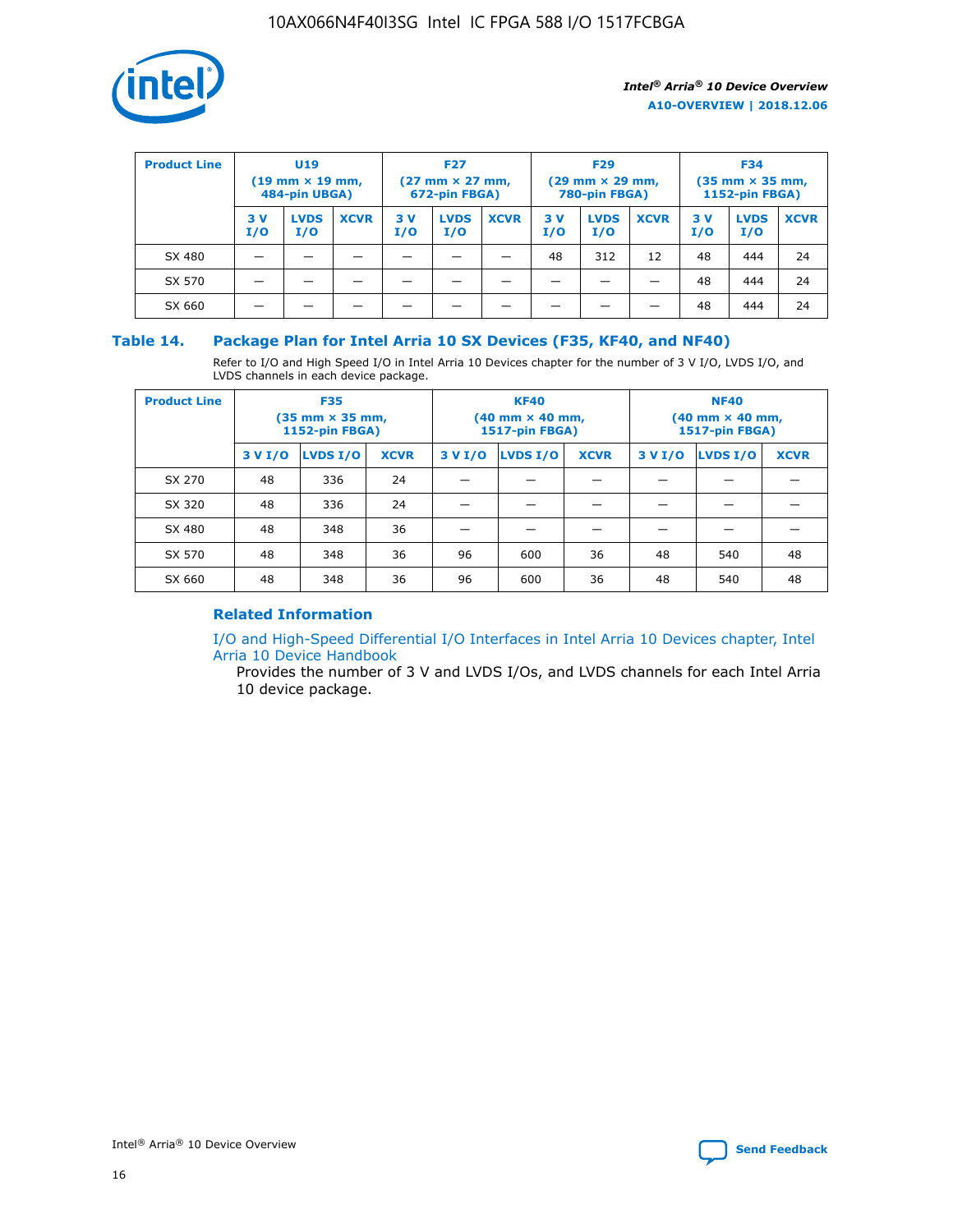

# **I/O Vertical Migration for Intel Arria 10 Devices**

#### **Figure 4. Migration Capability Across Intel Arria 10 Product Lines**

- The arrows indicate the migration paths. The devices included in each vertical migration path are shaded. Devices with fewer resources in the same path have lighter shades.
- To achieve the full I/O migration across product lines in the same migration path, restrict I/Os and transceivers usage to match the product line with the lowest I/O and transceiver counts.
- An LVDS I/O bank in the source device may be mapped to a 3 V I/O bank in the target device. To use memory interface clock frequency higher than 533 MHz, assign external memory interface pins only to banks that are LVDS I/O in both devices.
- There may be nominal 0.15 mm package height difference between some product lines in the same package type.
	- **Variant Product Line Package U19 F27 F29 F34 F35 KF40 NF40 RF40 NF45 SF45 UF45** Intel® Arria® 10 GX GX 160 GX 220 GX 270 GX 320 GX 480 GX 570 GX 660 GX 900 GX 1150 Intel Arria 10 GT GT 900 GT 1150 Intel Arria 10 SX SX 160 SX 220 SX 270 SX 320 SX 480 SX 570 SX 660
- Some migration paths are not shown in the Intel Quartus Prime software **Pin Migration View**.

*Note:* To verify the pin migration compatibility, use the **Pin Migration View** window in the Intel Quartus Prime software Pin Planner.

## **Adaptive Logic Module**

Intel Arria 10 devices use a 20 nm ALM as the basic building block of the logic fabric.

The ALM architecture is the same as the previous generation FPGAs, allowing for efficient implementation of logic functions and easy conversion of IP between the device generations.

The ALM, as shown in following figure, uses an 8-input fracturable look-up table (LUT) with four dedicated registers to help improve timing closure in register-rich designs and achieve an even higher design packing capability than the traditional two-register per LUT architecture.

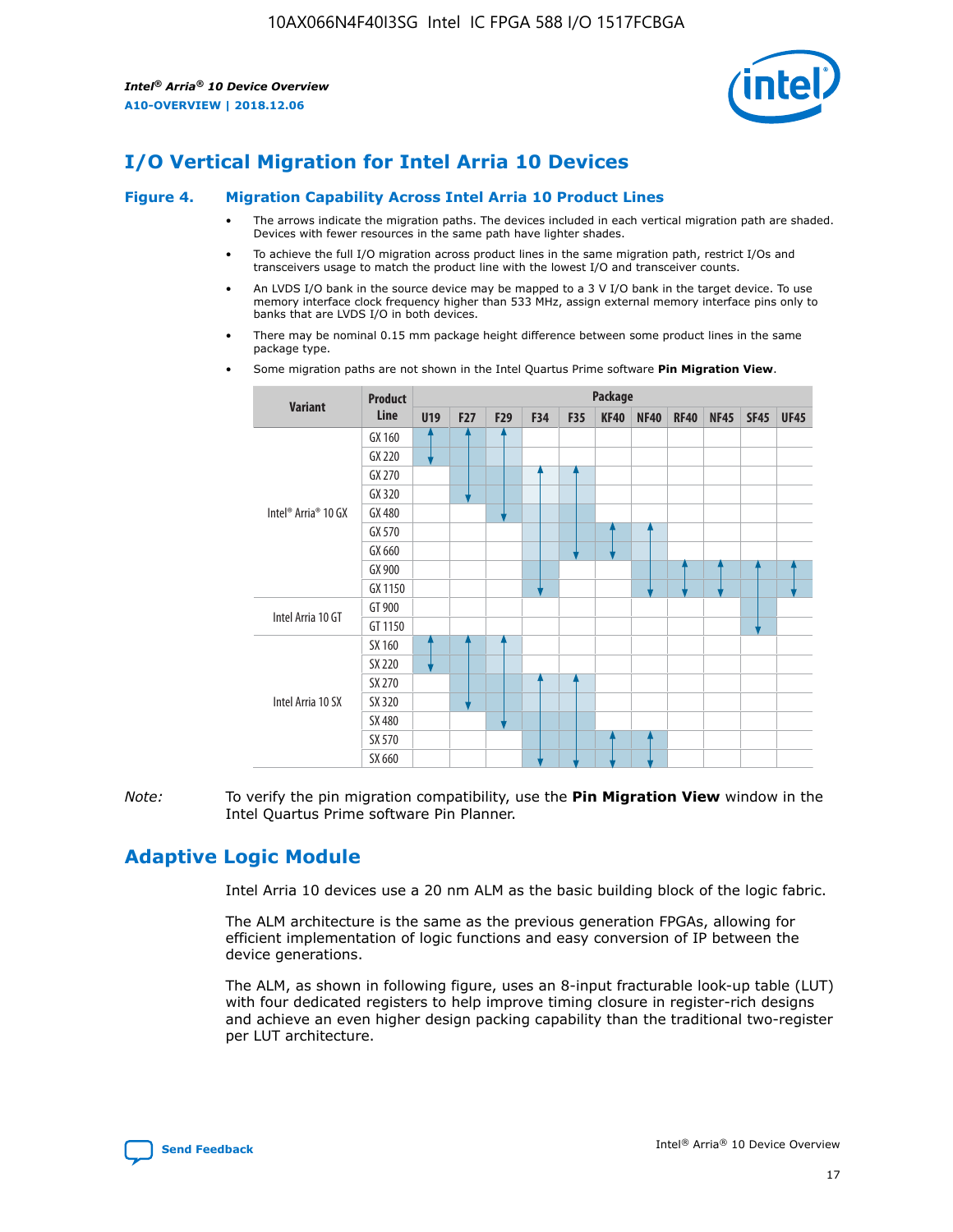

**Figure 5. ALM for Intel Arria 10 Devices**



The Intel Quartus Prime software optimizes your design according to the ALM logic structure and automatically maps legacy designs into the Intel Arria 10 ALM architecture.

## **Variable-Precision DSP Block**

The Intel Arria 10 variable precision DSP blocks support fixed-point arithmetic and floating-point arithmetic.

Features for fixed-point arithmetic:

- High-performance, power-optimized, and fully registered multiplication operations
- 18-bit and 27-bit word lengths
- Two 18 x 19 multipliers or one 27 x 27 multiplier per DSP block
- Built-in addition, subtraction, and 64-bit double accumulation register to combine multiplication results
- Cascading 19-bit or 27-bit when pre-adder is disabled and cascading 18-bit when pre-adder is used to form the tap-delay line for filtering applications
- Cascading 64-bit output bus to propagate output results from one block to the next block without external logic support
- Hard pre-adder supported in 19-bit and 27-bit modes for symmetric filters
- Internal coefficient register bank in both 18-bit and 27-bit modes for filter implementation
- 18-bit and 27-bit systolic finite impulse response (FIR) filters with distributed output adder
- Biased rounding support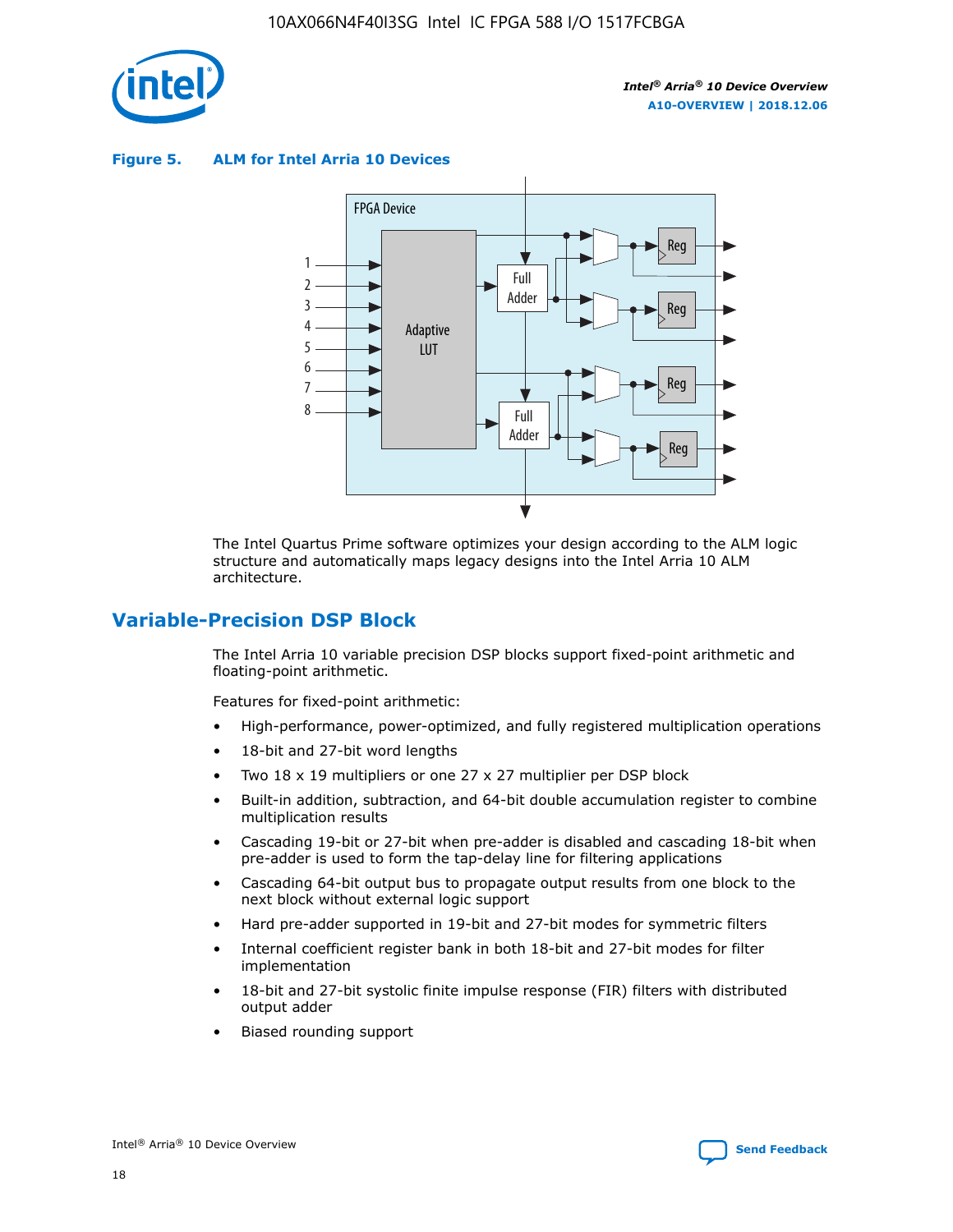

Features for floating-point arithmetic:

- A completely hardened architecture that supports multiplication, addition, subtraction, multiply-add, and multiply-subtract
- Multiplication with accumulation capability and a dynamic accumulator reset control
- Multiplication with cascade summation capability
- Multiplication with cascade subtraction capability
- Complex multiplication
- Direct vector dot product
- Systolic FIR filter

#### **Table 15. Variable-Precision DSP Block Configurations for Intel Arria 10 Devices**

| <b>Usage Example</b>                                       | <b>Multiplier Size (Bit)</b>    | <b>DSP Block Resources</b> |
|------------------------------------------------------------|---------------------------------|----------------------------|
| Medium precision fixed point                               | Two 18 x 19                     |                            |
| High precision fixed or Single precision<br>floating point | One 27 x 27                     |                            |
| Fixed point FFTs                                           | One 19 x 36 with external adder |                            |
| Very high precision fixed point                            | One 36 x 36 with external adder |                            |
| Double precision floating point                            | One 54 x 54 with external adder | 4                          |

#### **Table 16. Resources for Fixed-Point Arithmetic in Intel Arria 10 Devices**

The table lists the variable-precision DSP resources by bit precision for each Intel Arria 10 device.

| <b>Variant</b>  | <b>Product Line</b> | <b>Variable-</b><br>precision<br><b>DSP Block</b> | <b>Independent Input and Output</b><br><b>Multiplications Operator</b> |                                     | 18 x 19<br><b>Multiplier</b><br><b>Adder Sum</b> | $18 \times 18$<br><b>Multiplier</b><br><b>Adder</b> |
|-----------------|---------------------|---------------------------------------------------|------------------------------------------------------------------------|-------------------------------------|--------------------------------------------------|-----------------------------------------------------|
|                 |                     |                                                   | 18 x 19<br><b>Multiplier</b>                                           | $27 \times 27$<br><b>Multiplier</b> | <b>Mode</b>                                      | <b>Summed with</b><br>36 bit Input                  |
| AIntel Arria 10 | GX 160              | 156                                               | 312                                                                    | 156                                 | 156                                              | 156                                                 |
| GX              | GX 220              | 192                                               | 384                                                                    | 192                                 | 192                                              | 192                                                 |
|                 | GX 270              | 830                                               | 1,660                                                                  | 830                                 | 830                                              | 830                                                 |
|                 | GX 320              | 984                                               | 1,968                                                                  | 984                                 | 984                                              | 984                                                 |
|                 | GX 480              | 1,368                                             | 2,736                                                                  | 1,368                               | 1,368                                            | 1,368                                               |
|                 | GX 570              | 1,523                                             | 3,046                                                                  | 1,523                               | 1,523                                            | 1,523                                               |
|                 | GX 660              | 1,687                                             | 3,374                                                                  | 1,687                               | 1,687                                            | 1,687                                               |
|                 | GX 900              | 1,518                                             | 3,036                                                                  | 1,518                               | 1,518                                            | 1,518                                               |
|                 | GX 1150             | 1,518                                             | 3,036                                                                  | 1,518                               | 1,518                                            | 1,518                                               |
| Intel Arria 10  | GT 900              | 1,518                                             | 3,036                                                                  | 1,518                               | 1,518                                            | 1,518                                               |
| GT              | GT 1150             | 1,518                                             | 3,036                                                                  | 1,518                               | 1,518                                            | 1,518                                               |
| Intel Arria 10  | SX 160              | 156                                               | 312                                                                    | 156                                 | 156                                              | 156                                                 |
| <b>SX</b>       | SX 220<br>192       |                                                   | 384                                                                    | 192                                 | 192                                              | 192                                                 |
|                 | SX 270              | 830                                               | 1,660                                                                  | 830                                 | 830                                              | 830                                                 |
|                 |                     |                                                   |                                                                        |                                     |                                                  | continued                                           |

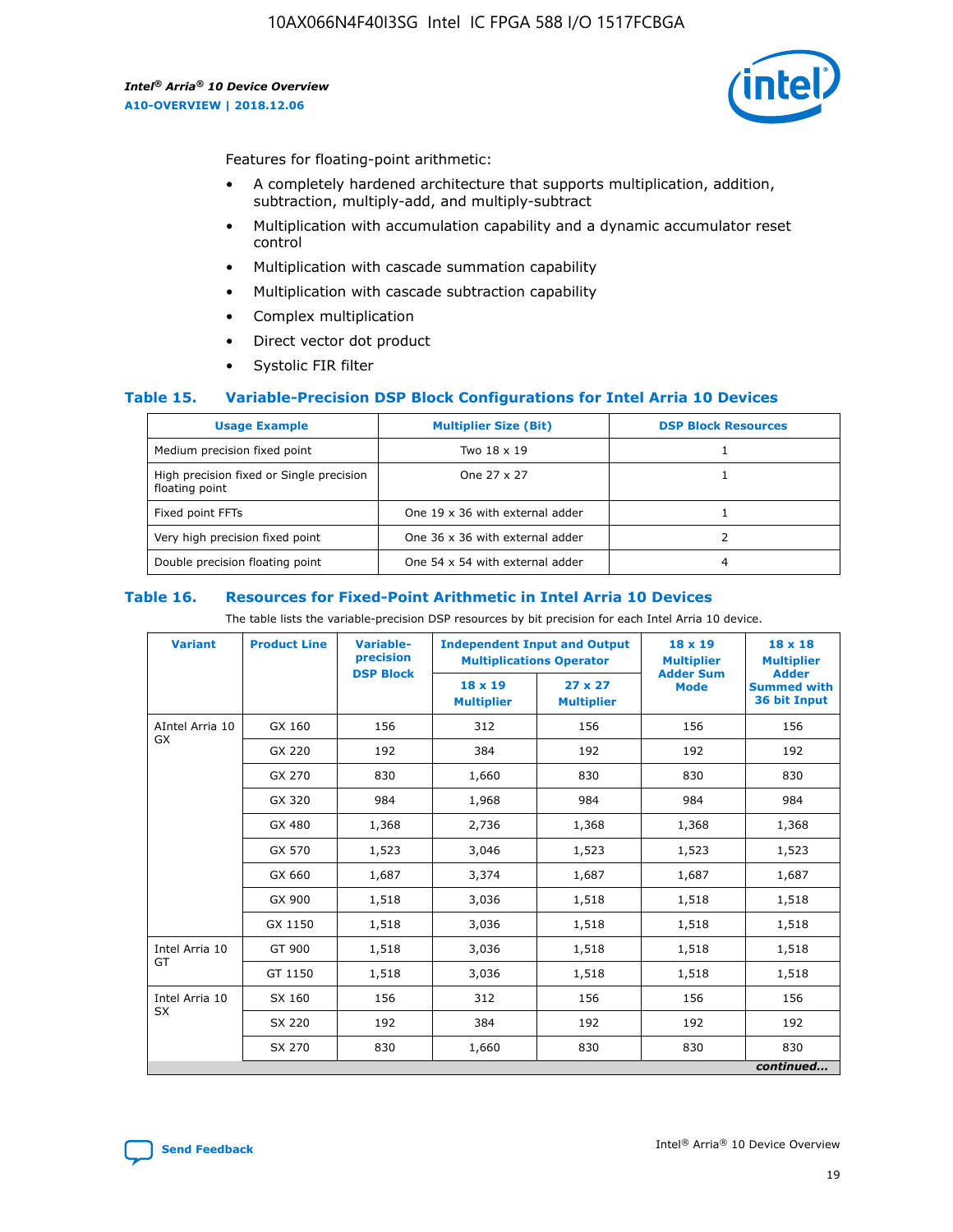

| <b>Variant</b> | <b>Product Line</b> | <b>Variable-</b><br>precision<br><b>DSP Block</b> | <b>Independent Input and Output</b><br><b>Multiplications Operator</b> |                                     | $18 \times 19$<br><b>Multiplier</b><br><b>Adder Sum</b> | $18 \times 18$<br><b>Multiplier</b><br><b>Adder</b> |  |
|----------------|---------------------|---------------------------------------------------|------------------------------------------------------------------------|-------------------------------------|---------------------------------------------------------|-----------------------------------------------------|--|
|                |                     |                                                   | $18 \times 19$<br><b>Multiplier</b>                                    | $27 \times 27$<br><b>Multiplier</b> | <b>Mode</b>                                             | <b>Summed with</b><br>36 bit Input                  |  |
|                | SX 320              | 984                                               | 1,968                                                                  | 984                                 | 984                                                     | 984                                                 |  |
|                | SX 480              | 1,368                                             | 2,736                                                                  | 1,368                               | 1,368                                                   | 1,368                                               |  |
|                | SX 570              | 1,523                                             | 3,046                                                                  | 1,523                               | 1,523                                                   | 1,523                                               |  |
|                | SX 660              | 1,687                                             | 3,374                                                                  | 1,687                               | 1,687                                                   | 1,687                                               |  |

## **Table 17. Resources for Floating-Point Arithmetic in Intel Arria 10 Devices**

The table lists the variable-precision DSP resources by bit precision for each Intel Arria 10 device.

| <b>Variant</b> | <b>Product Line</b> | <b>Variable-</b><br>precision<br><b>DSP Block</b> | <b>Single</b><br><b>Precision</b><br><b>Floating-Point</b><br><b>Multiplication</b><br><b>Mode</b> | <b>Single-Precision</b><br><b>Floating-Point</b><br><b>Adder Mode</b> | Single-<br><b>Precision</b><br><b>Floating-Point</b><br><b>Multiply</b><br><b>Accumulate</b><br><b>Mode</b> | <b>Peak</b><br><b>Giga Floating-</b><br><b>Point</b><br><b>Operations</b><br>per Second<br>(GFLOPs) |
|----------------|---------------------|---------------------------------------------------|----------------------------------------------------------------------------------------------------|-----------------------------------------------------------------------|-------------------------------------------------------------------------------------------------------------|-----------------------------------------------------------------------------------------------------|
| Intel Arria 10 | GX 160              | 156                                               | 156                                                                                                | 156                                                                   | 156                                                                                                         | 140                                                                                                 |
| GX             | GX 220              | 192                                               | 192                                                                                                | 192                                                                   | 192                                                                                                         | 173                                                                                                 |
|                | GX 270              | 830                                               | 830                                                                                                | 830                                                                   | 830                                                                                                         | 747                                                                                                 |
|                | GX 320              | 984                                               | 984                                                                                                | 984                                                                   | 984                                                                                                         | 886                                                                                                 |
|                | GX 480              | 1,369                                             | 1,368                                                                                              | 1,368                                                                 | 1,368                                                                                                       | 1,231                                                                                               |
|                | GX 570              | 1,523                                             | 1,523                                                                                              | 1,523                                                                 | 1,523                                                                                                       | 1,371                                                                                               |
|                | GX 660              | 1,687                                             | 1,687                                                                                              | 1,687                                                                 | 1,687                                                                                                       | 1,518                                                                                               |
|                | GX 900              | 1,518                                             | 1,518                                                                                              | 1,518                                                                 | 1,518                                                                                                       | 1,366                                                                                               |
|                | GX 1150             | 1,518                                             | 1,518                                                                                              | 1,518                                                                 | 1,518                                                                                                       | 1,366                                                                                               |
| Intel Arria 10 | GT 900              | 1,518                                             | 1,518                                                                                              | 1,518                                                                 | 1,518                                                                                                       | 1,366                                                                                               |
| GT             | GT 1150             | 1,518                                             | 1,518                                                                                              | 1,518                                                                 | 1,518                                                                                                       | 1,366                                                                                               |
| Intel Arria 10 | SX 160              | 156                                               | 156                                                                                                | 156                                                                   | 156                                                                                                         | 140                                                                                                 |
| <b>SX</b>      | SX 220              | 192                                               | 192                                                                                                | 192                                                                   | 192                                                                                                         | 173                                                                                                 |
|                | SX 270              | 830                                               | 830                                                                                                | 830                                                                   | 830                                                                                                         | 747                                                                                                 |
|                | SX 320              | 984                                               | 984                                                                                                | 984                                                                   | 984                                                                                                         | 886                                                                                                 |
|                | SX 480              | 1,369                                             | 1,368                                                                                              | 1,368                                                                 | 1,368                                                                                                       | 1,231                                                                                               |
|                | SX 570              | 1,523                                             | 1,523                                                                                              | 1,523                                                                 | 1,523                                                                                                       | 1,371                                                                                               |
|                | SX 660              | 1,687                                             | 1,687                                                                                              | 1,687                                                                 | 1,687                                                                                                       | 1,518                                                                                               |

# **Embedded Memory Blocks**

The embedded memory blocks in the devices are flexible and designed to provide an optimal amount of small- and large-sized memory arrays to fit your design requirements.

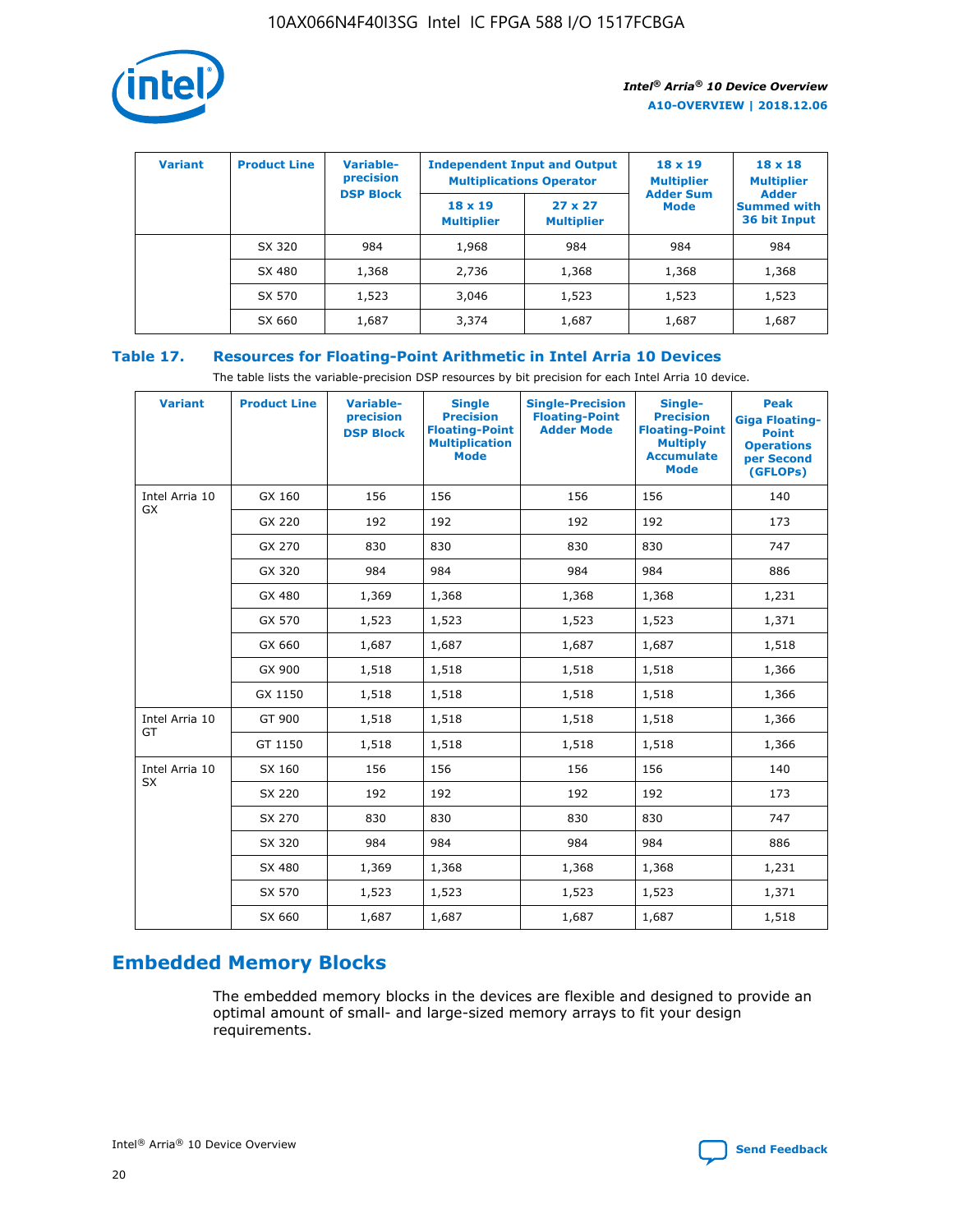

## **Types of Embedded Memory**

The Intel Arria 10 devices contain two types of memory blocks:

- 20 Kb M20K blocks—blocks of dedicated memory resources. The M20K blocks are ideal for larger memory arrays while still providing a large number of independent ports.
- 640 bit memory logic array blocks (MLABs)—enhanced memory blocks that are configured from dual-purpose logic array blocks (LABs). The MLABs are ideal for wide and shallow memory arrays. The MLABs are optimized for implementation of shift registers for digital signal processing (DSP) applications, wide and shallow FIFO buffers, and filter delay lines. Each MLAB is made up of ten adaptive logic modules (ALMs). In the Intel Arria 10 devices, you can configure these ALMs as ten 32 x 2 blocks, giving you one 32 x 20 simple dual-port SRAM block per MLAB.

## **Embedded Memory Capacity in Intel Arria 10 Devices**

|                   | <b>Product</b> | <b>M20K</b>  |                     | <b>MLAB</b>  |                     | <b>Total RAM Bit</b> |
|-------------------|----------------|--------------|---------------------|--------------|---------------------|----------------------|
| <b>Variant</b>    | <b>Line</b>    | <b>Block</b> | <b>RAM Bit (Kb)</b> | <b>Block</b> | <b>RAM Bit (Kb)</b> | (Kb)                 |
| Intel Arria 10 GX | GX 160         | 440          | 8,800               | 1,680        | 1,050               | 9,850                |
|                   | GX 220         | 587          | 11,740              | 2,703        | 1,690               | 13,430               |
|                   | GX 270         | 750          | 15,000              | 3,922        | 2,452               | 17,452               |
|                   | GX 320         | 891          | 17,820              | 4,363        | 2,727               | 20,547               |
|                   | GX 480         | 1,431        | 28,620              | 6,662        | 4,164               | 32,784               |
|                   | GX 570         | 1,800        | 36,000              | 8,153        | 5,096               | 41,096               |
|                   | GX 660         | 2,131        | 42,620              | 9,260        | 5,788               | 48,408               |
|                   | GX 900         | 2,423        | 48,460              | 15,017       | 9,386               | 57,846               |
|                   | GX 1150        | 2,713        | 54,260              | 20,774       | 12,984              | 67,244               |
| Intel Arria 10 GT | GT 900         | 2,423        | 48,460              | 15,017       | 9,386               | 57,846               |
|                   | GT 1150        | 2,713        | 54,260              | 20,774       | 12,984              | 67,244               |
| Intel Arria 10 SX | SX 160         | 440          | 8,800               | 1,680        | 1,050               | 9,850                |
|                   | SX 220         | 587          | 11,740              | 2,703        | 1,690               | 13,430               |
|                   | SX 270         | 750          | 15,000              | 3,922        | 2,452               | 17,452               |
|                   | SX 320         | 891          | 17,820              | 4,363        | 2,727               | 20,547               |
|                   | SX 480         | 1,431        | 28,620              | 6,662        | 4,164               | 32,784               |
|                   | SX 570         | 1,800        | 36,000              | 8,153        | 5,096               | 41,096               |
|                   | SX 660         | 2,131        | 42,620              | 9,260        | 5,788               | 48,408               |

#### **Table 18. Embedded Memory Capacity and Distribution in Intel Arria 10 Devices**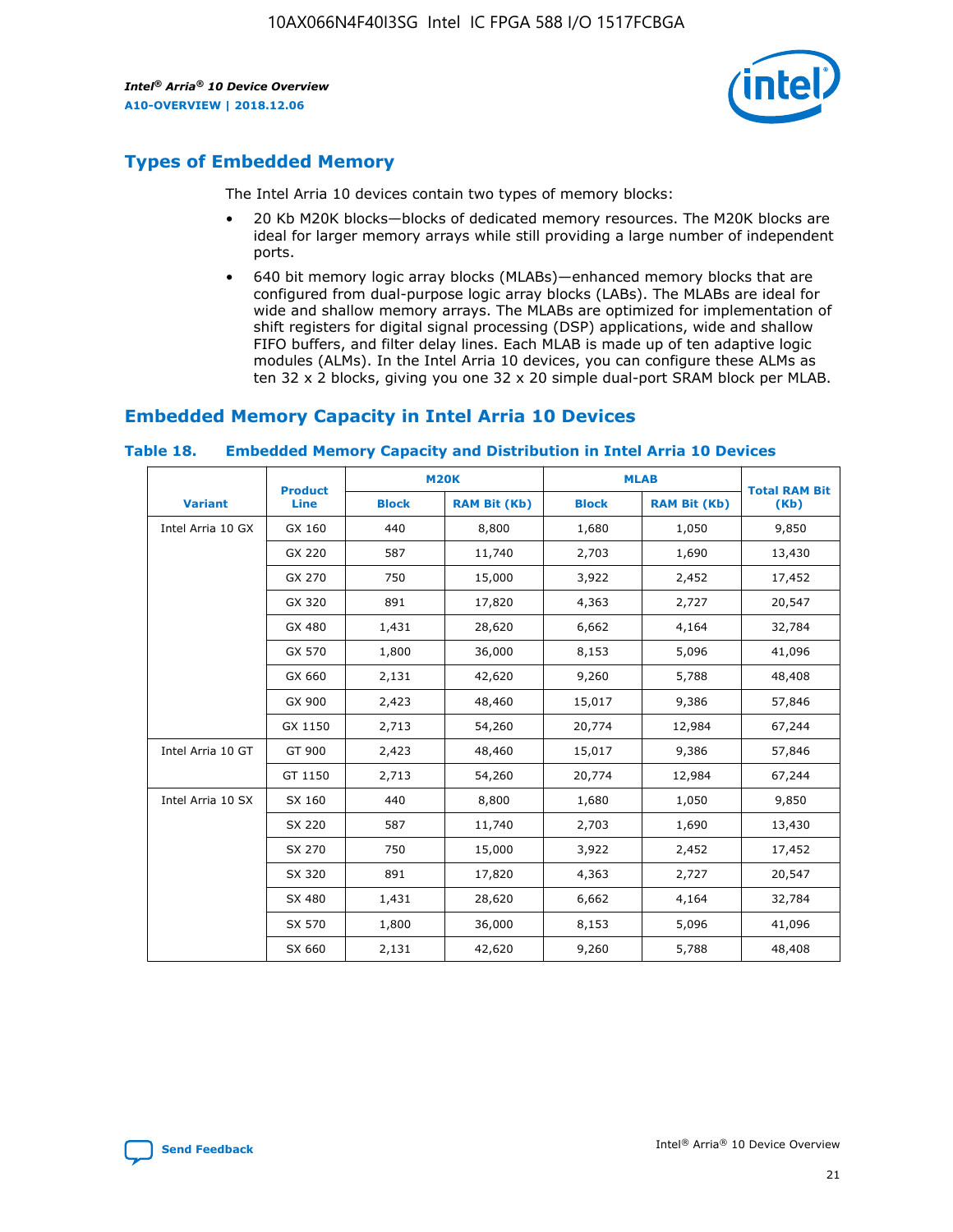

## **Embedded Memory Configurations for Single-port Mode**

#### **Table 19. Single-port Embedded Memory Configurations for Intel Arria 10 Devices**

This table lists the maximum configurations supported for single-port RAM and ROM modes.

| <b>Memory Block</b> | Depth (bits) | <b>Programmable Width</b> |
|---------------------|--------------|---------------------------|
| MLAB                | 32           | x16, x18, or x20          |
|                     | 64(10)       | x8, x9, x10               |
| M20K                | 512          | x40, x32                  |
|                     | 1K           | x20, x16                  |
|                     | 2K           | x10, x8                   |
|                     | 4K           | x5, x4                    |
|                     | 8K           | x2                        |
|                     | 16K          | x1                        |

## **Clock Networks and PLL Clock Sources**

The clock network architecture is based on Intel's global, regional, and peripheral clock structure. This clock structure is supported by dedicated clock input pins, fractional clock synthesis PLLs, and integer I/O PLLs.

## **Clock Networks**

The Intel Arria 10 core clock networks are capable of up to 800 MHz fabric operation across the full industrial temperature range. For the external memory interface, the clock network supports the hard memory controller with speeds up to 2,400 Mbps in a quarter-rate transfer.

To reduce power consumption, the Intel Quartus Prime software identifies all unused sections of the clock network and powers them down.

## **Fractional Synthesis and I/O PLLs**

Intel Arria 10 devices contain up to 32 fractional synthesis PLLs and up to 16 I/O PLLs that are available for both specific and general purpose uses in the core:

- Fractional synthesis PLLs—located in the column adjacent to the transceiver blocks
- I/O PLLs—located in each bank of the 48 I/Os

## **Fractional Synthesis PLLs**

You can use the fractional synthesis PLLs to:

- Reduce the number of oscillators that are required on your board
- Reduce the number of clock pins that are used in the device by synthesizing multiple clock frequencies from a single reference clock source

<sup>(10)</sup> Supported through software emulation and consumes additional MLAB blocks.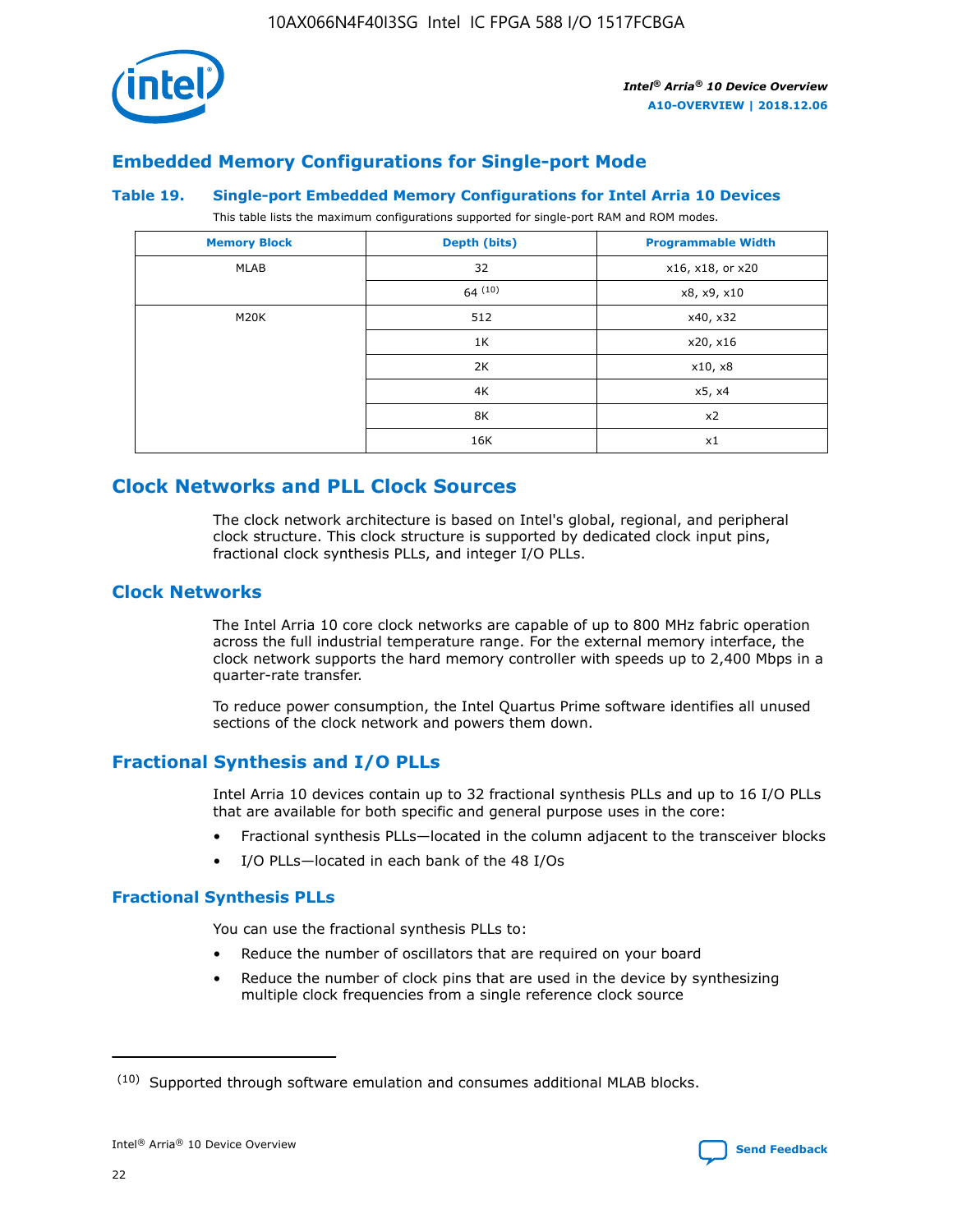

The fractional synthesis PLLs support the following features:

- Reference clock frequency synthesis for transceiver CMU and Advanced Transmit (ATX) PLLs
- Clock network delay compensation
- Zero-delay buffering
- Direct transmit clocking for transceivers
- Independently configurable into two modes:
	- Conventional integer mode equivalent to the general purpose PLL
	- Enhanced fractional mode with third order delta-sigma modulation
- PLL cascading

#### **I/O PLLs**

The integer mode I/O PLLs are located in each bank of 48 I/Os. You can use the I/O PLLs to simplify the design of external memory and high-speed LVDS interfaces.

In each I/O bank, the I/O PLLs are adjacent to the hard memory controllers and LVDS SERDES. Because these PLLs are tightly coupled with the I/Os that need to use them, it makes it easier to close timing.

You can use the I/O PLLs for general purpose applications in the core such as clock network delay compensation and zero-delay buffering.

Intel Arria 10 devices support PLL-to-PLL cascading.

## **FPGA General Purpose I/O**

Intel Arria 10 devices offer highly configurable GPIOs. Each I/O bank contains 48 general purpose I/Os and a high-efficiency hard memory controller.

The following list describes the features of the GPIOs:

- Consist of 3 V I/Os for high-voltage application and LVDS I/Os for differential signaling
	- Up to two 3 V I/O banks, available in some devices, that support up to 3 V I/O standards
	- LVDS I/O banks that support up to 1.8 V I/O standards
- Support a wide range of single-ended and differential I/O interfaces
- LVDS speeds up to 1.6 Gbps
- Each LVDS pair of pins has differential input and output buffers, allowing you to configure the LVDS direction for each pair.
- Programmable bus hold and weak pull-up
- Programmable differential output voltage  $(V_{OD})$  and programmable pre-emphasis

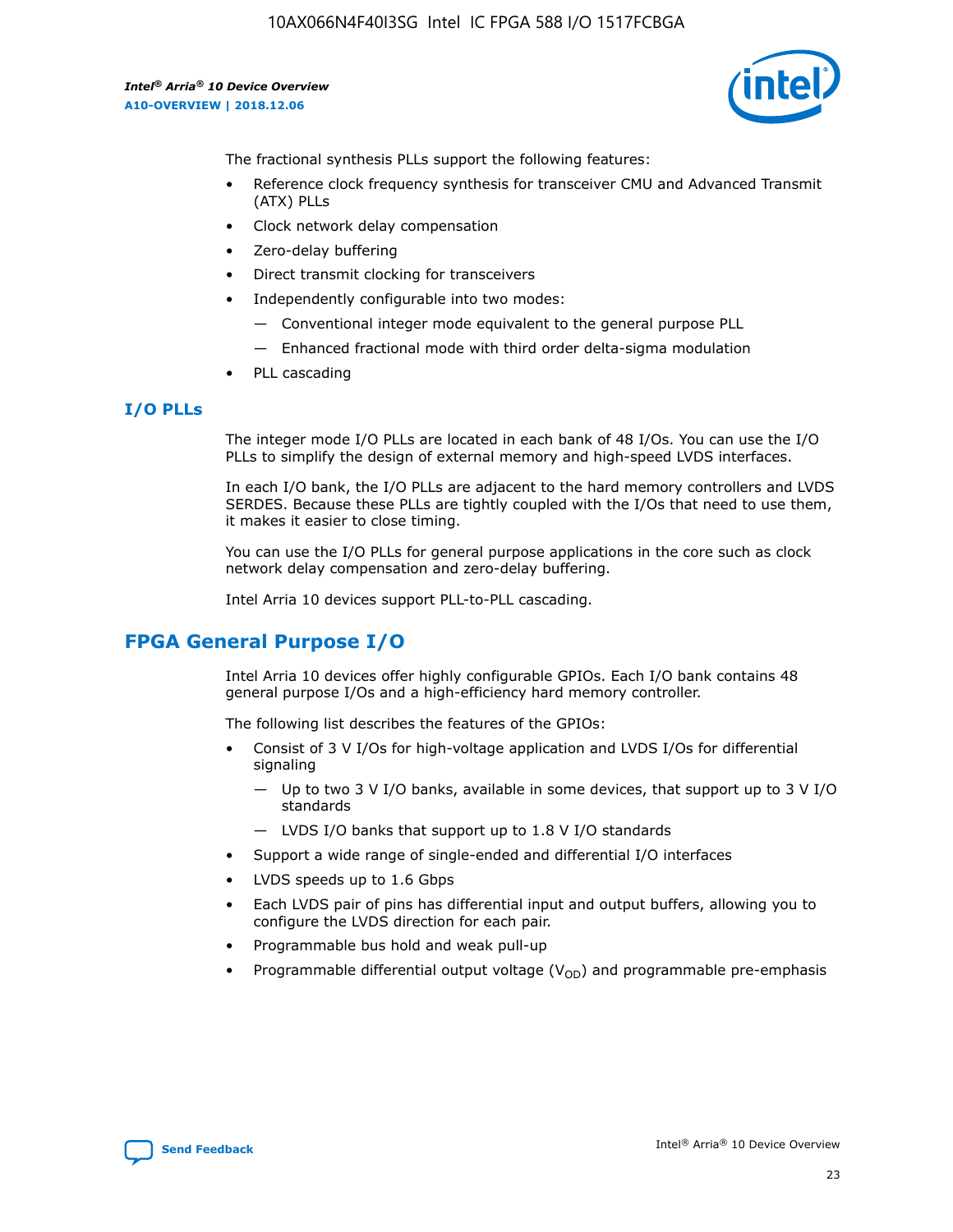

- Series (R<sub>S</sub>) and parallel (R<sub>T</sub>) on-chip termination (OCT) for all I/O banks with OCT calibration to limit the termination impedance variation
- On-chip dynamic termination that has the ability to swap between series and parallel termination, depending on whether there is read or write on a common bus for signal integrity
- Easy timing closure support using the hard read FIFO in the input register path, and delay-locked loop (DLL) delay chain with fine and coarse architecture

## **External Memory Interface**

Intel Arria 10 devices offer massive external memory bandwidth, with up to seven 32 bit DDR4 memory interfaces running at up to 2,400 Mbps. This bandwidth provides additional ease of design, lower power, and resource efficiencies of hardened highperformance memory controllers.

The memory interface within Intel Arria 10 FPGAs and SoCs delivers the highest performance and ease of use. You can configure up to a maximum width of 144 bits when using the hard or soft memory controllers. If required, you can bypass the hard memory controller and use a soft controller implemented in the user logic.

Each I/O contains a hardened DDR read/write path (PHY) capable of performing key memory interface functionality such as read/write leveling, FIFO buffering to lower latency and improve margin, timing calibration, and on-chip termination.

The timing calibration is aided by the inclusion of hard microcontrollers based on Intel's Nios® II technology, specifically tailored to control the calibration of multiple memory interfaces. This calibration allows the Intel Arria 10 device to compensate for any changes in process, voltage, or temperature either within the Intel Arria 10 device itself, or within the external memory device. The advanced calibration algorithms ensure maximum bandwidth and robust timing margin across all operating conditions.

In addition to parallel memory interfaces, Intel Arria 10 devices support serial memory technologies such as the Hybrid Memory Cube (HMC). The HMC is supported by the Intel Arria 10 high-speed serial transceivers which connect up to four HMC links, with each link running at data rates up to 15 Gbps.

#### **Related Information**

#### [External Memory Interface Spec Estimator](http://www.altera.com/technology/memory/estimator/mem-emif-index.html)

Provides a parametric tool that allows you to find and compare the performance of the supported external memory interfaces in IntelFPGAs.

## **Memory Standards Supported by Intel Arria 10 Devices**

The I/Os are designed to provide high performance support for existing and emerging external memory standards.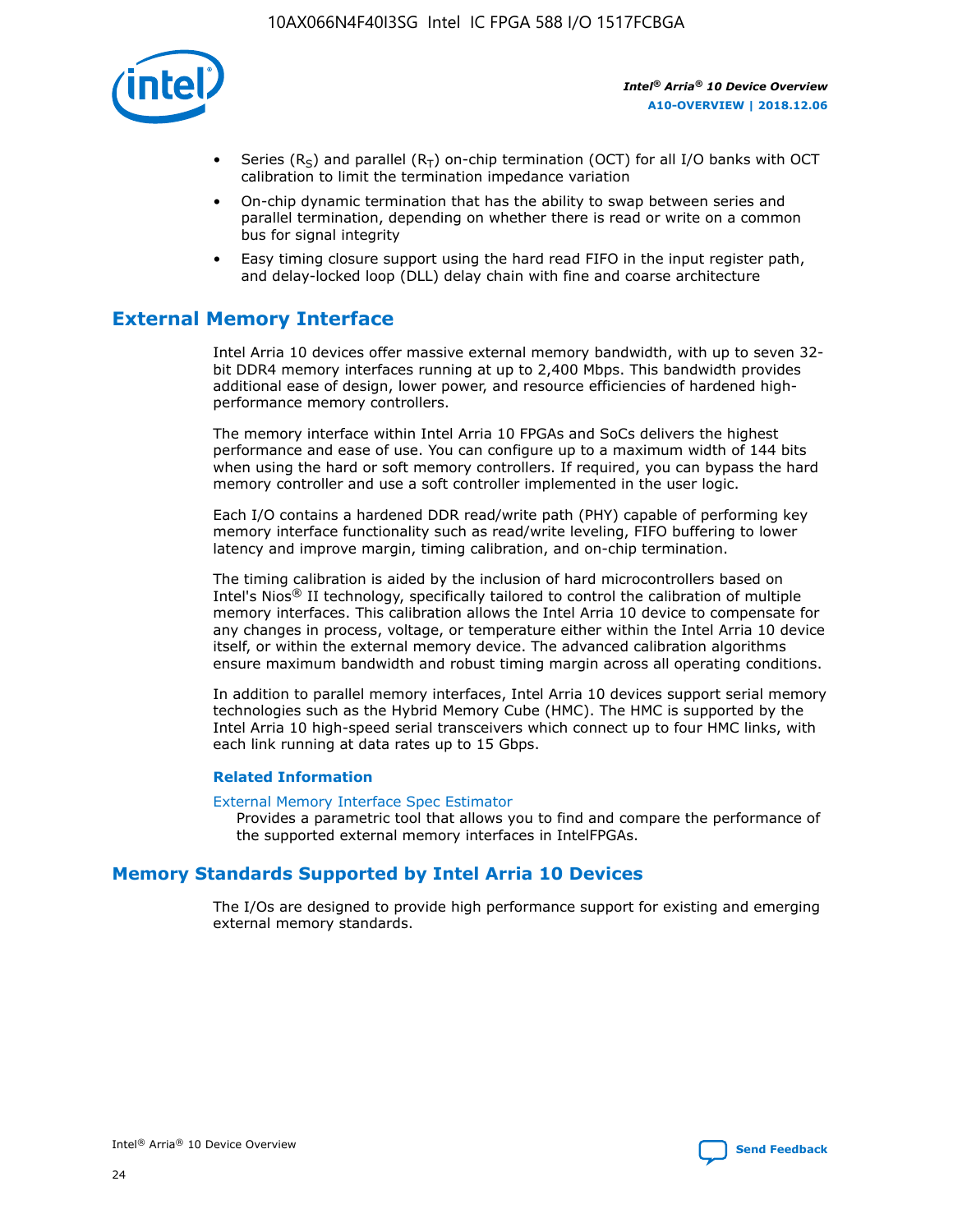

#### **Table 20. Memory Standards Supported by the Hard Memory Controller**

This table lists the overall capability of the hard memory controller. For specific details, refer to the External Memory Interface Spec Estimator and Intel Arria 10 Device Datasheet.

| <b>Memory Standard</b> | <b>Rate Support</b> | <b>Ping Pong PHY Support</b> | <b>Maximum Frequency</b><br>(MHz) |
|------------------------|---------------------|------------------------------|-----------------------------------|
| <b>DDR4 SDRAM</b>      | Quarter rate        | Yes                          | 1,067                             |
|                        |                     |                              | 1,200                             |
| DDR3 SDRAM             | Half rate           | Yes                          | 533                               |
|                        |                     |                              | 667                               |
|                        | Quarter rate        | Yes                          | 1,067                             |
|                        |                     |                              | 1,067                             |
| <b>DDR3L SDRAM</b>     | Half rate           | Yes                          | 533                               |
|                        |                     |                              | 667                               |
|                        | Quarter rate        | Yes                          | 933                               |
|                        |                     |                              | 933                               |
| LPDDR3 SDRAM           | Half rate           |                              | 533                               |
|                        | Quarter rate        |                              | 800                               |

#### **Table 21. Memory Standards Supported by the Soft Memory Controller**

| <b>Memory Standard</b>      | <b>Rate Support</b> | <b>Maximum Frequency</b><br>(MHz) |
|-----------------------------|---------------------|-----------------------------------|
| <b>RLDRAM 3 (11)</b>        | Quarter rate        | 1,200                             |
| ODR IV SRAM <sup>(11)</sup> | Quarter rate        | 1,067                             |
| <b>ODR II SRAM</b>          | Full rate           | 333                               |
|                             | Half rate           | 633                               |
| <b>ODR II+ SRAM</b>         | Full rate           | 333                               |
|                             | Half rate           | 633                               |
| <b>ODR II+ Xtreme SRAM</b>  | Full rate           | 333                               |
|                             | Half rate           | 633                               |

#### **Table 22. Memory Standards Supported by the HPS Hard Memory Controller**

The hard processor system (HPS) is available in Intel Arria 10 SoC devices only.

| <b>Memory Standard</b> | <b>Rate Support</b> | <b>Maximum Frequency</b><br>(MHz) |
|------------------------|---------------------|-----------------------------------|
| <b>DDR4 SDRAM</b>      | Half rate           | 1,200                             |
| <b>DDR3 SDRAM</b>      | Half rate           | 1,067                             |
| <b>DDR3L SDRAM</b>     | Half rate           | 933                               |

<sup>(11)</sup> Intel Arria 10 devices support this external memory interface using hard PHY with soft memory controller.

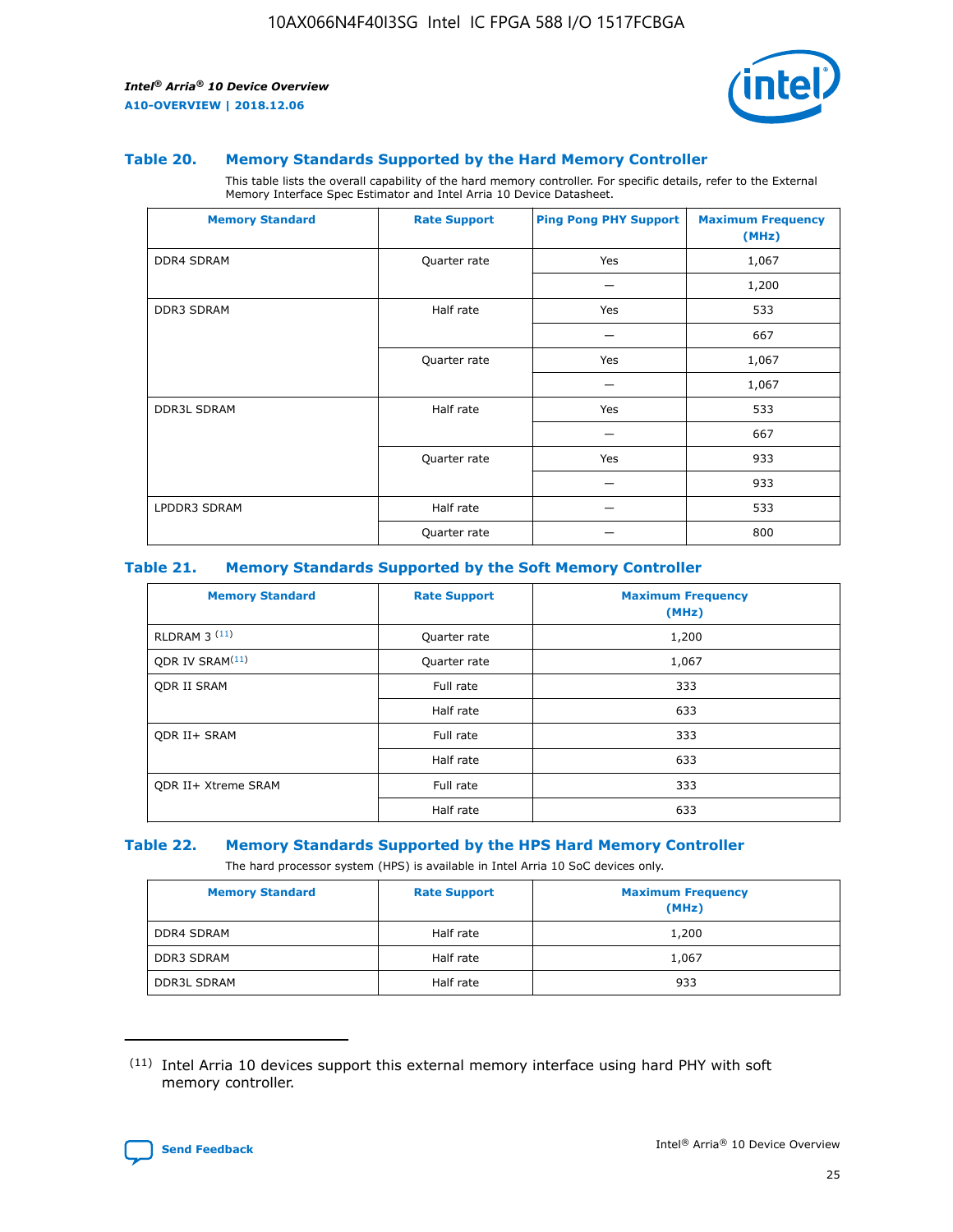

#### **Related Information**

#### [Intel Arria 10 Device Datasheet](https://www.intel.com/content/www/us/en/programmable/documentation/mcn1413182292568.html#mcn1413182153340)

Lists the memory interface performance according to memory interface standards, rank or chip select configurations, and Intel Arria 10 device speed grades.

# **PCIe Gen1, Gen2, and Gen3 Hard IP**

Intel Arria 10 devices contain PCIe hard IP that is designed for performance and ease-of-use:

- Includes all layers of the PCIe stack—transaction, data link and physical layers.
- Supports PCIe Gen3, Gen2, and Gen1 Endpoint and Root Port in x1, x2, x4, or x8 lane configuration.
- Operates independently from the core logic—optional configuration via protocol (CvP) allows the PCIe link to power up and complete link training in less than 100 ms while the Intel Arria 10 device completes loading the programming file for the rest of the FPGA.
- Provides added functionality that makes it easier to support emerging features such as Single Root I/O Virtualization (SR-IOV) and optional protocol extensions.
- Provides improved end-to-end datapath protection using ECC.
- Supports FPGA configuration via protocol (CvP) using PCIe at Gen3, Gen2, or Gen1 speed.

#### **Related Information**

PCS Features on page 30

## **Enhanced PCS Hard IP for Interlaken and 10 Gbps Ethernet**

## **Interlaken Support**

The Intel Arria 10 enhanced PCS hard IP provides integrated Interlaken PCS supporting rates up to 25.8 Gbps per lane.

The Interlaken PCS is based on the proven functionality of the PCS developed for Intel's previous generation FPGAs, which demonstrated interoperability with Interlaken ASSP vendors and third-party IP suppliers. The Interlaken PCS is present in every transceiver channel in Intel Arria 10 devices.

#### **Related Information**

PCS Features on page 30

## **10 Gbps Ethernet Support**

The Intel Arria 10 enhanced PCS hard IP supports 10GBASE-R PCS compliant with IEEE 802.3 10 Gbps Ethernet (10GbE). The integrated hard IP support for 10GbE and the 10 Gbps transceivers save external PHY cost, board space, and system power.

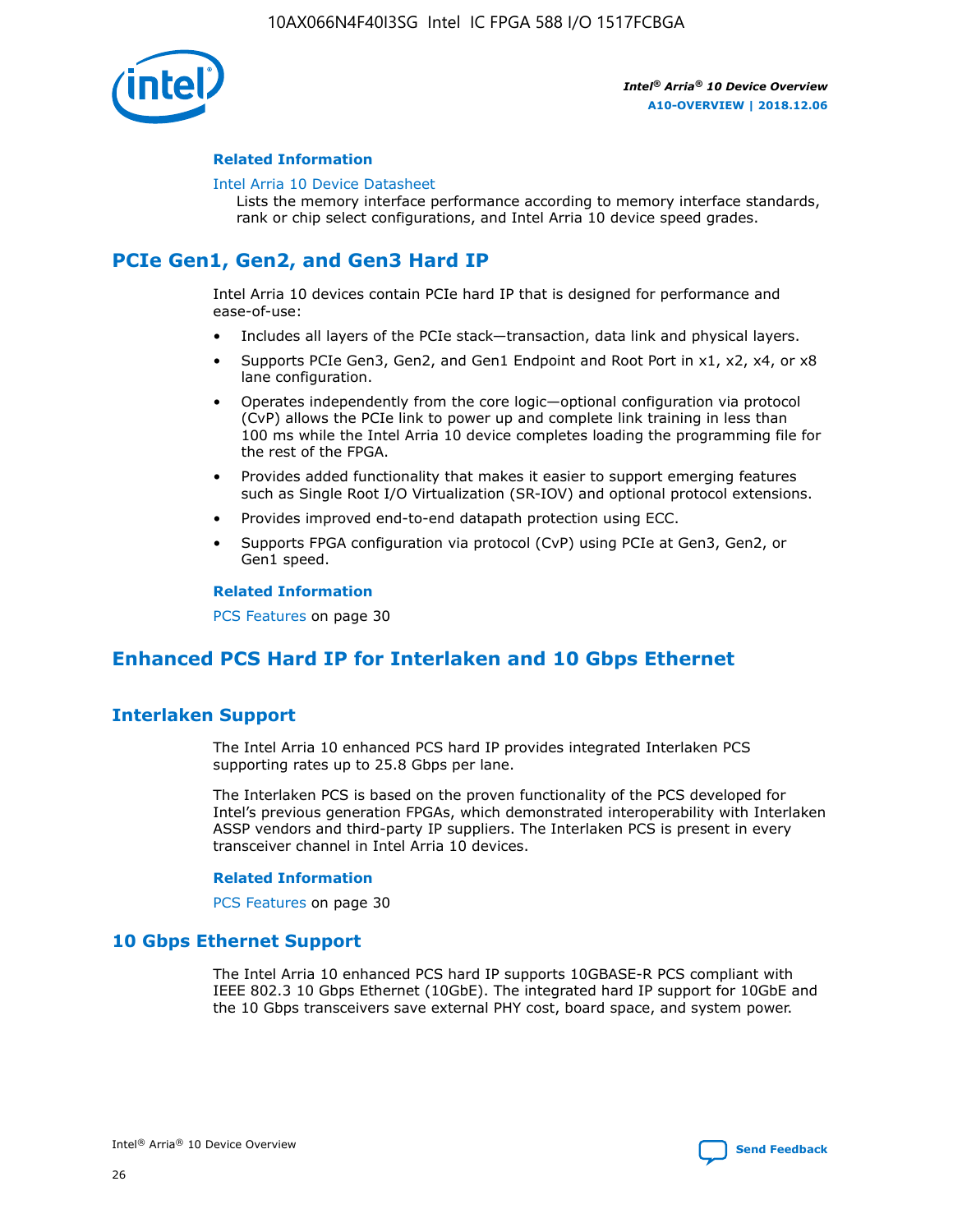

The scalable hard IP supports multiple independent 10GbE ports while using a single PLL for all the 10GBASE-R PCS instantiations, which saves on core logic resources and clock networks:

- Simplifies multiport 10GbE systems compared to XAUI interfaces that require an external XAUI-to-10G PHY.
- Incorporates Electronic Dispersion Compensation (EDC), which enables direct connection to standard 10 Gbps XFP and SFP+ pluggable optical modules.
- Supports backplane Ethernet applications and includes a hard 10GBASE-KR Forward Error Correction (FEC) circuit that you can use for 10 Gbps and 40 Gbps applications.

The 10 Gbps Ethernet PCS hard IP and 10GBASE-KR FEC are present in every transceiver channel.

#### **Related Information**

PCS Features on page 30

## **Low Power Serial Transceivers**

Intel Arria 10 FPGAs and SoCs include lowest power transceivers that deliver high bandwidth, throughput and low latency.

Intel Arria 10 devices deliver the industry's lowest power consumption per transceiver channel:

- 12.5 Gbps transceivers at as low as 242 mW
- 10 Gbps transceivers at as low as 168 mW
- 6 Gbps transceivers at as low as 117 mW

Intel Arria 10 transceivers support various data rates according to application:

- Chip-to-chip and chip-to-module applications—from 1 Gbps up to 25.8 Gbps
- Long reach and backplane applications—from 1 Gbps up to 12.5 with advanced adaptive equalization
- Critical power sensitive applications—from 1 Gbps up to 11.3 Gbps using lower power modes

The combination of 20 nm process technology and architectural advances provide the following benefits:

- Significant reduction in die area and power consumption
- Increase of up to two times in transceiver I/O density compared to previous generation devices while maintaining optimal signal integrity
- Up to 72 total transceiver channels—you can configure up to 6 of these channels to run as fast as 25.8 Gbps
- All channels feature continuous data rate support up to the maximum rated speed

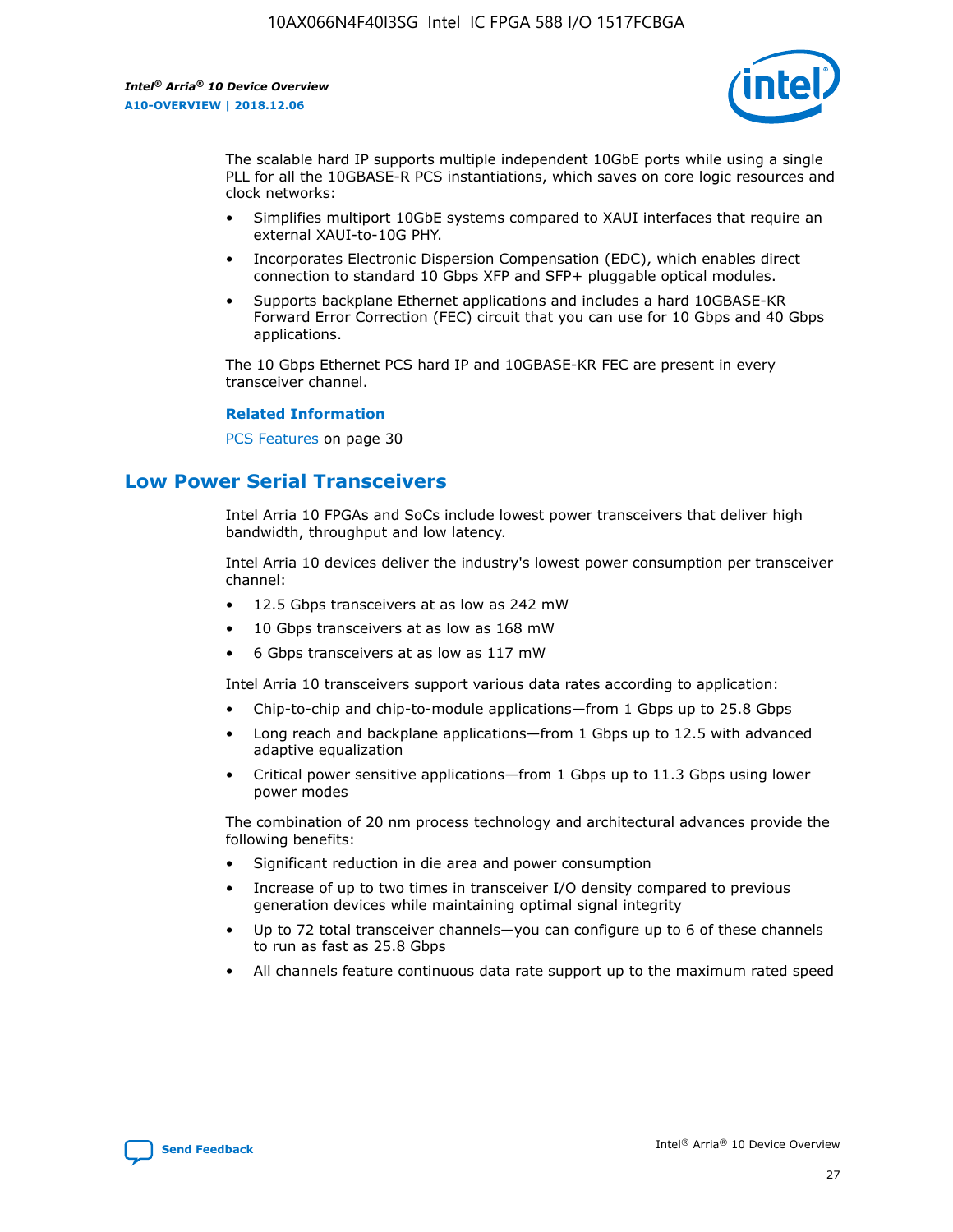

## Transceiver PMA TX/RX PCS ATX PLL Transceiver PMA TX/RX PCS fPLL Network Flexible Clock Distribution Network PCS Transceiver PMA TX/RX FPGA **Clock Distribution** Fabric PCS Transceiver PMA TX/RX ATX Flexible PLL PCS Transceiver PMA TX/RX ▲ fPLL Transceiver PMA TX/RX PCS 4

## **Figure 6. Intel Arria 10 Transceiver Block Architecture**

## **Transceiver Channels**

All transceiver channels feature a dedicated Physical Medium Attachment (PMA) and a hardened Physical Coding Sublayer (PCS).

- The PMA provides primary interfacing capabilities to physical channels.
- The PCS typically handles encoding/decoding, word alignment, and other preprocessing functions before transferring data to the FPGA core fabric.

A transceiver channel consists of a PMA and a PCS block. Most transceiver banks have 6 channels. There are some transceiver banks that contain only 3 channels.

A wide variety of bonded and non-bonded data rate configurations is possible using a highly configurable clock distribution network. Up to 80 independent transceiver data rates can be configured.

The following figures are graphical representations of top views of the silicon die, which correspond to reverse views for flip chip packages. Different Intel Arria 10 devices may have different floorplans than the ones shown in the figures.

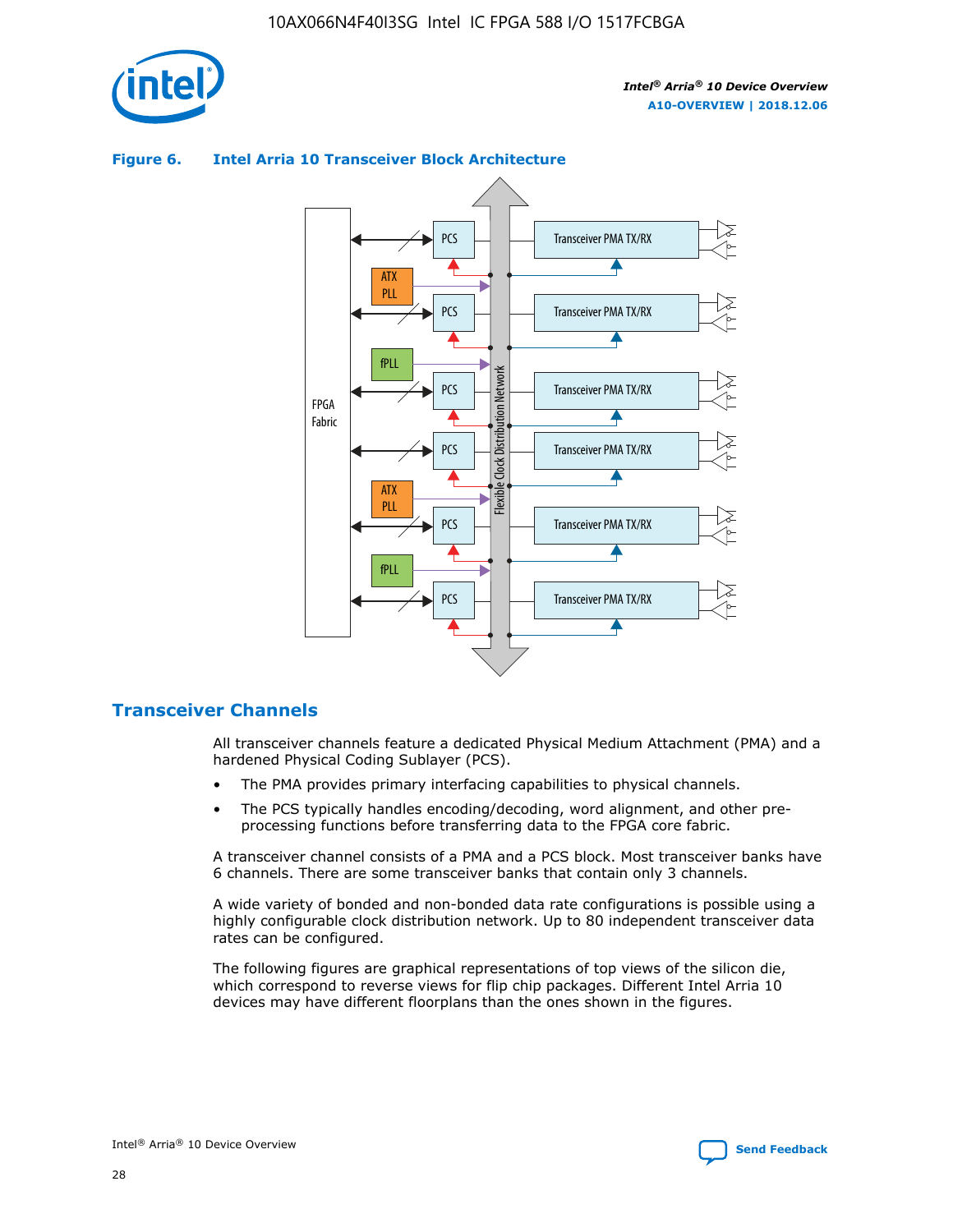

#### **Figure 7. Device Chip Overview for Intel Arria 10 GX and GT Devices**



M20K Internal Memory Blocks Core Logic Fabric Transceiver Channels Hard IP Per Transceiver: Standard PCS and Enhanced PCS Hard IPs PCI Express Gen3 Hard IP Fractional PLLs M20K Internal Memory Blocks PCI Express Gen3 Hard IP Variable Precision DSP Blocks I/O PLLs Hard Memory Controllers, General-Purpose I/O Cells, LVDS Hard Processor Subsystem, Dual-Core ARM Cortex A9 M20K Internal Memory Blocks Variable Precision DSP Blocks M20K Internal Memory Blocks Core Logic Fabric I/O PLLs Hard Memory Controllers, General-Purpose I/O Cells, LVDS M20K Internal Memory Blocks Variable Precision DSP Blocks M20K Internal Memory Blocks Transceiver Channels Hard IP Per Transceiver: Standard PCS and Enhanced PCS Hard IPs PCI Express Gen3 Hard IP Fractional PLLs PCI Express Gen3 Hard IP Hard PCS Hard PCS Hard PCS Hard PCS Hard PCS Hard PCS Hard PCS Hard PCS Transceiver PMA Transceiver PMA Transceiver PMA Transceiver PMA Transceiver PMA Transceiver PMA Unused transceiver chann can be used as additional transceiver transmit PLLs Transceiver PMA Transceiver PMA Transceiver Clock Networks ATX (LC) **Transmit** PLL fPLL ATX (LC) Transmi PLL fPLL ATX (LC) **Transmit** PLL

## **PMA Features**

Intel Arria 10 transceivers provide exceptional signal integrity at data rates up to 25.8 Gbps. Clocking options include ultra-low jitter ATX PLLs (LC tank based), clock multiplier unit (CMU) PLLs, and fractional PLLs.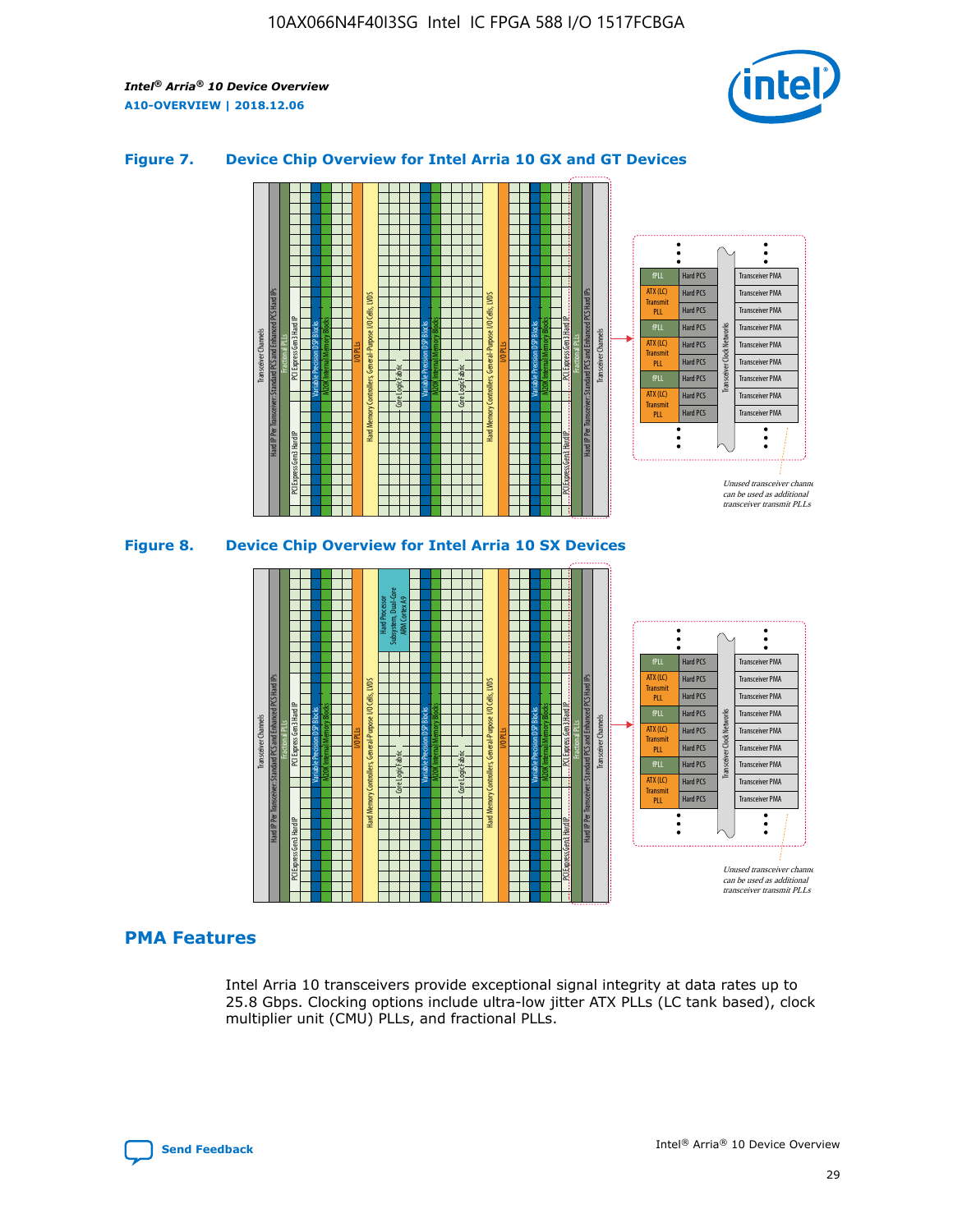

Each transceiver channel contains a channel PLL that can be used as the CMU PLL or clock data recovery (CDR) PLL. In CDR mode, the channel PLL recovers the receiver clock and data in the transceiver channel. Up to 80 independent data rates can be configured on a single Intel Arria 10 device.

## **Table 23. PMA Features of the Transceivers in Intel Arria 10 Devices**

| <b>Feature</b>                                             | <b>Capability</b>                                                                                                                                                                                                             |
|------------------------------------------------------------|-------------------------------------------------------------------------------------------------------------------------------------------------------------------------------------------------------------------------------|
| Chip-to-Chip Data Rates                                    | 1 Gbps to 17.4 Gbps (Intel Arria 10 GX devices)<br>1 Gbps to 25.8 Gbps (Intel Arria 10 GT devices)                                                                                                                            |
| Backplane Support                                          | Drive backplanes at data rates up to 12.5 Gbps                                                                                                                                                                                |
| Optical Module Support                                     | SFP+/SFP, XFP, CXP, QSFP/QSFP28, CFP/CFP2/CFP4                                                                                                                                                                                |
| Cable Driving Support                                      | SFP+ Direct Attach, PCI Express over cable, eSATA                                                                                                                                                                             |
| Transmit Pre-Emphasis                                      | 4-tap transmit pre-emphasis and de-emphasis to compensate for system channel loss                                                                                                                                             |
| Continuous Time Linear<br>Equalizer (CTLE)                 | Dual mode, high-gain, and high-data rate, linear receive equalization to compensate for<br>system channel loss                                                                                                                |
| Decision Feedback Equalizer<br>(DFE)                       | 7-fixed and 4-floating tap DFE to equalize backplane channel loss in the presence of<br>crosstalk and noisy environments                                                                                                      |
| Variable Gain Amplifier                                    | Optimizes the signal amplitude prior to the CDR sampling and operates in fixed and<br>adaptive modes                                                                                                                          |
| Altera Digital Adaptive<br>Parametric Tuning (ADAPT)       | Fully digital adaptation engine to automatically adjust all link equalization parameters-<br>including CTLE, DFE, and variable gain amplifier blocks—that provide optimal link margin<br>without intervention from user logic |
| Precision Signal Integrity<br>Calibration Engine (PreSICE) | Hardened calibration controller to quickly calibrate all transceiver control parameters on<br>power-up, which provides the optimal signal integrity and jitter performance                                                    |
| Advanced Transmit (ATX)<br>PLL                             | Low jitter ATX (LC tank based) PLLs with continuous tuning range to cover a wide range of<br>standard and proprietary protocols                                                                                               |
| <b>Fractional PLLs</b>                                     | On-chip fractional frequency synthesizers to replace on-board crystal oscillators and reduce<br>system cost                                                                                                                   |
| Digitally Assisted Analog<br><b>CDR</b>                    | Superior jitter tolerance with fast lock time                                                                                                                                                                                 |
| <b>Dynamic Partial</b><br>Reconfiguration                  | Allows independent control of the Avalon memory-mapped interface of each transceiver<br>channel for the highest transceiver flexibility                                                                                       |
| Multiple PCS-PMA and PCS-<br>PLD interface widths          | 8-, 10-, 16-, 20-, 32-, 40-, or 64-bit interface widths for flexibility of deserialization width,<br>encoding, and reduced latency                                                                                            |

## **PCS Features**

This table summarizes the Intel Arria 10 transceiver PCS features. You can use the transceiver PCS to support a wide range of protocols ranging from 1 Gbps to 25.8 Gbps.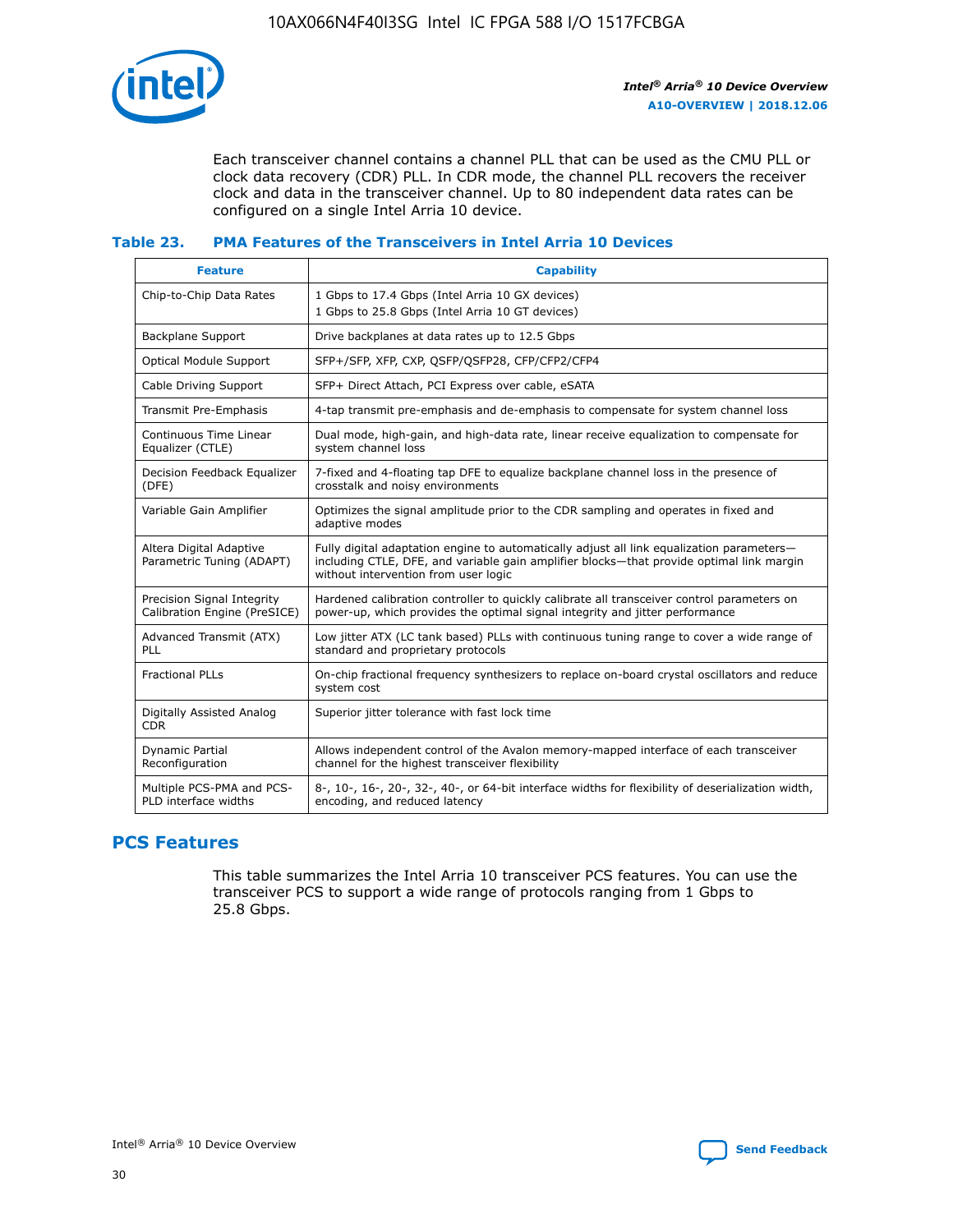

| <b>PCS</b>    | <b>Description</b>                                                                                                                                                                                                                                                                                                                                                                                             |
|---------------|----------------------------------------------------------------------------------------------------------------------------------------------------------------------------------------------------------------------------------------------------------------------------------------------------------------------------------------------------------------------------------------------------------------|
| Standard PCS  | Operates at a data rate up to 12 Gbps<br>Supports protocols such as PCI-Express, CPRI 4.2+, GigE, IEEE 1588 in Hard PCS<br>Implements other protocols using Basic/Custom (Standard PCS) transceiver<br>configuration rules.                                                                                                                                                                                    |
| Enhanced PCS  | Performs functions common to most serial data industry standards, such as word<br>alignment, encoding/decoding, and framing, before data is sent or received off-chip<br>through the PMA<br>• Handles data transfer to and from the FPGA fabric<br>Handles data transfer internally to and from the PMA<br>Provides frequency compensation<br>Performs channel bonding for multi-channel low skew applications |
| PCIe Gen3 PCS | Supports the seamless switching of Data and Clock between the Gen1, Gen2, and Gen3<br>data rates<br>Provides support for PIPE 3.0 features<br>Supports the PIPE interface with the Hard IP enabled, as well as with the Hard IP<br>bypassed                                                                                                                                                                    |

#### **Related Information**

- PCIe Gen1, Gen2, and Gen3 Hard IP on page 26
- Interlaken Support on page 26
- 10 Gbps Ethernet Support on page 26

## **PCS Protocol Support**

This table lists some of the protocols supported by the Intel Arria 10 transceiver PCS. For more information about the blocks in the transmitter and receiver data paths, refer to the related information.

| <b>Protocol</b>                                 | <b>Data Rate</b><br>(Gbps) | <b>Transceiver IP</b>       | <b>PCS Support</b>                      |
|-------------------------------------------------|----------------------------|-----------------------------|-----------------------------------------|
| PCIe Gen3 x1, x2, x4, x8                        | 8.0                        | Native PHY (PIPE)           | Standard PCS and PCIe<br>Gen3 PCS       |
| PCIe Gen2 x1, x2, x4, x8                        | 5.0                        | Native PHY (PIPE)           | <b>Standard PCS</b>                     |
| PCIe Gen1 x1, x2, x4, x8                        | 2.5                        | Native PHY (PIPE)           | Standard PCS                            |
| 1000BASE-X Gigabit Ethernet                     | 1.25                       | Native PHY                  | <b>Standard PCS</b>                     |
| 1000BASE-X Gigabit Ethernet with<br>IEEE 1588v2 | 1.25                       | Native PHY                  | Standard PCS                            |
| 10GBASE-R                                       | 10.3125                    | Native PHY                  | <b>Enhanced PCS</b>                     |
| 10GBASE-R with IEEE 1588v2                      | 10.3125                    | Native PHY                  | <b>Enhanced PCS</b>                     |
| 10GBASE-R with KR FEC                           | 10.3125                    | Native PHY                  | <b>Enhanced PCS</b>                     |
| 10GBASE-KR and 1000BASE-X                       | 10.3125                    | 1G/10GbE and 10GBASE-KR PHY | Standard PCS and<br><b>Enhanced PCS</b> |
| Interlaken (CEI-6G/11G)                         | 3.125 to 17.4              | Native PHY                  | <b>Enhanced PCS</b>                     |
| SFI-S/SFI-5.2                                   | 11.2                       | Native PHY                  | <b>Enhanced PCS</b>                     |
| $10G$ SDI                                       | 10.692                     | Native PHY                  | <b>Enhanced PCS</b>                     |
|                                                 |                            |                             | continued                               |

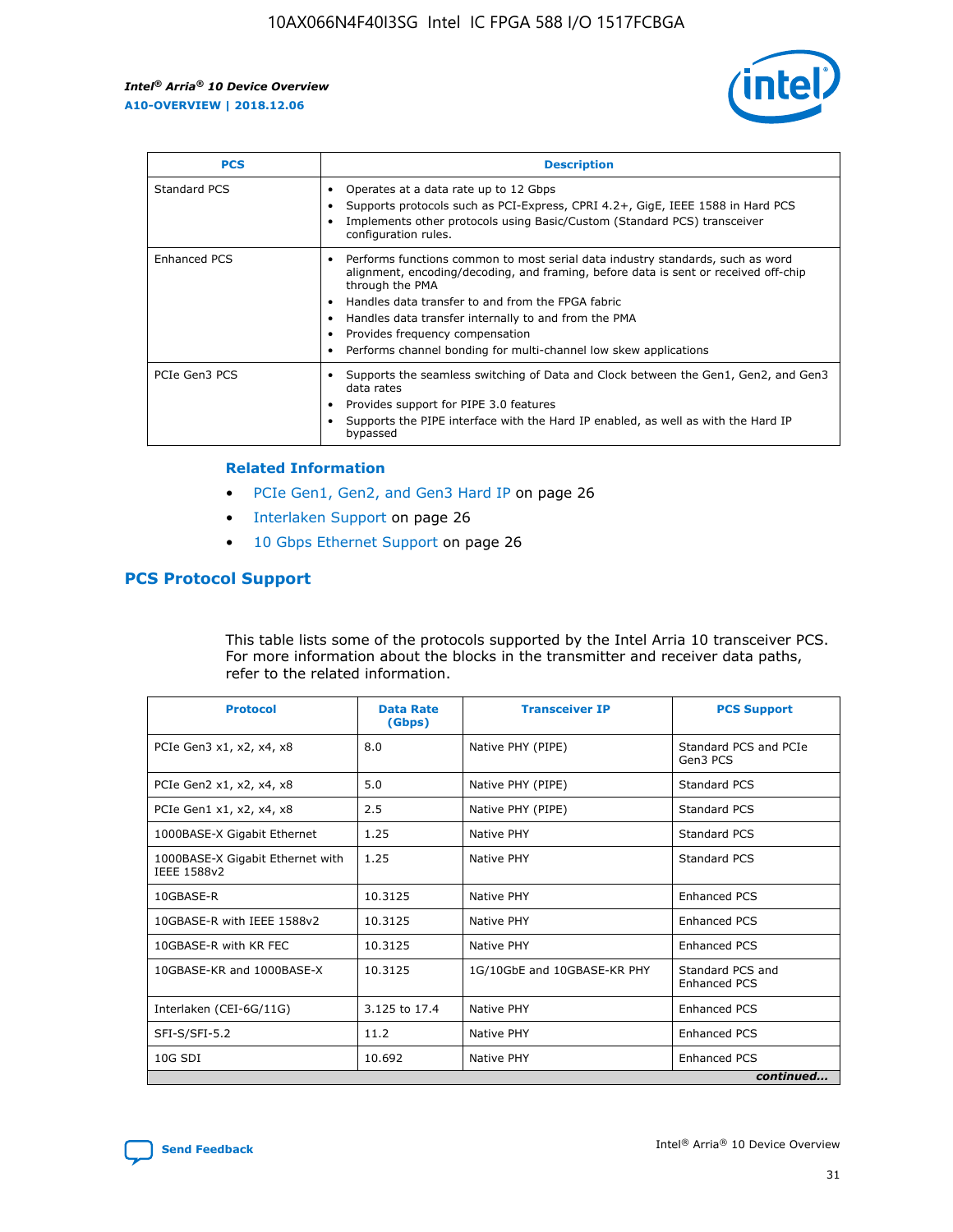

| <b>Protocol</b>      | <b>Data Rate</b><br>(Gbps) | <b>Transceiver IP</b> | <b>PCS Support</b> |
|----------------------|----------------------------|-----------------------|--------------------|
| CPRI 6.0 (64B/66B)   | 0.6144 to<br>10.1376       | Native PHY            | Enhanced PCS       |
| CPRI 4.2 (8B/10B)    | 0.6144 to<br>9.8304        | Native PHY            | Standard PCS       |
| OBSAI RP3 v4.2       | 0.6144 to 6.144            | Native PHY            | Standard PCS       |
| SD-SDI/HD-SDI/3G-SDI | $0.143(12)$ to<br>2.97     | Native PHY            | Standard PCS       |

## **Related Information**

#### [Intel Arria 10 Transceiver PHY User Guide](https://www.intel.com/content/www/us/en/programmable/documentation/nik1398707230472.html#nik1398707091164)

Provides more information about the supported transceiver protocols and PHY IP, the PMA architecture, and the standard, enhanced, and PCIe Gen3 PCS architecture.

## **SoC with Hard Processor System**

Each SoC device combines an FPGA fabric and a hard processor system (HPS) in a single device. This combination delivers the flexibility of programmable logic with the power and cost savings of hard IP in these ways:

- Reduces board space, system power, and bill of materials cost by eliminating a discrete embedded processor
- Allows you to differentiate the end product in both hardware and software, and to support virtually any interface standard
- Extends the product life and revenue through in-field hardware and software updates

 $(12)$  The 0.143 Gbps data rate is supported using oversampling of user logic that you must implement in the FPGA fabric.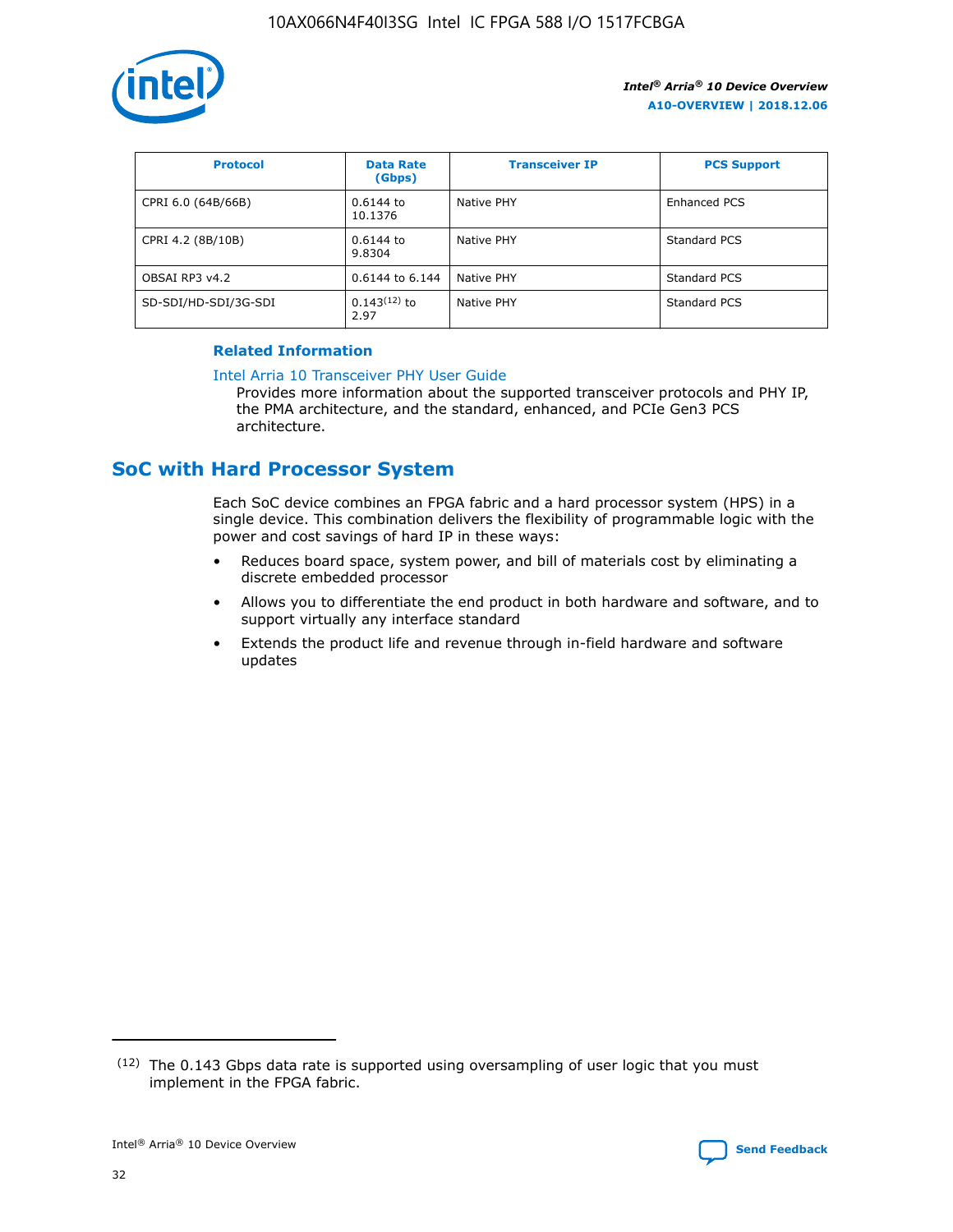

#### **Figure 9. HPS Block Diagram**

This figure shows a block diagram of the HPS with the dual ARM Cortex-A9 MPCore processor.



## **Key Advantages of 20-nm HPS**

The 20-nm HPS strikes a balance between enabling maximum software compatibility with 28-nm SoCs while still improving upon the 28-nm HPS architecture. These improvements address the requirements of the next generation target markets such as wireless and wireline communications, compute and storage equipment, broadcast and military in terms of performance, memory bandwidth, connectivity via backplane and security.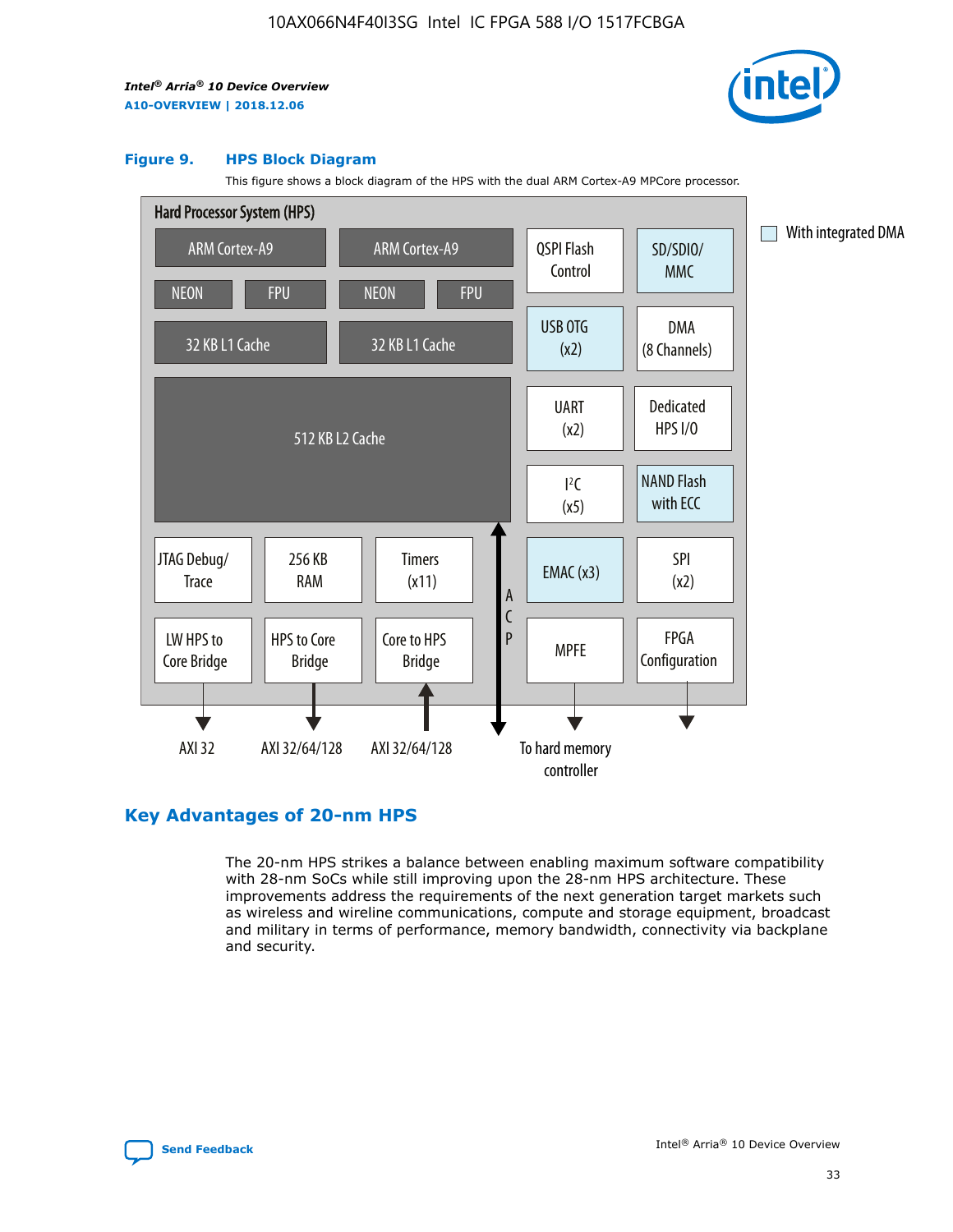

## **Table 24. Improvements in 20 nm HPS**

This table lists the key improvements of the 20 nm HPS compared to the 28 nm HPS.

| Advantages/<br><b>Improvements</b>                          | <b>Description</b>                                                                                                                                                                                                                                                                                                                                                                                                                                                                                                                                                                                                                                                                                                                                                                                                                                                                                                      |
|-------------------------------------------------------------|-------------------------------------------------------------------------------------------------------------------------------------------------------------------------------------------------------------------------------------------------------------------------------------------------------------------------------------------------------------------------------------------------------------------------------------------------------------------------------------------------------------------------------------------------------------------------------------------------------------------------------------------------------------------------------------------------------------------------------------------------------------------------------------------------------------------------------------------------------------------------------------------------------------------------|
| Increased performance and<br>overdrive capability           | While the nominal processor frequency is 1.2 GHz, the 20 nm HPS offers an "overdrive"<br>feature which enables a higher processor operating frequency. This requires a higher supply<br>voltage value that is unique to the HPS and may require a separate regulator.                                                                                                                                                                                                                                                                                                                                                                                                                                                                                                                                                                                                                                                   |
| Increased processor memory<br>bandwidth and DDR4<br>support | Up to 64-bit DDR4 memory at 2,400 Mbps support is available for the processor. The hard<br>memory controller for the HPS comprises a multi-port front end that manages connections<br>to a single port memory controller. The multi-port front end allows logic core and the HPS<br>to share ports and thereby the available bandwidth of the memory controller.                                                                                                                                                                                                                                                                                                                                                                                                                                                                                                                                                        |
| Flexible I/O sharing                                        | An advanced I/O pin muxing scheme allows improved sharing of I/O between the HPS and<br>the core logic. The following types of I/O are available for SoC:<br>17 dedicated I/Os-physically located inside the HPS block and are not accessible to<br>logic within the core. The 17 dedicated I/Os are used for HPS clock, resets, and<br>interfacing with boot devices, QSPI, and SD/MMC.<br>48 direct shared I/O-located closest to the HPS block and are ideal for high speed HPS<br>peripherals such as EMAC, USB, and others. There is one bank of 48 I/Os that supports<br>direct sharing where the 48 I/Os can be shared 12 I/Os at a time.<br>Standard (shared) I/O-all standard I/Os can be shared by the HPS peripherals and any<br>logic within the core. For designs where more than 48 I/Os are reguired to fully use all<br>the peripherals in the HPS, these I/Os can be connected through the core logic. |
| <b>EMAC</b> core                                            | Three EMAC cores are available in the HPS. The EMAC cores enable an application to<br>support two redundant Ethernet connections; for example, backplane, or two EMAC cores<br>for managing IEEE 1588 time stamp information while allowing a third EMAC core for debug<br>and configuration. All three EMACs can potentially share the same time stamps, simplifying<br>the 1588 time stamping implementation. A new serial time stamp interface allows core<br>logic to access and read the time stamp values. The integrated EMAC controllers can be<br>connected to external Ethernet PHY through the provided MDIO or I <sup>2</sup> C interface.                                                                                                                                                                                                                                                                  |
| On-chip memory                                              | The on-chip memory is updated to 256 KB support and can support larger data sets and<br>real time algorithms.                                                                                                                                                                                                                                                                                                                                                                                                                                                                                                                                                                                                                                                                                                                                                                                                           |
| <b>ECC</b> enhancements                                     | Improvements in L2 Cache ECC management allow identification of errors down to the<br>address level. ECC enhancements also enable improved error injection and status reporting<br>via the introduction of new memory mapped access to syndrome and data signals.                                                                                                                                                                                                                                                                                                                                                                                                                                                                                                                                                                                                                                                       |
| HPS to FPGA Interconnect<br>Backbone                        | Although the HPS and the Logic Core can operate independently, they are tightly coupled<br>via a high-bandwidth system interconnect built from high-performance ARM AMBA AXI bus<br>bridges. IP bus masters in the FPGA fabric have access to HPS bus slaves via the FPGA-to-<br>HPS interconnect. Similarly, HPS bus masters have access to bus slaves in the core fabric<br>via the HPS-to-FPGA bridge. Both bridges are AMBA AXI-3 compliant and support<br>simultaneous read and write transactions. Up to three masters within the core fabric can<br>share the HPS SDRAM controller with the processor. Additionally, the processor can be used<br>to configure the core fabric under program control via a dedicated 32-bit configuration port.                                                                                                                                                                  |
| FPGA configuration and HPS<br>booting                       | The FPGA fabric and HPS in the SoCs are powered independently. You can reduce the clock<br>frequencies or gate the clocks to reduce dynamic power.<br>You can configure the FPGA fabric and boot the HPS independently, in any order, providing<br>you with more design flexibility.                                                                                                                                                                                                                                                                                                                                                                                                                                                                                                                                                                                                                                    |
| Security                                                    | New security features have been introduced for anti-tamper management, secure boot,<br>encryption (AES), and authentication (SHA).                                                                                                                                                                                                                                                                                                                                                                                                                                                                                                                                                                                                                                                                                                                                                                                      |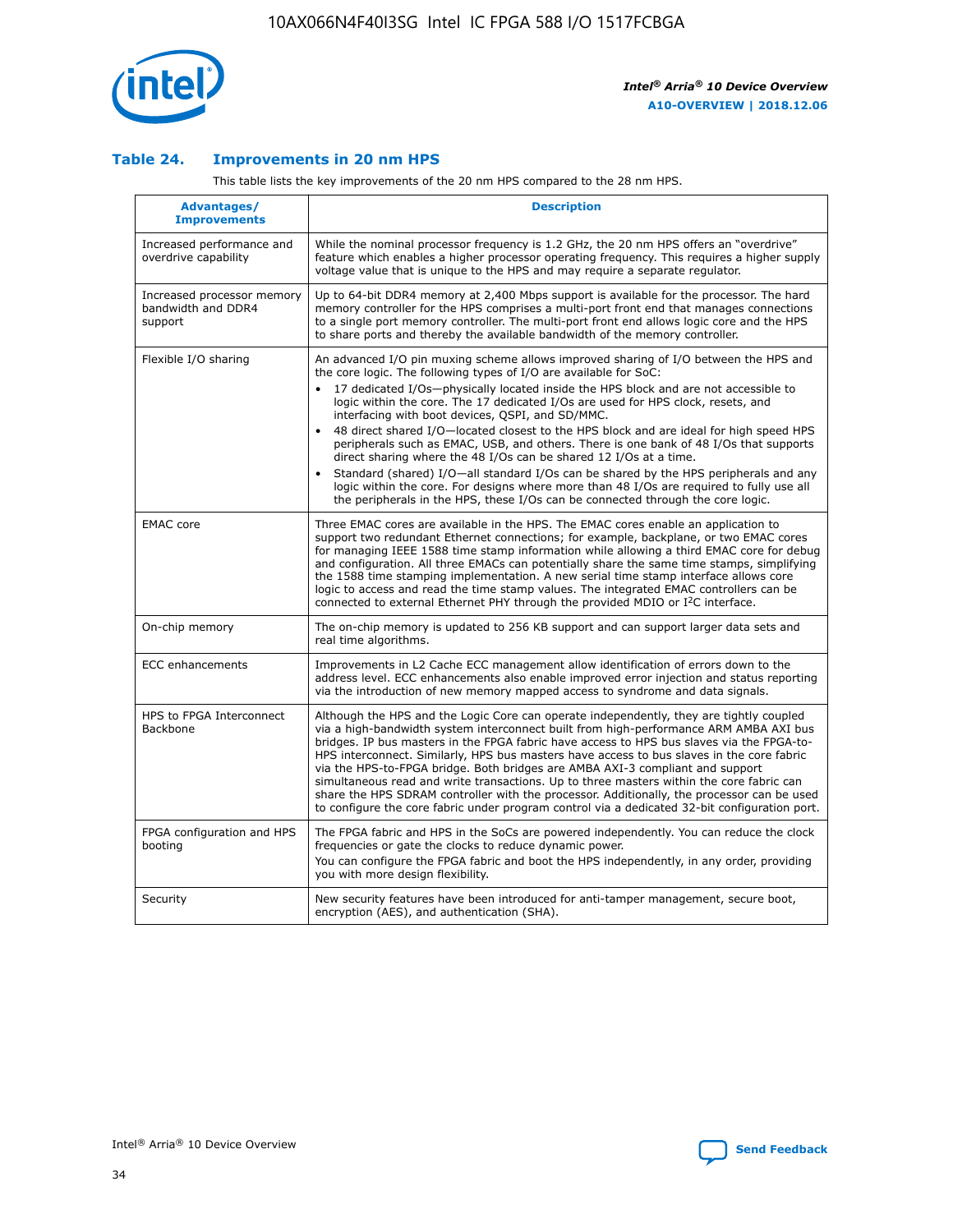

## **Features of the HPS**

The HPS has the following features:

- 1.2-GHz, dual-core ARM Cortex-A9 MPCore processor with up to 1.5-GHz via overdrive
	- ARMv7-A architecture that runs 32-bit ARM instructions, 16-bit and 32-bit Thumb instructions, and 8-bit Java byte codes in Jazelle style
	- Superscalar, variable length, out-of-order pipeline with dynamic branch prediction
	- Instruction Efficiency 2.5 MIPS/MHz, which provides total performance of 7500 MIPS at 1.5 GHz
- Each processor core includes:
	- 32 KB of L1 instruction cache, 32 KB of L1 data cache
	- Single- and double-precision floating-point unit and NEON media engine
	- CoreSight debug and trace technology
	- Snoop Control Unit (SCU) and Acceleration Coherency Port (ACP)
- 512 KB of shared L2 cache
- 256 KB of scratch RAM
- Hard memory controller with support for DDR3, DDR4 and optional error correction code (ECC) support
- Multiport Front End (MPFE) Scheduler interface to the hard memory controller
- 8-channel direct memory access (DMA) controller
- QSPI flash controller with SIO, DIO, QIO SPI Flash support
- NAND flash controller (ONFI 1.0 or later) with DMA and ECC support, updated to support 8 and 16-bit Flash devices and new command DMA to offload CPU for fast power down recovery
- Updated SD/SDIO/MMC controller to eMMC 4.5 with DMA with CE-ATA digital command support
- 3 10/100/1000 Ethernet media access control (MAC) with DMA
- 2 USB On-the-Go (OTG) controllers with DMA
- $\bullet$  5 I<sup>2</sup>C controllers (3 can be used by EMAC for MIO to external PHY)
- 2 UART 16550 Compatible controllers
- 4 serial peripheral interfaces (SPI) (2 Master, 2 Slaves)
- 62 programmable general-purpose I/Os, which includes 48 direct share I/Os that allows the HPS peripherals to connect directly to the FPGA I/Os
- 7 general-purpose timers
- 4 watchdog timers
- Anti-tamper, Secure Boot, Encryption (AES) and Authentication (SHA)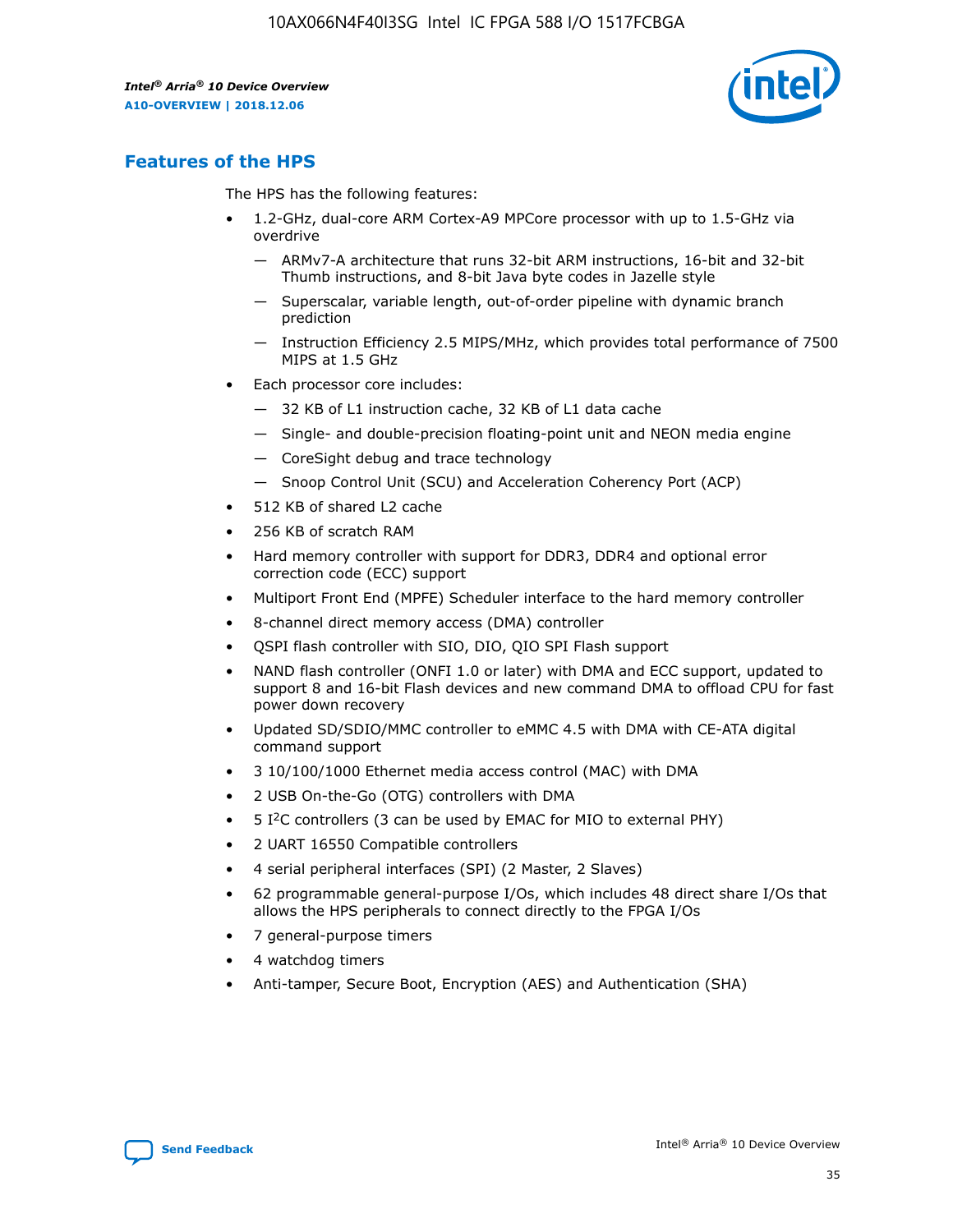

## **System Peripherals and Debug Access Port**

Each Ethernet MAC, USB OTG, NAND flash controller, and SD/MMC controller module has an integrated DMA controller. For modules without an integrated DMA controller, an additional DMA controller module provides up to eight channels of high-bandwidth data transfers. Peripherals that communicate off-chip are multiplexed with other peripherals at the HPS pin level. This allows you to choose which peripherals interface with other devices on your PCB.

The debug access port provides interfaces to industry standard JTAG debug probes and supports ARM CoreSight debug and core traces to facilitate software development.

## **HPS–FPGA AXI Bridges**

The HPS–FPGA bridges, which support the Advanced Microcontroller Bus Architecture (AMBA) Advanced eXtensible Interface (AXI™) specifications, consist of the following bridges:

- FPGA-to-HPS AMBA AXI bridge—a high-performance bus supporting 32, 64, and 128 bit data widths that allows the FPGA fabric to issue transactions to slaves in the HPS.
- HPS-to-FPGA Avalon/AMBA AXI bridge—a high-performance bus supporting 32, 64, and 128 bit data widths that allows the HPS to issue transactions to slaves in the FPGA fabric.
- Lightweight HPS-to-FPGA AXI bridge—a lower latency 32 bit width bus that allows the HPS to issue transactions to soft peripherals in the FPGA fabric. This bridge is primarily used for control and status register (CSR) accesses to peripherals in the FPGA fabric.

The HPS–FPGA AXI bridges allow masters in the FPGA fabric to communicate with slaves in the HPS logic, and vice versa. For example, the HPS-to-FPGA AXI bridge allows you to share memories instantiated in the FPGA fabric with one or both microprocessors in the HPS, while the FPGA-to-HPS AXI bridge allows logic in the FPGA fabric to access the memory and peripherals in the HPS.

Each HPS–FPGA bridge also provides asynchronous clock crossing for data transferred between the FPGA fabric and the HPS.

#### **HPS SDRAM Controller Subsystem**

The HPS SDRAM controller subsystem contains a multiport SDRAM controller and DDR PHY that are shared between the FPGA fabric (through the FPGA-to-HPS SDRAM interface), the level 2 (L2) cache, and the level 3 (L3) system interconnect. The FPGA-to-HPS SDRAM interface supports AMBA AXI and Avalon® Memory-Mapped (Avalon-MM) interface standards, and provides up to six individual ports for access by masters implemented in the FPGA fabric.

The HPS SDRAM controller supports up to 3 masters (command ports), 3x 64-bit read data ports and 3x 64-bit write data ports.

To maximize memory performance, the SDRAM controller subsystem supports command and data reordering, deficit round-robin arbitration with aging, and high-priority bypass features.

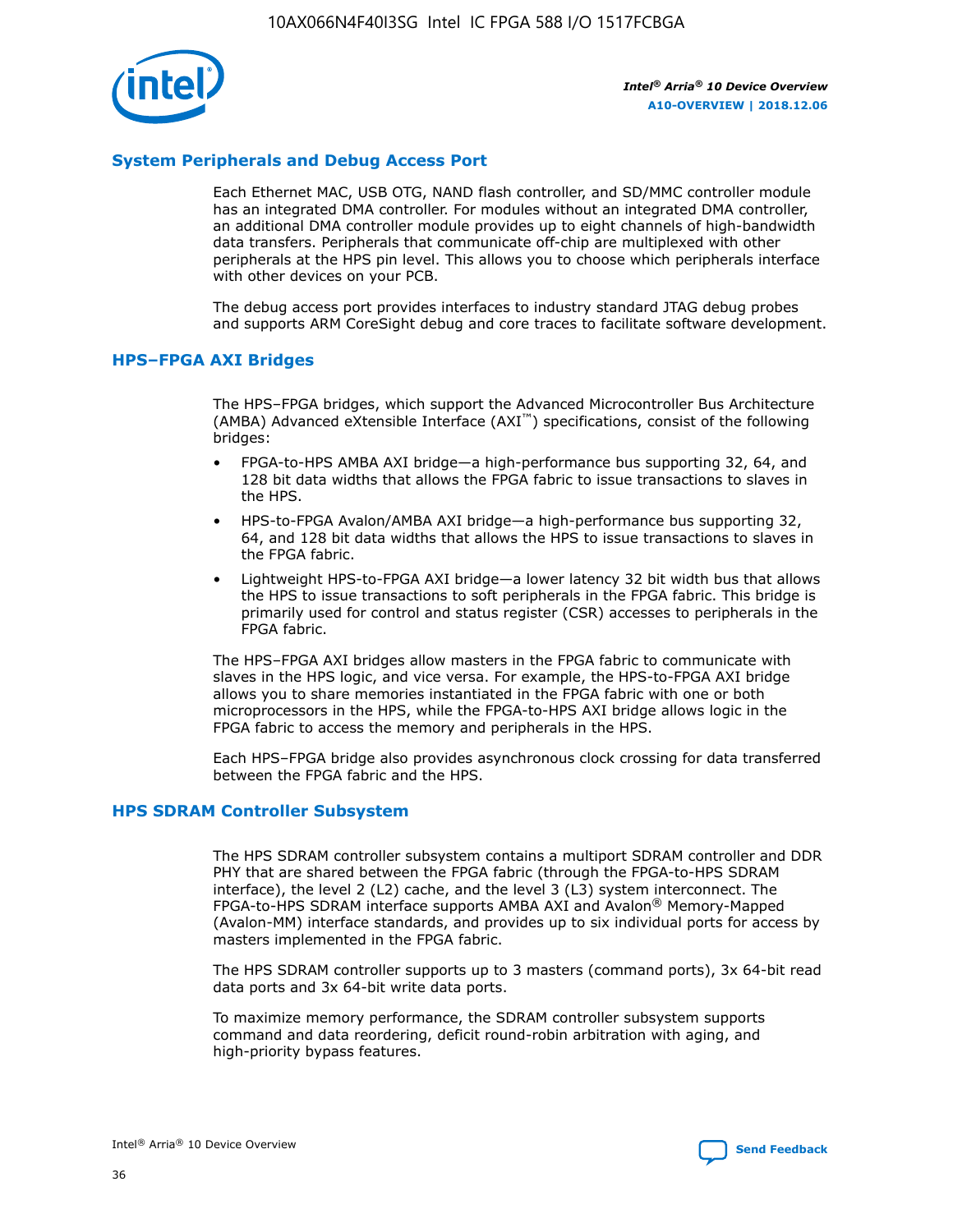

## **FPGA Configuration and HPS Booting**

The FPGA fabric and HPS in the SoC FPGA must be powered at the same time. You can reduce the clock frequencies or gate the clocks to reduce dynamic power.

Once powered, the FPGA fabric and HPS can be configured independently thus providing you with more design flexibility:

- You can boot the HPS independently. After the HPS is running, the HPS can fully or partially reconfigure the FPGA fabric at any time under software control. The HPS can also configure other FPGAs on the board through the FPGA configuration controller.
- Configure the FPGA fabric first, and then boot the HPS from memory accessible to the FPGA fabric.

## **Hardware and Software Development**

For hardware development, you can configure the HPS and connect your soft logic in the FPGA fabric to the HPS interfaces using the Platform Designer system integration tool in the Intel Quartus Prime software.

For software development, the ARM-based SoC FPGA devices inherit the rich software development ecosystem available for the ARM Cortex-A9 MPCore processor. The software development process for Intel SoC FPGAs follows the same steps as those for other SoC devices from other manufacturers. Support for Linux\*, VxWorks\*, and other operating systems are available for the SoC FPGAs. For more information on the operating systems support availability, contact the Intel FPGA sales team.

You can begin device-specific firmware and software development on the Intel SoC FPGA Virtual Target. The Virtual Target is a fast PC-based functional simulation of a target development system—a model of a complete development board. The Virtual Target enables the development of device-specific production software that can run unmodified on actual hardware.

## **Dynamic and Partial Reconfiguration**

The Intel Arria 10 devices support dynamic and partial reconfiguration. You can use dynamic and partial reconfiguration simultaneously to enable seamless reconfiguration of both the device core and transceivers.

## **Dynamic Reconfiguration**

You can reconfigure the PMA and PCS blocks while the device continues to operate. This feature allows you to change the data rates, protocol, and analog settings of a channel in a transceiver bank without affecting on-going data transfer in other transceiver banks. This feature is ideal for applications that require dynamic multiprotocol or multirate support.

## **Partial Reconfiguration**

Using partial reconfiguration, you can reconfigure some parts of the device while keeping the device in operation.

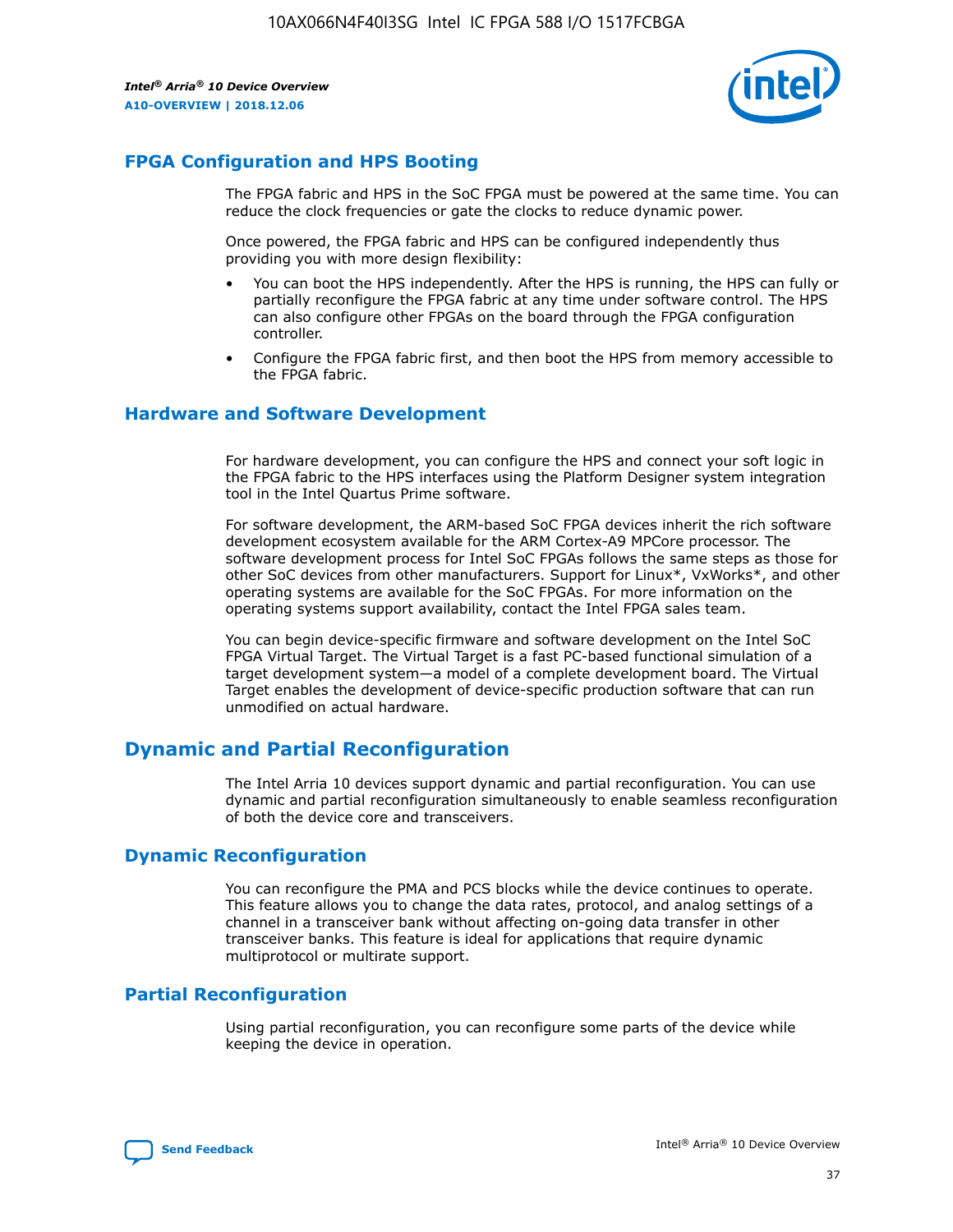

Instead of placing all device functions in the FPGA fabric, you can store some functions that do not run simultaneously in external memory and load them only when required. This capability increases the effective logic density of the device, and lowers cost and power consumption.

In the Intel solution, you do not have to worry about intricate device architecture to perform a partial reconfiguration. The partial reconfiguration capability is built into the Intel Quartus Prime design software, making such time-intensive task simple.

Intel Arria 10 devices support partial reconfiguration in the following configuration options:

- Using an internal host:
	- All supported configuration modes where the FPGA has access to external memory devices such as serial and parallel flash memory.
	- Configuration via Protocol [CvP (PCIe)]
- Using an external host—passive serial (PS), fast passive parallel (FPP) x8, FPP x16, and FPP x32 I/O interface.

# **Enhanced Configuration and Configuration via Protocol**

## **Table 25. Configuration Schemes and Features of Intel Arria 10 Devices**

Intel Arria 10 devices support 1.8 V programming voltage and several configuration schemes.

| <b>Scheme</b>                                                          | <b>Data</b><br><b>Width</b> | <b>Max Clock</b><br>Rate<br>(MHz) | <b>Max Data</b><br>Rate<br>(Mbps)<br>(13) | <b>Decompression</b> | <b>Design</b><br>Security <sup>(1</sup><br>4) | <b>Partial</b><br>Reconfiguration<br>(15) | <b>Remote</b><br><b>System</b><br><b>Update</b> |
|------------------------------------------------------------------------|-----------------------------|-----------------------------------|-------------------------------------------|----------------------|-----------------------------------------------|-------------------------------------------|-------------------------------------------------|
| <b>JTAG</b>                                                            | 1 bit                       | 33                                | 33                                        |                      |                                               | Yes(16)                                   |                                                 |
| Active Serial (AS)<br>through the<br>EPCO-L<br>configuration<br>device | 1 bit,<br>4 bits            | 100                               | 400                                       | Yes                  | Yes                                           | Yes(16)                                   | Yes                                             |
| Passive serial (PS)<br>through CPLD or<br>external<br>microcontroller  | 1 bit                       | 100                               | 100                                       | Yes                  | Yes                                           | Yes <sup>(16)</sup>                       | Parallel<br>Flash<br>Loader<br>(PFL) IP<br>core |
|                                                                        |                             |                                   |                                           |                      |                                               |                                           | continued                                       |

<sup>(13)</sup> Enabling either compression or design security features affects the maximum data rate. Refer to the Intel Arria 10 Device Datasheet for more information.

<sup>(14)</sup> Encryption and compression cannot be used simultaneously.

 $(15)$  Partial reconfiguration is an advanced feature of the device family. If you are interested in using partial reconfiguration, contact Intel for support.

 $(16)$  Partial configuration can be performed only when it is configured as internal host.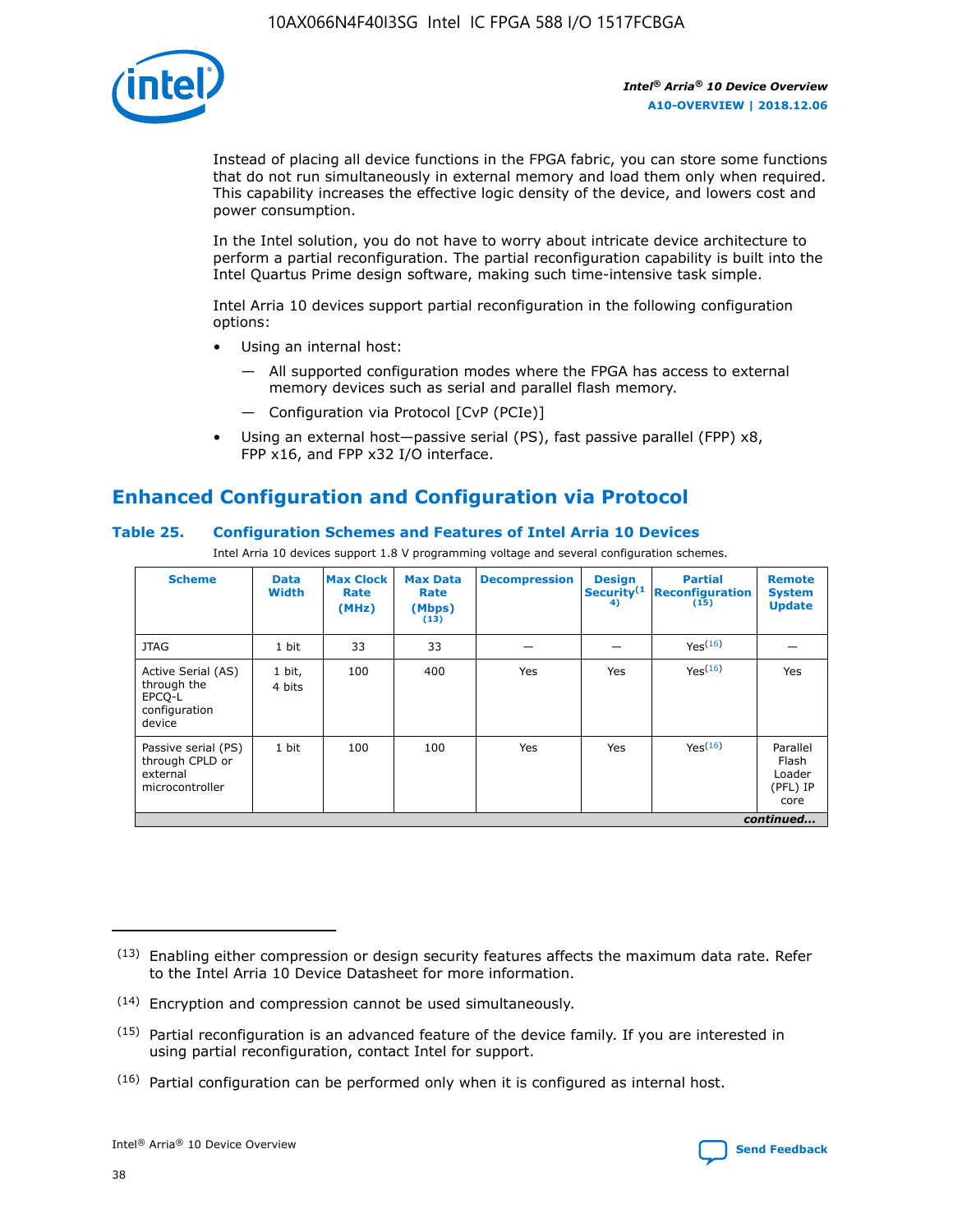

| <b>Scheme</b>                                   | <b>Data</b><br><b>Width</b> | <b>Max Clock</b><br>Rate<br>(MHz) | <b>Max Data</b><br>Rate<br>(Mbps)<br>(13) | <b>Decompression</b> | <b>Design</b><br>Security <sup>(1</sup><br>4) | <b>Partial</b><br><b>Reconfiguration</b><br>(15) | <b>Remote</b><br><b>System</b><br><b>Update</b> |
|-------------------------------------------------|-----------------------------|-----------------------------------|-------------------------------------------|----------------------|-----------------------------------------------|--------------------------------------------------|-------------------------------------------------|
| Fast passive                                    | 8 bits                      | 100                               | 3200                                      | <b>Yes</b>           | Yes                                           | Yes(17)                                          | PFL IP                                          |
| parallel (FPP)<br>through CPLD or               | 16 bits                     |                                   |                                           | Yes                  | Yes                                           |                                                  | core                                            |
| external<br>microcontroller                     | 32 bits                     |                                   |                                           | Yes                  | Yes                                           |                                                  |                                                 |
| Configuration via                               | 16 bits                     | 100                               | 3200                                      | Yes                  | Yes                                           | Yes <sup>(17)</sup>                              |                                                 |
| <b>HPS</b>                                      | 32 bits                     |                                   |                                           | Yes                  | Yes                                           |                                                  |                                                 |
| Configuration via<br>Protocol [CvP<br>$(PCIe*)$ | x1, x2,<br>x4, x8<br>lanes  |                                   | 8000                                      | Yes                  | Yes                                           | Yes <sup>(16)</sup>                              |                                                 |

You can configure Intel Arria 10 devices through PCIe using Configuration via Protocol (CvP). The Intel Arria 10 CvP implementation conforms to the PCIe 100 ms power-up-to-active time requirement.

#### **Related Information**

[Configuration via Protocol \(CvP\) Implementation in Intel FPGAs User Guide](https://www.intel.com/content/www/us/en/programmable/documentation/dsu1441819344145.html#dsu1442269728522) Provides more information about the CvP configuration scheme.

## **SEU Error Detection and Correction**

Intel Arria 10 devices offer robust and easy-to-use single-event upset (SEU) error detection and correction circuitry.

The detection and correction circuitry includes protection for Configuration RAM (CRAM) programming bits and user memories. The CRAM is protected by a continuously running CRC error detection circuit with integrated ECC that automatically corrects one or two errors and detects higher order multi-bit errors. When more than two errors occur, correction is available through reloading of the core programming file, providing a complete design refresh while the FPGA continues to operate.

The physical layout of the Intel Arria 10 CRAM array is optimized to make the majority of multi-bit upsets appear as independent single-bit or double-bit errors which are automatically corrected by the integrated CRAM ECC circuitry. In addition to the CRAM protection, the M20K memory blocks also include integrated ECC circuitry and are layout-optimized for error detection and correction. The MLAB does not have ECC.

(14) Encryption and compression cannot be used simultaneously.

<sup>(17)</sup> Supported at a maximum clock rate of 100 MHz.



 $(13)$  Enabling either compression or design security features affects the maximum data rate. Refer to the Intel Arria 10 Device Datasheet for more information.

 $(15)$  Partial reconfiguration is an advanced feature of the device family. If you are interested in using partial reconfiguration, contact Intel for support.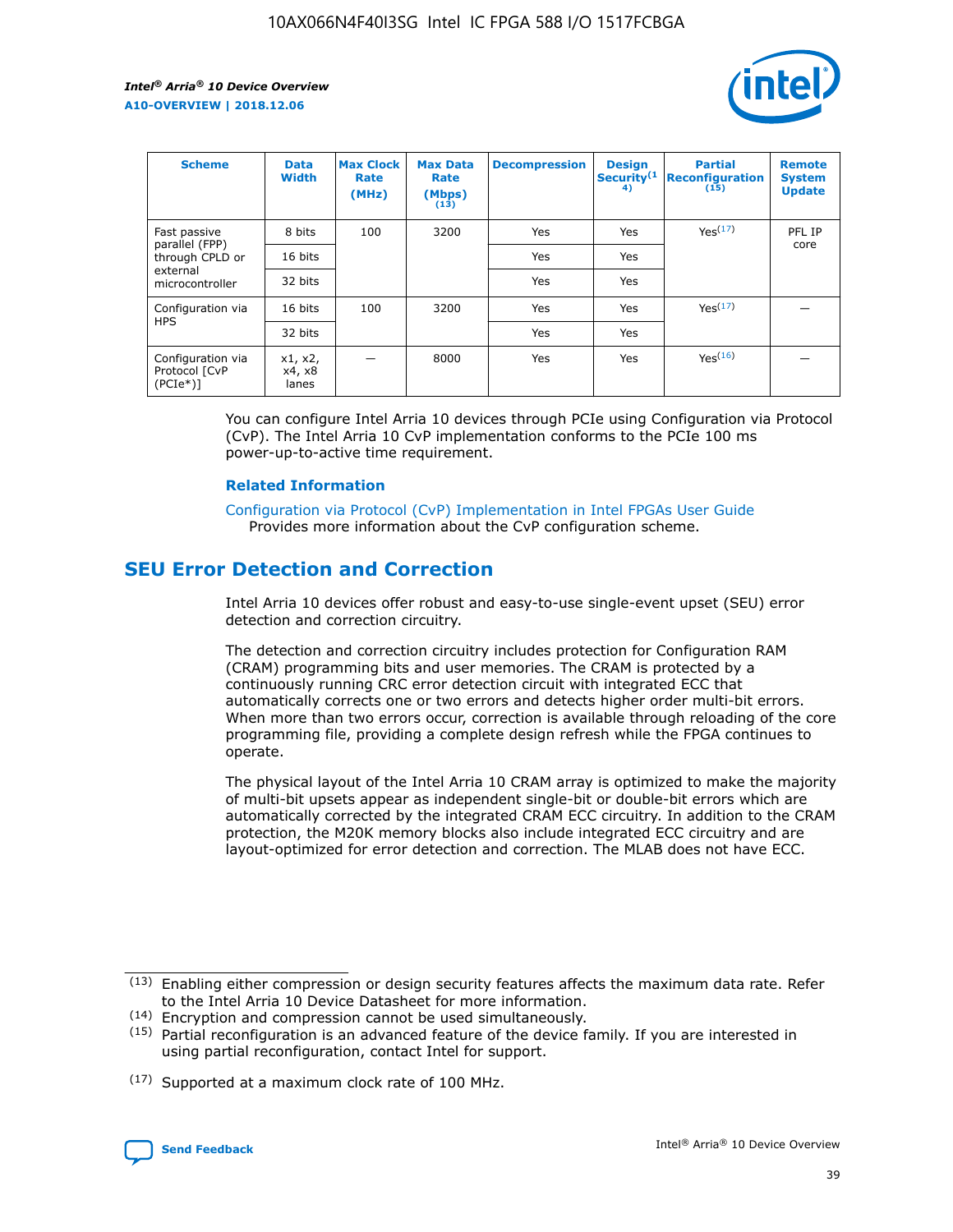

## **Power Management**

Intel Arria 10 devices leverage the advanced 20 nm process technology, a low 0.9 V core power supply, an enhanced core architecture, and several optional power reduction techniques to reduce total power consumption by as much as 40% compared to Arria V devices and as much as 60% compared to Stratix V devices.

The optional power reduction techniques in Intel Arria 10 devices include:

- **SmartVID**—a code is programmed into each device during manufacturing that allows a smart regulator to operate the device at lower core  $V_{CC}$  while maintaining performance
- **Programmable Power Technology**—non-critical timing paths are identified by the Intel Quartus Prime software and the logic in these paths is biased for low power instead of high performance
- **Low Static Power Options**—devices are available with either standard static power or low static power while maintaining performance

Furthermore, Intel Arria 10 devices feature Intel's industry-leading low power transceivers and include a number of hard IP blocks that not only reduce logic resources but also deliver substantial power savings compared to soft implementations. In general, hard IP blocks consume up to 90% less power than the equivalent soft logic implementations.

## **Incremental Compilation**

The Intel Quartus Prime software incremental compilation feature reduces compilation time and helps preserve performance to ease timing closure. The incremental compilation feature enables the partial reconfiguration flow for Intel Arria 10 devices.

Incremental compilation supports top-down, bottom-up, and team-based design flows. This feature facilitates modular, hierarchical, and team-based design flows where different designers compile their respective design sections in parallel. Furthermore, different designers or IP providers can develop and optimize different blocks of the design independently. These blocks can then be imported into the top level project.

# **Document Revision History for Intel Arria 10 Device Overview**

| <b>Document</b><br><b>Version</b> | <b>Changes</b>                                                                                                                                                                                                                                                              |
|-----------------------------------|-----------------------------------------------------------------------------------------------------------------------------------------------------------------------------------------------------------------------------------------------------------------------------|
| 2018.12.06                        | Added links to Intel Arria 10 device errata documents.<br>Removed automotive temperature option from the Intel Arria 10 GX devices.<br>Removed -3 fabric speed grade from the Intel Arria 10 GT devices.<br>Updated power options for the Intel Arria 10 GX and GT devices. |
| 2018.04.09                        | Updated the lowest $V_{CC}$ from 0.83 V to 0.82 V in the topic listing a summary of the device features.                                                                                                                                                                    |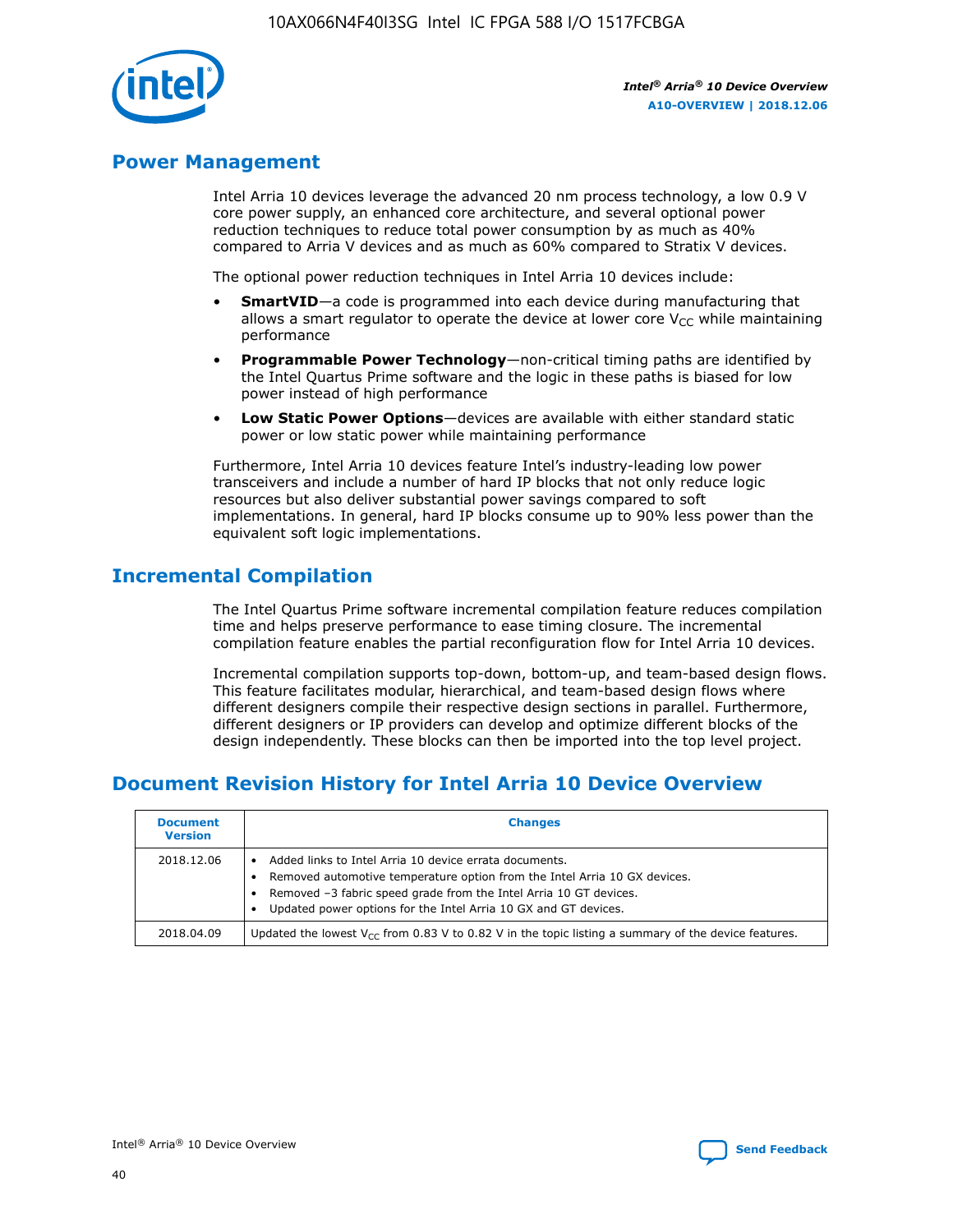*Intel® Arria® 10 Device Overview* **A10-OVERVIEW | 2018.12.06**



| <b>Date</b>    | <b>Version</b> | <b>Changes</b>                                                                                                                                                                                                                                                                                                                                                                                                                                                                                                                                                                                                                                                                                                                                                                                                                                                                                                                                                            |
|----------------|----------------|---------------------------------------------------------------------------------------------------------------------------------------------------------------------------------------------------------------------------------------------------------------------------------------------------------------------------------------------------------------------------------------------------------------------------------------------------------------------------------------------------------------------------------------------------------------------------------------------------------------------------------------------------------------------------------------------------------------------------------------------------------------------------------------------------------------------------------------------------------------------------------------------------------------------------------------------------------------------------|
| January 2018   | 2018.01.17     | Updated the maximum data rate for HPS (Intel Arria 10 SX devices<br>external memory interface DDR3 controller from 2,166 Mbps to 2,133<br>Mbps.<br>Updated maximum frequency supported for half rate QDRII and QDRII<br>+ SRAM to 633 MHz in Memory Standards Supported by the Soft<br>Memory Controller table.<br>Updated transceiver backplane capability to 12.5 Gbps.<br>$\bullet$<br>Removed transceiver speed grade 5 in Sample Ordering Core and<br>Available Options for Intel Arria 10 GX Devices figure.<br>Removed package code 40, low static power, SmartVID, industrial, and<br>military operating temperature support from Sample Ordering Core and<br>Available Options for Intel Arria 10 GT Devices figure.<br>Updated short reach transceiver rate for Intel Arria 10 GT devices to<br>25.8 Gbps.<br>Removed On-Die Instrumentation - EyeQ and Jitter Margin Tool<br>support from PMA Features of the Transceivers in Intel Arria 10 Devices<br>table. |
| September 2017 | 2017.09.20     | Updated the maximum speed of the DDR4 external memory interface from<br>1,333 MHz/2,666 Mbps to 1,200 MHz/2,400 Mbps.                                                                                                                                                                                                                                                                                                                                                                                                                                                                                                                                                                                                                                                                                                                                                                                                                                                     |
| July 2017      | 2017.07.13     | Corrected the automotive temperature range in the figure showing the<br>available options for the Intel Arria 10 GX devices from "-40°C to 100°C"<br>to "-40°C to 125°C".                                                                                                                                                                                                                                                                                                                                                                                                                                                                                                                                                                                                                                                                                                                                                                                                 |
| July 2017      | 2017.07.06     | Added automotive temperature option to Intel Arria 10 GX device family.                                                                                                                                                                                                                                                                                                                                                                                                                                                                                                                                                                                                                                                                                                                                                                                                                                                                                                   |
| May 2017       | 2017.05.08     | Corrected protocol names with "1588" to "IEEE 1588v2".<br>$\bullet$<br>Updated the vertical migration table to remove vertical migration<br>$\bullet$<br>between Intel Arria 10 GX and Intel Arria 10 SX device variants.<br>Removed all "Preliminary" marks.<br>$\bullet$                                                                                                                                                                                                                                                                                                                                                                                                                                                                                                                                                                                                                                                                                                |
| March 2017     | 2017.03.15     | Removed the topic about migration from Intel Arria 10 to Intel Stratix<br>10 devices.<br>Rebranded as Intel.<br>$\bullet$                                                                                                                                                                                                                                                                                                                                                                                                                                                                                                                                                                                                                                                                                                                                                                                                                                                 |
| October 2016   | 2016.10.31     | Removed package F36 from Intel Arria 10 GX devices.<br>Updated Intel Arria 10 GT sample ordering code and maximum GX<br>$\bullet$<br>transceiver count. Intel Arria 10 GT devices are available only in the<br>SF45 package option with a maximum of 72 transceivers.                                                                                                                                                                                                                                                                                                                                                                                                                                                                                                                                                                                                                                                                                                     |
| May 2016       | 2016.05.02     | Updated the FPGA Configuration and HPS Booting topic.<br>$\bullet$<br>Remove V <sub>CC</sub> PowerManager from the Summary of Features, Power<br>Management and Arria 10 Device Variants and packages topics. This<br>feature is no longer supported in Arria 10 devices.<br>Removed LPDDR3 from the Memory Standards Supported by the HPS<br>Hard Memory Controller table in the Memory Standards Supported by<br>Intel Arria 10 Devices topic. This standard is only supported by the<br>FPGA.<br>Removed transceiver speed grade 5 from the Device Variants and<br>Packages topic for Arria 10 GX and SX devices.                                                                                                                                                                                                                                                                                                                                                      |
| February 2016  | 2016.02.11     | Changed the maximum Arria 10 GT datarate to 25.8 Gbps and the<br>minimum datarate to 1 Gbps globally.<br>Revised the state for Core clock networks in the Summary of Features<br>$\bullet$<br>topic.<br>Changed the transceiver parameters in the "Summary of Features for<br>$\bullet$<br>Arria 10 Devices" table.<br>• Changed the transceiver parameters in the "Maximum Resource Counts<br>for Arria 10 GT Devices" table.<br>Changed the package availability for GT devices in the "Package Plan<br>for Arria 10 GT Devices" table.<br>Changed the package configurations for GT devices in the "Migration"<br>Capability Across Arria 10 Product Lines" figure.<br>continued                                                                                                                                                                                                                                                                                       |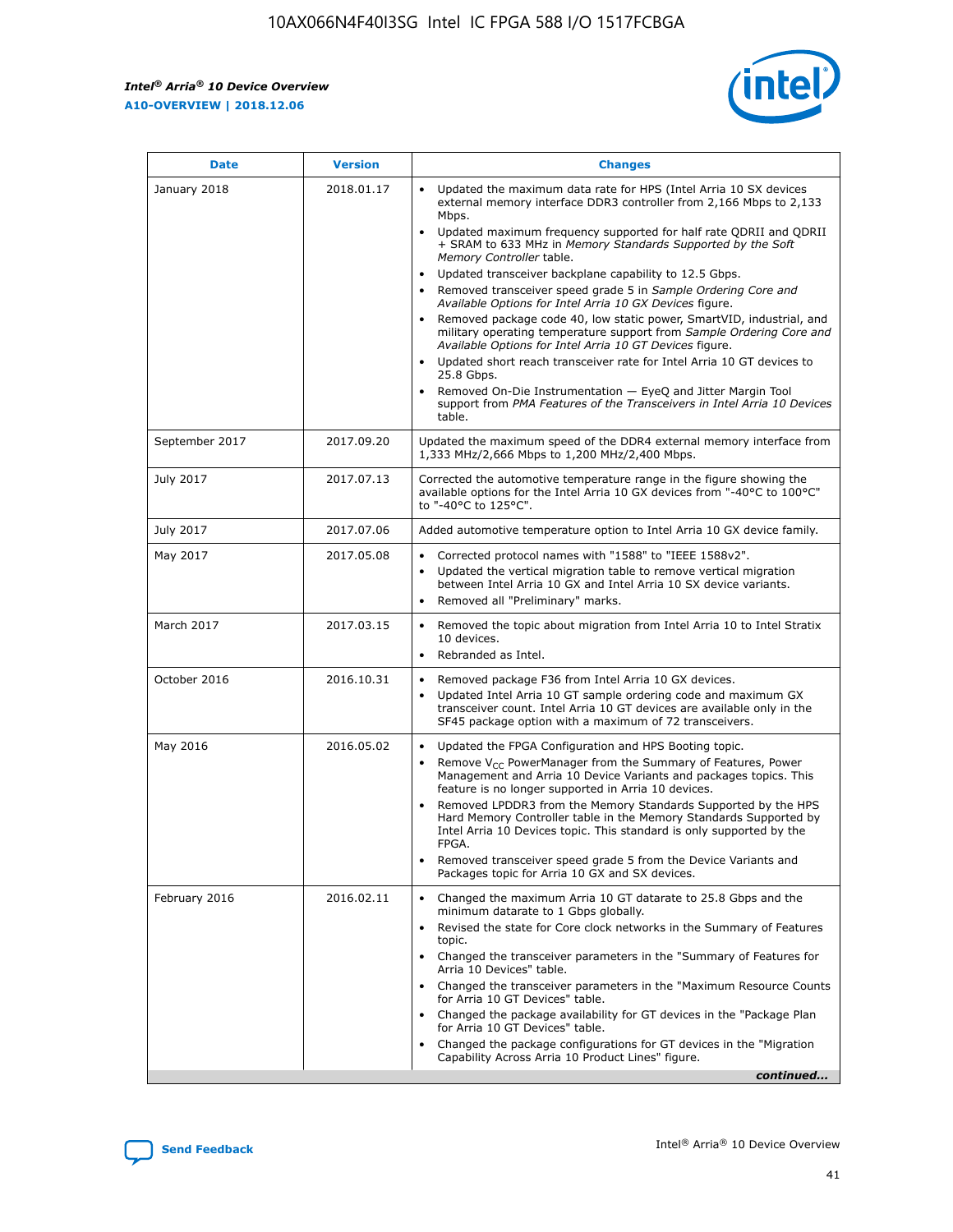

| <b>Date</b>   | <b>Version</b> | <b>Changes</b>                                                                                                                                                               |
|---------------|----------------|------------------------------------------------------------------------------------------------------------------------------------------------------------------------------|
|               |                | • Changed transceiver parameters in the "Low Power Serial Transceivers"<br>section.                                                                                          |
|               |                | • Changed the transceiver descriptions in the "Device Variants for the<br>Arria 10 Device Family" table.                                                                     |
|               |                | Changed the "Sample Ordering Code and Available Options for Arria 10<br>$\bullet$<br>GT Devices" figure.                                                                     |
|               |                | Changed the datarates for GT devices in the "PMA Features" section.                                                                                                          |
|               |                | Changed the datarates for GT devices in the "PCS Features" section.<br>$\bullet$                                                                                             |
| December 2015 | 2015.12.14     | Updated the number of M20K memory blocks for Arria 10 GX 660 from<br>2133 to 2131 and corrected the total RAM bit from 48,448 Kb to<br>48,408 Kb.                            |
|               |                | Corrected the number of DSP blocks for Arria 10 GX 660 from 1688 to<br>1687 in the table listing floating-point arithmetic resources.                                        |
| November 2015 | 2015.11.02     | Updated the maximum resources for Arria 10 GX 220, GX 320, GX 480,<br>$\bullet$<br>GX 660, SX 220, SX 320, SX 480, and SX 660.                                               |
|               |                | • Updated resource count for Arria 10 GX 320, GX 480, GX 660, SX 320,<br>SX 480, a SX 660 devices in Number of Multipliers in Intel Arria 10<br><b>Devices</b> table.        |
|               |                | Updated the available options for Arria 10 GX, GT, and SX.                                                                                                                   |
|               |                | Changed instances of Quartus II to Quartus Prime.<br>$\bullet$                                                                                                               |
| June 2015     | 2015.06.15     | Corrected label for Intel Arria 10 GT product lines in the vertical migration<br>figure.                                                                                     |
| May 2015      | 2015.05.15     | Corrected the DDR3 half rate and quarter rate maximum frequencies in the<br>table that lists the memory standards supported by the Intel Arria 10 hard<br>memory controller. |
| May 2015      | 2015.05.04     | • Added support for 13.5G JESD204b in the Summary of Features table.                                                                                                         |
|               |                | • Added a link to Arria 10 GT Channel Usage in the Arria 10 GT Package<br>Plan topic.                                                                                        |
|               |                | • Added a note to the table, Maximum Resource Counts for Arria 10 GT<br>devices.                                                                                             |
|               |                | • Updated the power requirements of the transceivers in the Low Power<br>Serial Transceivers topic.                                                                          |
| January 2015  | 2015.01.23     | • Added floating point arithmetic features in the Summary of Features<br>table.                                                                                              |
|               |                | • Updated the total embedded memory from 38.38 megabits (Mb) to<br>65.6 Mb.                                                                                                  |
|               |                | • Updated the table that lists the memory standards supported by Intel<br>Arria 10 devices.                                                                                  |
|               |                | Removed support for DDR3U, LPDDR3 SDRAM, RLDRAM 2, and DDR2.                                                                                                                 |
|               |                | Moved RLDRAM 3 support from hard memory controller to soft memory<br>controller. RLDRAM 3 support uses hard PHY with soft memory<br>controller.                              |
|               |                | Added soft memory controller support for QDR IV.<br>٠                                                                                                                        |
|               |                | Updated the maximum resource count table to include the number of<br>hard memory controllers available in each device variant.                                               |
|               |                | Updated the transceiver PCS data rate from 12.5 Gbps to 12 Gbps.<br>$\bullet$                                                                                                |
|               |                | Updated the max clock rate of PS, FPP x8, FPP x16, and Configuration<br>via HPS from 125 MHz to 100 MHz.                                                                     |
|               |                | Added a feature for fractional synthesis PLLs: PLL cascading.                                                                                                                |
|               |                | Updated the HPS programmable general-purpose I/Os from 54 to 62.<br>$\bullet$                                                                                                |
|               |                | continued                                                                                                                                                                    |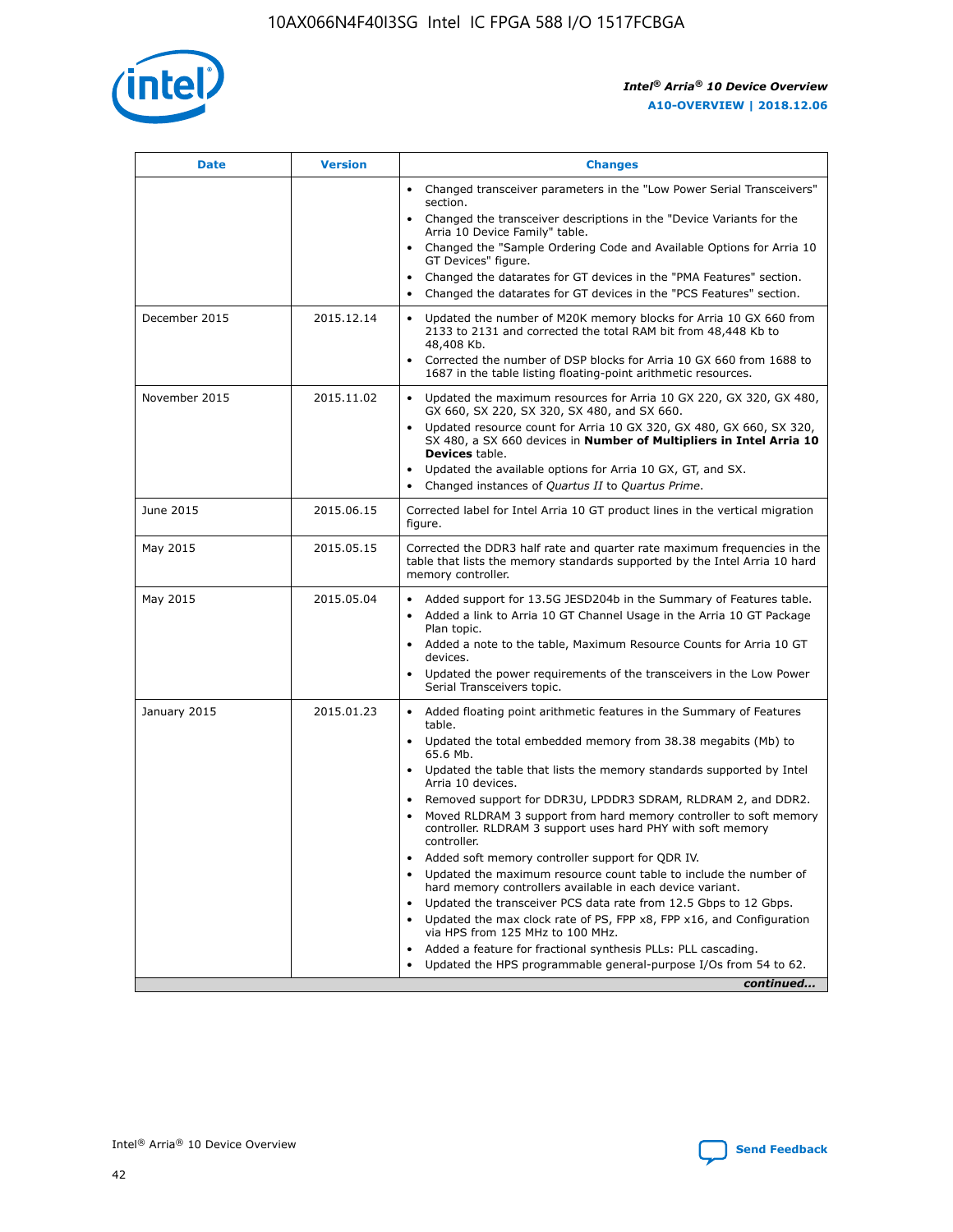r



| <b>Date</b>    | <b>Version</b> | <b>Changes</b>                                                                                                                                                                                                                                                                                                                                                                                                                                                                                                                                      |
|----------------|----------------|-----------------------------------------------------------------------------------------------------------------------------------------------------------------------------------------------------------------------------------------------------------------------------------------------------------------------------------------------------------------------------------------------------------------------------------------------------------------------------------------------------------------------------------------------------|
| September 2014 | 2014.09.30     | Corrected the 3 V I/O and LVDS I/O counts for F35 and F36 packages<br>$\bullet$<br>of Arria 10 GX.<br>Corrected the 3 V I/O, LVDS I/O, and transceiver counts for the NF40<br>$\bullet$<br>package of the Arria GX 570 and 660.<br>Removed 3 V I/O, LVDS I/O, and transceiver counts for the NF40<br>$\bullet$<br>package of the Arria GX 900 and 1150. The NF40 package is not<br>available for Arria 10 GX 900 and 1150.                                                                                                                          |
| August 2014    | 2014.08.18     | Updated Memory (Kb) M20K maximum resources for Arria 10 GX 660<br>devices from 42,660 to 42,620.<br>Added GPIO columns consisting of LVDS I/O Bank and 3V I/O Bank in<br>$\bullet$<br>the Package Plan table.<br>Added how to use memory interface clock frequency higher than 533<br>$\bullet$<br>MHz in the I/O vertical migration.<br>Added information to clarify that RLDRAM3 support uses hard PHY with<br>$\bullet$<br>soft memory controller.<br>Added variable precision DSP blocks support for floating-point<br>$\bullet$<br>arithmetic. |
| June 2014      | 2014.06.19     | Updated number of dedicated I/Os in the HPS block to 17.                                                                                                                                                                                                                                                                                                                                                                                                                                                                                            |
| February 2014  | 2014.02.21     | Updated transceiver speed grade options for GT devices in Figure 2.                                                                                                                                                                                                                                                                                                                                                                                                                                                                                 |
| February 2014  | 2014.02.06     | Updated data rate for Arria 10 GT devices from 28.1 Gbps to 28.3 Gbps.                                                                                                                                                                                                                                                                                                                                                                                                                                                                              |
| December 2013  | 2013.12.10     | Updated the HPS memory standards support from LPDDR2 to LPDDR3.<br>Updated HPS block diagram to include dedicated HPS I/O and FPGA<br>$\bullet$<br>Configuration blocks as well as repositioned SD/SDIO/MMC, DMA, SPI<br>and NAND Flash with ECC blocks.                                                                                                                                                                                                                                                                                            |
| December 2013  | 2013.12.02     | Initial release.                                                                                                                                                                                                                                                                                                                                                                                                                                                                                                                                    |